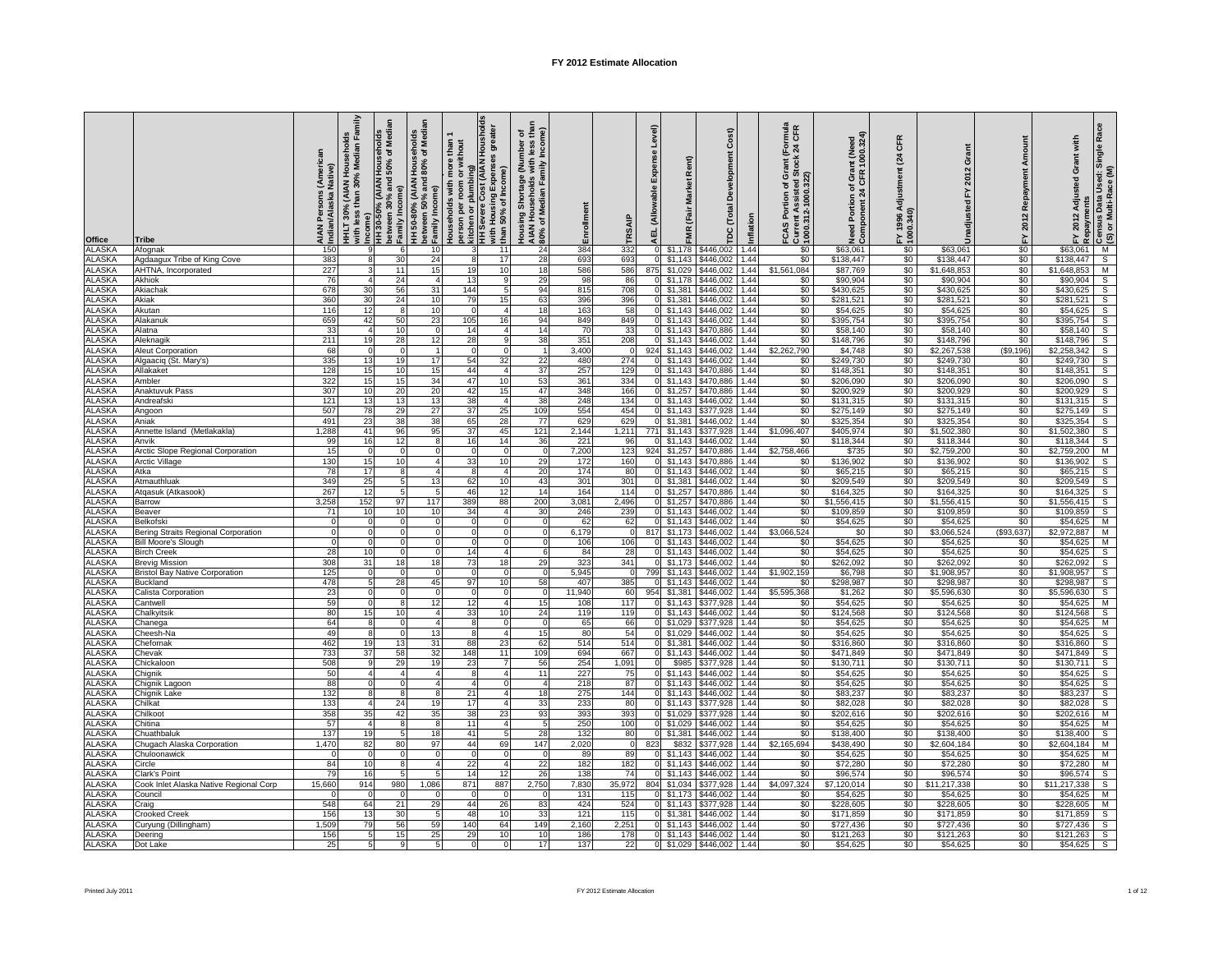| Office                         | <b>Tribe</b>                                                                                                                                                                                                                                                                                                                                                                                                                                                                                                                                                                                              | AIAN Persons (American<br>ndian/Alaska Native) | HHLT 30% (AIAN Households<br>with less than 30% Median Family<br>Income)<br>HH 30-50% (AIAN Households | between 30% and 50% of Median<br>Family Income) | HH 50-80% (AIAN Households<br>between 50% and 80% of Median<br>Family Income) | Households with more than 1<br>person per room or without<br>kitchen or plumbing) | HH Severe Cost (AIAN Housholds<br>with Housing Expenses greater<br>than 50% of Income) | Housing Shortage (Number of<br>AIAN Households with less than<br>80% of Median Family Income) | Enrollment   | TRSAIP                | Level)<br>ense<br>Ēxp<br>wable<br>(Allo<br>AEL | Market Rent)<br>FMR (Fair | Cost)<br>Development<br><b>TDC</b> (Total | Inflation    | FCAS Portion of Grant (Formula<br>Current Assisted Stock 24 CFR<br>1000.312-1000.322) | Need Portion of Grant (Need<br>Component 24 CFR 1000.324) | (24 CFR<br>Adjustment<br>FY 1996 A<br>1000.340) | Unadjusted FY 2012 Grant | FY 2012 Repayment Amount | Race<br>2012 Adjusted Grant with<br>)¤<br>Aepayments<br>Census Data Used: Single<br>⊘ (S) or Multi-Race (M)<br>놊                                                                   |
|--------------------------------|-----------------------------------------------------------------------------------------------------------------------------------------------------------------------------------------------------------------------------------------------------------------------------------------------------------------------------------------------------------------------------------------------------------------------------------------------------------------------------------------------------------------------------------------------------------------------------------------------------------|------------------------------------------------|--------------------------------------------------------------------------------------------------------|-------------------------------------------------|-------------------------------------------------------------------------------|-----------------------------------------------------------------------------------|----------------------------------------------------------------------------------------|-----------------------------------------------------------------------------------------------|--------------|-----------------------|------------------------------------------------|---------------------------|-------------------------------------------|--------------|---------------------------------------------------------------------------------------|-----------------------------------------------------------|-------------------------------------------------|--------------------------|--------------------------|------------------------------------------------------------------------------------------------------------------------------------------------------------------------------------|
| <b>ALASKA</b>                  | Douglas                                                                                                                                                                                                                                                                                                                                                                                                                                                                                                                                                                                                   | 320                                            | 42                                                                                                     | 30                                              | 30                                                                            |                                                                                   | 19                                                                                     | 101                                                                                           | 464          | 464                   | $\overline{0}$                                 | \$1,247                   | \$377,928                                 | 1.44         | \$0                                                                                   | \$176,021                                                 | \$0                                             | \$176,021                | \$0                      | \$176,021                                                                                                                                                                          |
| <b>ALASKA</b><br><b>ALASKA</b> | Doyon, Ltd.<br>Eagle                                                                                                                                                                                                                                                                                                                                                                                                                                                                                                                                                                                      | 11,202<br>34                                   | 664<br>16                                                                                              | 608<br>$\mathbf 0$                              | 687<br>-9                                                                     | 801<br>21                                                                         | 512<br>$\mathbf 0$                                                                     | 1,947<br>18                                                                                   | 6,971<br>113 | 6,971<br>30           | 762<br>$\Omega$                                | \$977<br>\$1,029          | \$446,002<br>\$446,002                    | 1.44<br>1.44 | \$1,147,210<br>\$0                                                                    | \$5,017,443<br>\$66,876                                   | \$0<br>\$0                                      | \$6,164,653<br>\$66,876  | \$0<br>\$0               | М<br>\$6,164,653<br>\$66,876                                                                                                                                                       |
| <b>ALASKA</b>                  | Eek                                                                                                                                                                                                                                                                                                                                                                                                                                                                                                                                                                                                       | 336                                            | 44                                                                                                     | 5                                               | 19                                                                            | 80                                                                                | 30                                                                                     | 56                                                                                            | 375          | 278                   |                                                | \$1,381                   | \$446,002                                 | 1.44         | \$0                                                                                   | \$327,733                                                 | \$0                                             | \$327,733                | \$0                      | $\frac{S}{S}$<br>\$327,733                                                                                                                                                         |
| <b>ALASKA</b>                  | Egegik                                                                                                                                                                                                                                                                                                                                                                                                                                                                                                                                                                                                    | 94                                             | $\overline{4}$                                                                                         | 4                                               | 19                                                                            | 17                                                                                | $\overline{4}$                                                                         | 27                                                                                            | 326          | 109                   |                                                | \$1,143                   | \$446,002                                 | 1.44         | \$0                                                                                   | \$67,237                                                  | \$0                                             | \$67,237                 | \$0                      | M<br>S<br>\$67,237                                                                                                                                                                 |
| <b>ALASKA</b>                  | Eklutna                                                                                                                                                                                                                                                                                                                                                                                                                                                                                                                                                                                                   | 64                                             |                                                                                                        | 10                                              |                                                                               | 16                                                                                | $^{\circ}$                                                                             | 16                                                                                            | 246          | 191                   |                                                | \$1,036                   | \$377,928                                 | 1.44         | \$0                                                                                   | \$54,625                                                  | \$0                                             | \$54,625                 | \$0                      | \$54,625                                                                                                                                                                           |
| <b>ALASKA</b><br><b>ALASKA</b> | Ekuk<br>Ekwok                                                                                                                                                                                                                                                                                                                                                                                                                                                                                                                                                                                             | $\Omega$<br>139                                | $\Omega$<br>16                                                                                         | $\Omega$<br>19                                  | $\Omega$<br>9                                                                 | $\mathbf 0$<br>33                                                                 | $\mathbf 0$<br>12                                                                      | 43                                                                                            | 66<br>242    | $\overline{2}$<br>130 | $\Omega$                                       | \$1,143<br>\$1.143        | \$446,002<br>\$446.002                    | 1.44<br>1.44 | \$0<br>\$0                                                                            | \$54,625<br>\$152,665                                     | \$0<br>\$0                                      | \$54,625<br>\$152,665    | \$0<br>\$0               | \$54.625<br>M<br>\$152,665<br>$S_{-}$                                                                                                                                              |
| <b>ALASKA</b>                  | Elim                                                                                                                                                                                                                                                                                                                                                                                                                                                                                                                                                                                                      | 529                                            | 17                                                                                                     | 22                                              | 20                                                                            | 57                                                                                | 14                                                                                     | 57                                                                                            | 450          | 453                   |                                                | \$1,173                   | \$446,002                                 | 1.44         | \$0                                                                                   | \$237,424                                                 | \$0                                             | \$237,424                | \$0                      | \$237,424<br>s.                                                                                                                                                                    |
| <b>ALASKA</b>                  | Emmonak                                                                                                                                                                                                                                                                                                                                                                                                                                                                                                                                                                                                   | 741                                            | 34                                                                                                     | 39                                              | 57                                                                            | 103                                                                               | 13                                                                                     | 92                                                                                            | 984          | 984                   |                                                | \$1,143                   | \$446,002                                 | 1.44         | \$0                                                                                   | \$388,840                                                 | \$0                                             | \$388,840                | \$0                      | \$388,840<br>$\mathsf{s}$                                                                                                                                                          |
| <b>ALASKA</b>                  | Evansville (Bettles Field)                                                                                                                                                                                                                                                                                                                                                                                                                                                                                                                                                                                | 22                                             | $\overline{4}$                                                                                         | 4                                               | $\overline{4}$                                                                | 12                                                                                | $\overline{4}$                                                                         | 12                                                                                            | 22           | 22                    |                                                | \$1,143                   | \$446,002                                 | 1.44         | \$0                                                                                   | \$54,625                                                  | \$0                                             | \$54,625                 | \$0                      | $\mathsf{s}$<br>\$54,625                                                                                                                                                           |
| <b>ALASKA</b><br><b>ALASKA</b> | Eyak                                                                                                                                                                                                                                                                                                                                                                                                                                                                                                                                                                                                      | 395<br>41                                      | 26<br>8                                                                                                | 26                                              | 27<br>$\overline{4}$                                                          | 16<br>12                                                                          | 16<br>$\overline{4}$                                                                   | 80<br>- 6                                                                                     | 557<br>96    | 461<br>102            | $\mathbf{0}$                                   | \$1,029<br>\$1,143        | \$377,928<br>\$446,002                    | 1.44<br>1.44 | \$0<br>\$0                                                                            | \$139,970<br>\$54,625                                     | \$0<br>\$0                                      | \$139,970<br>\$54,625    | \$0<br>\$0               | M<br>\$139,970<br>$\mathsf{s}$<br>\$54,625                                                                                                                                         |
| <b>ALASKA</b>                  | False Pass<br>Fort Yukon                                                                                                                                                                                                                                                                                                                                                                                                                                                                                                                                                                                  | 506                                            | 47                                                                                                     | $\mathbf 0$<br>37                               | 67                                                                            | 156                                                                               | 22                                                                                     | 148                                                                                           | 581          | 512                   |                                                | \$1,143                   | \$446,002                                 | 1.44         | \$0                                                                                   | \$539,223                                                 | \$0                                             | \$539,223                | \$0                      | $\mathsf{s}$<br>\$539,223                                                                                                                                                          |
| <b>ALASKA</b>                  | Gakona                                                                                                                                                                                                                                                                                                                                                                                                                                                                                                                                                                                                    | 16                                             | $\overline{4}$                                                                                         | 0                                               | 11                                                                            | $\overline{4}$                                                                    |                                                                                        |                                                                                               | 85           | 91                    |                                                | \$1,029                   | \$377,928                                 | 1.44         | \$0                                                                                   | \$54,625                                                  | \$0                                             | \$54,625                 | \$0                      | \$54,625                                                                                                                                                                           |
| <b>ALASKA</b>                  | <b>Galena</b>                                                                                                                                                                                                                                                                                                                                                                                                                                                                                                                                                                                             | 423                                            | 22                                                                                                     | $\overline{4}$                                  | 14                                                                            | 71                                                                                | $\Delta$                                                                               | 40                                                                                            | 652          | 428                   |                                                | \$1,143                   | \$446,002                                 | 1.44         | \$0                                                                                   | \$207,619                                                 | \$0                                             | \$207,619                | \$0                      | \$207,619                                                                                                                                                                          |
| <b>ALASKA</b>                  | Gambell                                                                                                                                                                                                                                                                                                                                                                                                                                                                                                                                                                                                   | 765                                            | 33<br>$\Omega$                                                                                         | 39                                              | 59                                                                            | 121<br>$\Omega$                                                                   | 23                                                                                     | 112                                                                                           | 762          | 597<br>112            |                                                | \$1,173                   | \$470,886                                 | 1.44         | \$0                                                                                   | \$489,008                                                 | \$0                                             | \$489,008                | \$0                      | \$489,008                                                                                                                                                                          |
| <b>ALASKA</b><br><b>ALASKA</b> | Georgetown<br>Golovin (Chinik)                                                                                                                                                                                                                                                                                                                                                                                                                                                                                                                                                                            | 149                                            | 10                                                                                                     | $\Omega$<br>5                                   | $\Omega$<br>18                                                                | 41                                                                                | $\Omega$<br>5                                                                          | 18                                                                                            | 113<br>293   | 285                   |                                                | \$1,381<br>\$1,173        | \$446,002<br>\$446,002                    | 1.44<br>1.44 | \$0<br>\$0                                                                            | \$54,625<br>\$124,558                                     | \$0<br>\$0                                      | \$54,625<br>\$124,558    | \$0<br>\$0               | \$54,625<br>\$124,558                                                                                                                                                              |
| <b>ALASKA</b>                  | Goodnews Bay                                                                                                                                                                                                                                                                                                                                                                                                                                                                                                                                                                                              | 267                                            | 38                                                                                                     | 19                                              | 19                                                                            | 80                                                                                | 5                                                                                      | 66                                                                                            | 344          | 338                   |                                                | \$1,381                   | \$446,002                                 | 1.44         | \$0                                                                                   | \$258,895                                                 | \$0                                             | \$258,895                | \$0                      | \$258,895                                                                                                                                                                          |
| <b>ALASKA</b>                  | <b>Grayling</b>                                                                                                                                                                                                                                                                                                                                                                                                                                                                                                                                                                                           | 169                                            | 23                                                                                                     | 18                                              | 12                                                                            | 41                                                                                | 14                                                                                     | 51                                                                                            | 319          | 171                   |                                                | \$1,143                   | \$446,002                                 | 1.44         | \$0                                                                                   | \$185,191                                                 | \$0                                             | \$185,191                | \$0                      | \$185,191                                                                                                                                                                          |
| ALASKA                         | Gulkana                                                                                                                                                                                                                                                                                                                                                                                                                                                                                                                                                                                                   | 69                                             | 15                                                                                                     | 8                                               |                                                                               | 11                                                                                | $\overline{4}$                                                                         | 15                                                                                            | 132          | 142                   | $\overline{0}$                                 | \$1,029                   | \$377,928                                 | 1.44         | \$0                                                                                   | \$54,383                                                  | \$0                                             | \$54,383                 | \$0                      | \$54,383                                                                                                                                                                           |
| <b>ALASKA</b><br>ALASKA        | Hamilton<br>Healy Lake                                                                                                                                                                                                                                                                                                                                                                                                                                                                                                                                                                                    | $\overline{0}$<br>31                           | $\overline{0}$<br>5                                                                                    | $\overline{0}$<br>5                             | $^{\circ}$<br>$^{\circ}$                                                      | $\overline{\mathbf{0}}$<br>18                                                     | $\mathbf 0$<br>5                                                                       | $^{\circ}$<br>$\overline{4}$                                                                  | 29<br>34     | 21<br>27              | $\overline{0}$                                 | $0$ \$1,143<br>\$1,029    | \$446,002<br>\$446,002                    | 1.44<br>1.44 | \$0<br>\$0                                                                            | \$54,625<br>\$56,720                                      | \$0<br>\$0                                      | \$54,625<br>\$56,720     | \$0<br>\$0               | \$54,625<br>\$56,720                                                                                                                                                               |
| <b>ALASKA</b>                  | <b>Holy Cross</b>                                                                                                                                                                                                                                                                                                                                                                                                                                                                                                                                                                                         | 217                                            | 27                                                                                                     | 12                                              | 12                                                                            |                                                                                   | 15                                                                                     | 49                                                                                            | 528          | 219                   |                                                | \$1,143                   | \$446,002                                 | 1.44         | \$0                                                                                   | \$173,882                                                 | \$0                                             | \$173,882                |                          | $\left \alpha\right $ o $\left \alpha\right $ o $\left \alpha\right $ o $\left \alpha\right $ o $\left \alpha\right $ o $\left \alpha\right $ o $\left \alpha\right $<br>\$173,882 |
| <b>ALASKA</b>                  | Hoonah                                                                                                                                                                                                                                                                                                                                                                                                                                                                                                                                                                                                    | 563                                            | 49                                                                                                     | 33                                              | 46                                                                            | $\frac{32}{46}$                                                                   | 33                                                                                     | 87                                                                                            | 589          | 589                   |                                                | \$1,143                   | \$377,928                                 | 1.44         | \$0                                                                                   | \$291,921                                                 | \$0                                             | \$291,921                | \$0<br>\$0               | \$291,921                                                                                                                                                                          |
| <b>ALASKA</b>                  | Hooper Bay                                                                                                                                                                                                                                                                                                                                                                                                                                                                                                                                                                                                | 1,006                                          | 69                                                                                                     | 69                                              | 53                                                                            | 217                                                                               | 31                                                                                     | 143                                                                                           | 1,356        | 1,011                 |                                                | \$1,143                   | \$446,002                                 | 1.44         | \$0                                                                                   | \$728,971                                                 | \$0                                             | \$728,971                | \$0                      | \$728,971                                                                                                                                                                          |
| <b>ALASKA</b><br><b>ALASKA</b> | Hughes<br>Huslia                                                                                                                                                                                                                                                                                                                                                                                                                                                                                                                                                                                          | 60<br>271                                      | 10<br>19                                                                                               | $\overline{4}$<br>31                            | 22                                                                            | 22<br>53                                                                          | $\mathbf 0$<br>8                                                                       | 18<br>47                                                                                      | 139<br>522   | 61<br>274             | $\Omega$<br>$\Omega$                           | \$1,143<br>\$1,143        | \$470,886<br>\$470,886                    | 1.44<br>1.44 | \$0<br>\$0                                                                            | \$67,636<br>\$214,910                                     | \$0<br>\$0                                      | \$67,636<br>\$214,910    | \$0<br>\$0               | \$67,636<br>\$214,910<br>S                                                                                                                                                         |
| <b>ALASKA</b>                  | Hydaburg                                                                                                                                                                                                                                                                                                                                                                                                                                                                                                                                                                                                  | 356                                            | 45                                                                                                     | 24                                              | 27                                                                            | 13                                                                                | 26                                                                                     | 67                                                                                            | 341          | 274                   | $\Omega$                                       | \$1,143                   | \$377,928                                 | 1.44         | \$0                                                                                   | \$190,951                                                 | \$0                                             | \$190,951                | \$0                      | \$190,951<br>S                                                                                                                                                                     |
| <b>ALASKA</b>                  | giugig                                                                                                                                                                                                                                                                                                                                                                                                                                                                                                                                                                                                    | 40                                             | $\overline{4}$                                                                                         | $\overline{4}$                                  | $^{\circ}$                                                                    | $\overline{4}$                                                                    | $\overline{4}$                                                                         | $\overline{7}$                                                                                | 64           | 42                    |                                                | \$1,143                   | \$446,002                                 | 1.44         | \$0                                                                                   | \$54,625                                                  | \$0                                             | \$54,625                 | \$0                      | S<br>\$54,625                                                                                                                                                                      |
| <b>ALASKA</b>                  | liamna                                                                                                                                                                                                                                                                                                                                                                                                                                                                                                                                                                                                    | 54                                             | $\overline{4}$                                                                                         | 4                                               | $\mathbf 0$                                                                   | 8                                                                                 | $\overline{4}$                                                                         | 8                                                                                             | 103          | 91                    | $\Omega$                                       | \$1,143                   | \$446,002                                 | 1.44         | \$0                                                                                   | \$54,625                                                  | \$0                                             | \$54,625                 | \$0                      | \$54,625<br>$\mathsf{s}$                                                                                                                                                           |
| <b>ALASKA</b>                  | Inalik (Diomede)                                                                                                                                                                                                                                                                                                                                                                                                                                                                                                                                                                                          | 166                                            | 18                                                                                                     | 5                                               | 12                                                                            | 48                                                                                | 10                                                                                     | 36                                                                                            | 248          | 249                   | $\overline{0}$<br>$\Omega$                     | \$1,173                   | \$470,886                                 | 1.44         | \$0<br>\$0                                                                            | \$175,400                                                 | \$0                                             | \$175,400                | \$0<br>\$0               | $\mathsf{s}$<br>\$175,400<br>$\overline{s}$                                                                                                                                        |
| <b>ALASKA</b><br><b>ALASKA</b> | qurmuit<br>vanof Ba                                                                                                                                                                                                                                                                                                                                                                                                                                                                                                                                                                                       | 294<br>22                                      | 13<br>$\Omega$                                                                                         | 29<br>0                                         | 28                                                                            | 30<br>$\Omega$                                                                    | $\mathbf 0$<br>$^{\circ}$                                                              | 49<br>$\overline{2}$                                                                          | 374<br>15    | 278<br>- 5            |                                                | \$1,143<br>\$1,143        | \$446,002<br>\$446,002                    | 1.44<br>1.44 | \$0                                                                                   | \$137,313<br>\$54,625                                     | \$0<br>\$0                                      | \$137,313<br>\$54,625    | \$0                      | \$137,313<br>S<br>\$54,625                                                                                                                                                         |
| <b>ALASKA</b>                  | Kaguyak                                                                                                                                                                                                                                                                                                                                                                                                                                                                                                                                                                                                   |                                                | $\Omega$                                                                                               | 0                                               |                                                                               | $\Omega$                                                                          | $^{\circ}$                                                                             | $\Omega$                                                                                      | 8            | -6                    |                                                | \$1,178                   | \$446,002                                 | 1.44         | \$0                                                                                   | \$54,625                                                  | \$0                                             | \$54,625                 | \$0                      | \$54,625<br>M                                                                                                                                                                      |
| <b>ALASKA</b>                  | Kake                                                                                                                                                                                                                                                                                                                                                                                                                                                                                                                                                                                                      | 605                                            | 45                                                                                                     | 26                                              | 35                                                                            | 27                                                                                | 52                                                                                     | 55                                                                                            | 465          | 465                   | $\Omega$                                       | \$1,143                   | \$377,928                                 | 1.44         | \$0                                                                                   | \$285,077                                                 | \$0                                             | \$285,077                | \$0                      | S<br>\$285,077                                                                                                                                                                     |
| <b>ALASKA</b>                  | <b>Kaktovil</b>                                                                                                                                                                                                                                                                                                                                                                                                                                                                                                                                                                                           | 275                                            |                                                                                                        | 5                                               | 19                                                                            | 60                                                                                | 10                                                                                     | 27                                                                                            | 227          | 258                   |                                                | \$1,257                   | \$470.886<br>\$446.002                    | 1.44         | \$0                                                                                   | \$188,717                                                 | \$0                                             | \$188,717                | \$0                      | \$188,717<br>S                                                                                                                                                                     |
| <b>ALASKA</b><br><b>ALASKA</b> | <b>Kalskac</b><br><b>Caltag</b>                                                                                                                                                                                                                                                                                                                                                                                                                                                                                                                                                                           | 247<br>192                                     | 23<br>20                                                                                               | 28<br>18                                        | 15<br>16                                                                      | 55<br>45                                                                          | 18<br>8                                                                                | 41<br>53                                                                                      | 220<br>404   | 226<br>194            |                                                | \$1,381<br>\$1,143        | \$446,002                                 | 1.44<br>1.44 | \$0<br>\$0                                                                            | \$229,037<br>\$177,825                                    | \$0<br>\$0                                      | \$229,037<br>\$177,825   | \$0<br>\$0               | \$229,037<br>S<br>\$177,825<br>S                                                                                                                                                   |
| ALASKA                         | Kanatak                                                                                                                                                                                                                                                                                                                                                                                                                                                                                                                                                                                                   | $\overline{0}$                                 | $\Omega$                                                                                               | 0                                               | $\overline{0}$                                                                | $\overline{0}$                                                                    | $\overline{0}$                                                                         |                                                                                               | 133          | 57                    |                                                |                           | \$446,002                                 | 1.44         | \$0                                                                                   | \$54,625                                                  | \$0                                             | \$54,625                 | \$0                      | \$54,625<br>М                                                                                                                                                                      |
| <b>ALASKA</b>                  | Karluk                                                                                                                                                                                                                                                                                                                                                                                                                                                                                                                                                                                                    | 29                                             |                                                                                                        | 4                                               |                                                                               | $\overline{0}$                                                                    | 9                                                                                      | 5                                                                                             | 83           | 44                    |                                                | $0$ \$1,178               | \$446,002                                 | 1.44         | \$0                                                                                   | \$54,625                                                  | \$0                                             | \$54,625                 | \$0                      | S<br>\$54,625                                                                                                                                                                      |
| <b>ALASKA</b>                  | Kasigluk                                                                                                                                                                                                                                                                                                                                                                                                                                                                                                                                                                                                  | 658                                            | 31                                                                                                     | 44                                              | 25                                                                            | 119                                                                               | 18                                                                                     | 94                                                                                            | 607          | 603                   | $\overline{0}$                                 | \$1,381                   | \$446,002                                 | 1.44         | \$0                                                                                   | \$412,628                                                 | \$0                                             | \$412,628                | \$0                      | S<br>\$412,628                                                                                                                                                                     |
| <b>ALASKA</b><br><b>ALASKA</b> | Kassan<br><enaitze< td=""><td>16<br/>1,921</td><td><math>\overline{2}</math><br/>95</td><td><math>\overline{2}</math><br/>120</td><td>8<br/>183</td><td>130</td><td><math>\overline{4}</math><br/>74</td><td>12<br/>374</td><td>28<br/>1,224</td><td>28<br/>3,512</td><td><math>\overline{0}</math></td><td>\$1,143<br/>\$832</td><td>\$377,928<br/>\$377,928</td><td>1.44<br/>1.44</td><td>\$0<br/>\$0</td><td>\$54,625<br/>\$842,689</td><td>\$0<br/>\$0</td><td>\$54,625<br/>\$842,689</td><td>\$0<br/>\$0</td><td>s<br/>\$54,625<br/><math>\overline{\mathsf{s}}</math><br/>\$842,689</td></enaitze<> | 16<br>1,921                                    | $\overline{2}$<br>95                                                                                   | $\overline{2}$<br>120                           | 8<br>183                                                                      | 130                                                                               | $\overline{4}$<br>74                                                                   | 12<br>374                                                                                     | 28<br>1,224  | 28<br>3,512           | $\overline{0}$                                 | \$1,143<br>\$832          | \$377,928<br>\$377,928                    | 1.44<br>1.44 | \$0<br>\$0                                                                            | \$54,625<br>\$842,689                                     | \$0<br>\$0                                      | \$54,625<br>\$842,689    | \$0<br>\$0               | s<br>\$54,625<br>$\overline{\mathsf{s}}$<br>\$842,689                                                                                                                              |
| <b>ALASKA</b>                  | Ketchikan                                                                                                                                                                                                                                                                                                                                                                                                                                                                                                                                                                                                 | 2,798                                          | 131                                                                                                    | 177                                             | 233                                                                           | 131                                                                               | 182                                                                                    | 542                                                                                           | 4,660        | 3,100                 |                                                | \$1,094                   | \$377,928                                 | 1.44         | \$0                                                                                   | \$1,104,695                                               | \$0                                             | \$1,104,695              | \$0                      | \$1,104,695                                                                                                                                                                        |
| <b>ALASKA</b>                  | Kiana                                                                                                                                                                                                                                                                                                                                                                                                                                                                                                                                                                                                     | 441                                            | 27                                                                                                     | 27                                              | 27                                                                            | 71                                                                                | 22                                                                                     | 65                                                                                            | 683          | 356                   |                                                | \$1,143                   | \$446,002                                 | 1.44         | \$0                                                                                   | \$302,095                                                 | \$0                                             | \$302,095                | \$0                      | $\frac{M}{S}$<br>\$302,095                                                                                                                                                         |
| <b>ALASKA</b>                  | King Island                                                                                                                                                                                                                                                                                                                                                                                                                                                                                                                                                                                               | 495                                            | 16                                                                                                     | 21                                              | 19                                                                            | 54                                                                                | 13                                                                                     | 55                                                                                            | 490          | 424                   |                                                | \$1,173                   | \$446,002                                 | 1.44         | \$0                                                                                   | \$223,188                                                 | \$0                                             | \$223,188                | \$0                      | \$223,188                                                                                                                                                                          |
| <b>ALASKA</b><br><b>ALASKA</b> | King Salmon<br>Kipnuk                                                                                                                                                                                                                                                                                                                                                                                                                                                                                                                                                                                     | 58<br>781                                      | $\Omega$<br>38                                                                                         | 0<br>44                                         | $\Omega$<br>56                                                                | $\mathbf 0$<br>181                                                                | $\mathbf 0$<br>5                                                                       | - 0<br>135                                                                                    | 85<br>809    | 85<br>784             | $\Omega$                                       | \$1,143<br>\$1,381        | \$377,928<br>\$446,002                    | 1.44<br>1.44 | \$0<br>\$0                                                                            | \$54,625<br>\$531,094                                     | \$0<br>\$0                                      | \$54,625<br>\$531,094    | \$0<br>\$0               | $\mathsf{s}$<br>\$54,625<br>\$531,094<br>$\mathsf{s}$                                                                                                                              |
| <b>ALASKA</b>                  | Kivalina                                                                                                                                                                                                                                                                                                                                                                                                                                                                                                                                                                                                  | 447                                            | 25                                                                                                     | 25                                              | 12                                                                            | 86                                                                                | 15                                                                                     | 60                                                                                            | 389          | 370                   |                                                | \$1,143                   | \$446,002                                 | 1.44         | \$0                                                                                   | \$292,299                                                 | \$0                                             | \$292,299                | \$0                      | \$292,299<br>$\mathsf{s}$                                                                                                                                                          |
| <b>ALASKA</b>                  | <b>Klawock</b>                                                                                                                                                                                                                                                                                                                                                                                                                                                                                                                                                                                            | 501                                            | 41                                                                                                     | 41                                              | 30                                                                            | 35                                                                                | 20                                                                                     | 41                                                                                            | 497          | 497                   |                                                | \$1,143                   | \$377,928                                 | 1.44         | \$0                                                                                   | \$209,532                                                 | \$0                                             | \$209,532                | \$0                      | $\mathsf{s}$<br>\$209,532                                                                                                                                                          |
| <b>ALASKA</b>                  | Kluti Kaah (Copper Center)                                                                                                                                                                                                                                                                                                                                                                                                                                                                                                                                                                                | 190                                            | 31                                                                                                     | 11                                              | 23                                                                            | 33                                                                                | 11                                                                                     | 34                                                                                            | 302          | 326                   | $\Omega$                                       | \$1,029                   | \$377,928                                 | 1.44         | \$0                                                                                   | \$122,855                                                 | \$0                                             | \$122,855                | \$0                      | M<br>\$122,855                                                                                                                                                                     |
| <b>ALASKA</b><br><b>ALASKA</b> | Knik<br>Kobuk                                                                                                                                                                                                                                                                                                                                                                                                                                                                                                                                                                                             | 2,980<br>125                                   | 174<br>15                                                                                              | 130<br>10                                       | 209<br>10                                                                     | 318<br>34                                                                         | 163<br>10                                                                              | 513<br>29                                                                                     | 1,490<br>172 | 4,228<br>74           | $\mathbf 0$<br>$\mathbf 0$                     | \$985<br>\$1,143          | \$377,928<br>\$392,405                    | 1.44<br>1.44 | \$0<br>\$0                                                                            | \$1,319,478<br>\$119,393                                  | \$0<br>\$0                                      | \$1,319,478<br>\$119,393 | \$0<br>\$0               | M<br>\$1,319,478<br>$\mathsf{s}$<br>\$119,393                                                                                                                                      |
| <b>ALASKA</b>                  | <b>Kokhanok</b>                                                                                                                                                                                                                                                                                                                                                                                                                                                                                                                                                                                           | 159                                            | 19                                                                                                     | 13                                              | 19                                                                            | 32                                                                                | 15                                                                                     | 41                                                                                            | 190          | 174                   |                                                | \$1,143                   | \$446,002                                 | 1.44         | \$0                                                                                   | \$163,282                                                 | \$0                                             | \$163,282                | \$0                      | \$163,282                                                                                                                                                                          |
| ALASKA                         | Koliganek                                                                                                                                                                                                                                                                                                                                                                                                                                                                                                                                                                                                 | 185                                            | 21                                                                                                     |                                                 | 16                                                                            | 56                                                                                | $\overline{5}$                                                                         | 17                                                                                            | 262          | 174                   |                                                | \$1.143                   | \$470,886                                 | 1.44         | \$0                                                                                   | \$169,236                                                 | \$0                                             | \$169,236                | \$0                      | \$169,236                                                                                                                                                                          |
| <b>ALASKA</b>                  | Kongiganak                                                                                                                                                                                                                                                                                                                                                                                                                                                                                                                                                                                                | 432                                            | 25                                                                                                     | 38                                              | 19                                                                            | 100                                                                               |                                                                                        | 52                                                                                            | 490          | 349                   |                                                | \$1,381                   | \$446,002                                 | 1.44         | \$0                                                                                   | \$296,398                                                 | \$0                                             | \$296,398                | \$0                      | $\left  \alpha \right  \leq \left  \alpha \right  \leq \left  \alpha \right $<br>\$296,398                                                                                         |
| <b>ALASKA</b>                  | Koniag, Incorporated                                                                                                                                                                                                                                                                                                                                                                                                                                                                                                                                                                                      | 848                                            | 49                                                                                                     | 33                                              | 54                                                                            | 19                                                                                | 62                                                                                     | 53                                                                                            | 3,300        | 1,882                 | 802                                            | \$1,178                   | \$446.002                                 | 1.44         | \$3,060,941                                                                           | \$321,672                                                 | \$0                                             | \$3,382,612              | \$0                      | \$3,382,612                                                                                                                                                                        |
| <b>ALASKA</b>                  | Kotlik                                                                                                                                                                                                                                                                                                                                                                                                                                                                                                                                                                                                    | 586                                            | 26                                                                                                     | 11                                              | 53                                                                            | 111                                                                               |                                                                                        | 71                                                                                            | 590          | 590                   |                                                | \$1,143                   | \$446,002                                 | 1.44         | \$0                                                                                   | \$331,280                                                 | \$0                                             | \$331,280                | \$0                      | \$331,280                                                                                                                                                                          |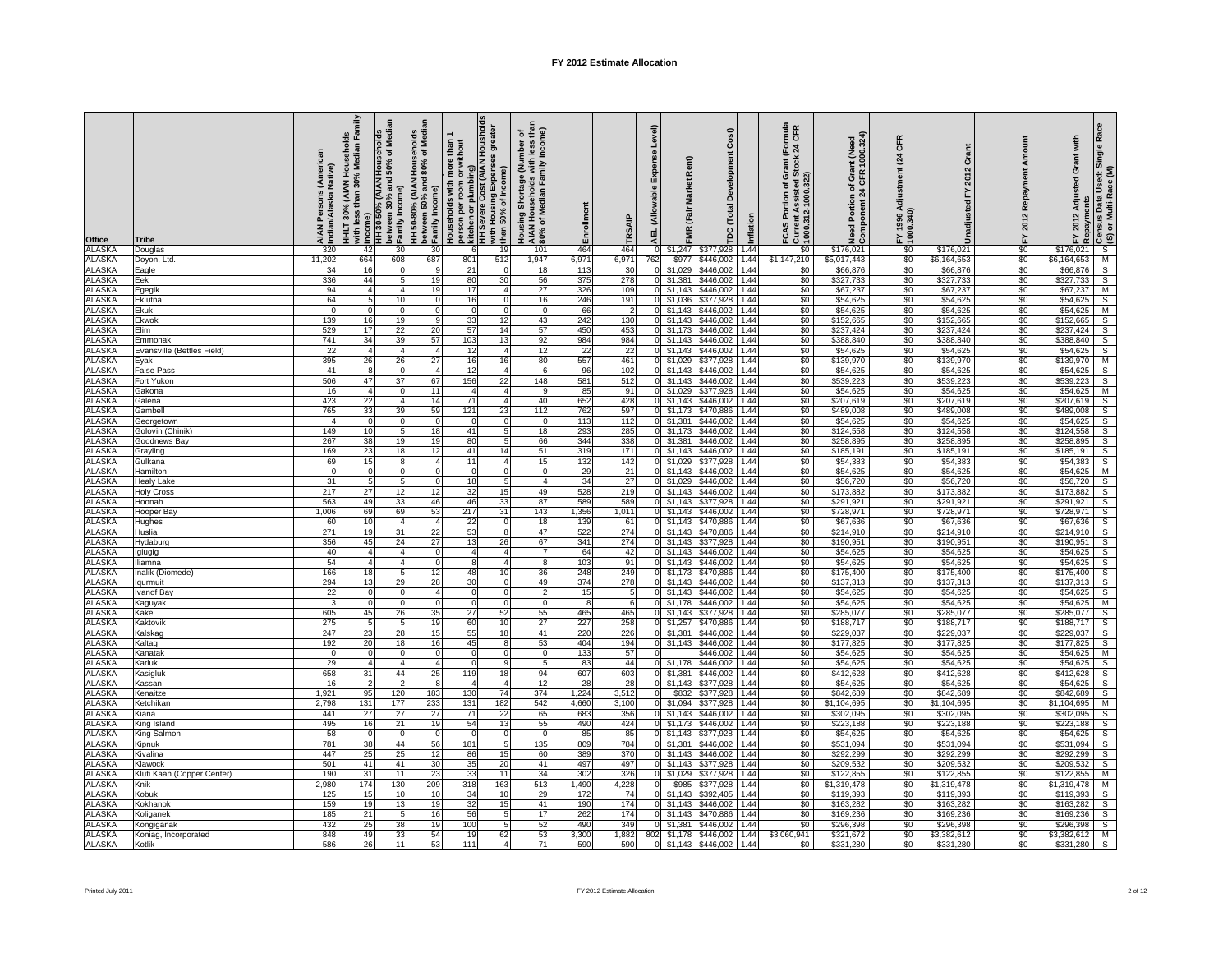| Office                         | <b>Tribe</b>                           | AIAN Persons (American<br>Indian/Alaska Native) | HHLT 30% (AIAN Households<br>with less than 30% Median Family<br>Income) | between 30% and 50% of Median<br>Family Income)<br>HH 30-50% (AIAN Households | HH 50-80% (AIAN Households<br>between 50% and 80% of Medi<br>Family Income) | Households with more than 1<br>person per room or without<br>kitchen or plumbing) | HH Severe Cost (AIAN Housholds<br>with Housing Expenses greater<br>than 50% of Income) | Housing Shortage (Number of<br>AIAN Households with less than<br>80% of Median Family Income) | Enrollment   | TRSAIP         | Level)<br>ense<br>Ēxp<br>wable<br>ÍÄllo<br>AEL | ket Rent)<br>Marl<br>FMR (Fair | Cost)<br>relopment<br>δ<br>Total<br>ë | Inflation           | FCAS Portion of Grant (Formula<br>Current Assisted Stock 24 CFR<br>1000.312-1000.322) | Need Portion of Grant (Need<br>Component 24 CFR 1000.324) | (24 CFR<br>Adjustment<br>FY 1996 A<br>1000.340) | Unadjusted FY 2012 Grant | Repayment Amount<br>FY 2012 | Race<br>Adjusted Grant with<br>° Repayments<br>  Census Data Used: Single R<br>  (S) or Multi-Race (M)<br>2012<br>고 |
|--------------------------------|----------------------------------------|-------------------------------------------------|--------------------------------------------------------------------------|-------------------------------------------------------------------------------|-----------------------------------------------------------------------------|-----------------------------------------------------------------------------------|----------------------------------------------------------------------------------------|-----------------------------------------------------------------------------------------------|--------------|----------------|------------------------------------------------|--------------------------------|---------------------------------------|---------------------|---------------------------------------------------------------------------------------|-----------------------------------------------------------|-------------------------------------------------|--------------------------|-----------------------------|---------------------------------------------------------------------------------------------------------------------|
| <b>ALASKA</b>                  | Kotzebue                               | 2,694                                           | 109                                                                      | 111                                                                           | 134                                                                         | 301                                                                               | 84                                                                                     | 253                                                                                           | 2,712        | 1,575          | $\mathbf 0$                                    | \$1,143                        | \$446,002                             | 1.44                | \$0                                                                                   | \$1,282,364                                               | \$0                                             | \$1,282,364              | \$0                         | $\overline{\mathbf{s}}$<br>\$1,282,364                                                                              |
| <b>ALASKA</b><br><b>ALASKA</b> | Koyuk<br>Koyukuk                       | 336<br>91                                       | 20<br>20                                                                 | 15<br>$\overline{4}$                                                          | 22                                                                          | 34<br>32                                                                          | 5<br>$\overline{4}$                                                                    | 27<br>28                                                                                      | 402<br>280   | 345<br>92      | $\overline{0}$                                 | \$1,173<br>\$1,143             | \$446,002<br>\$446,002                | 1.44<br>1.44        | \$0<br>\$0                                                                            | \$145,781<br>\$108,487                                    | \$0<br>\$0                                      | \$145,781<br>\$108,487   | \$0<br>\$0                  | S<br>\$145,781<br>$\overline{\mathsf{s}}$<br>\$108,487                                                              |
| <b>ALASKA</b>                  | Kwethluk                               | 831                                             | 69                                                                       | 56                                                                            | 43                                                                          | 182                                                                               | 29                                                                                     | 141                                                                                           | 881          | 881            |                                                | \$1,381                        | \$446,002                             | 1.44                | \$0                                                                                   | \$639,397                                                 | \$0                                             | \$639,397                | \$0                         | s<br>\$639,397                                                                                                      |
| <b>ALASKA</b>                  | Kwigillingok                           | 414                                             | 25                                                                       | 19                                                                            | 19                                                                          | 75                                                                                | 10                                                                                     | 43                                                                                            | 408          | 266            |                                                | \$1,381                        | \$446,002                             | 1.44                | \$0                                                                                   | \$249,639                                                 | \$0                                             | \$249,639                | \$0                         | s<br>s<br>\$249,639                                                                                                 |
| <b>ALASKA</b>                  | Kwinhagak (Quinhagak)                  | 669                                             | 55                                                                       | 60                                                                            | 36                                                                          | 162                                                                               | 10                                                                                     | 146                                                                                           | 808          |                |                                                | \$1,381                        | \$446,002                             | 1.44                | \$0                                                                                   | \$529,372                                                 | \$0                                             | \$529,372                | \$0                         | \$529,372                                                                                                           |
| <b>ALASKA</b><br><b>ALASKA</b> | arsen Bay<br>esnoi (Woody Island)      | 99<br>23                                        | $\overline{4}$                                                           | 9<br>$\mathbf{1}$                                                             |                                                                             | 9                                                                                 | $\overline{4}$                                                                         | $\overline{4}$                                                                                | 484<br>314   | 51<br>50       | $\Omega$                                       | \$1,178<br>\$1,178             | \$446.002<br>\$446,002                | 1.44<br>1.44        | \$0<br>\$0                                                                            | \$54.625<br>\$54,625                                      | \$0<br>\$0                                      | \$54,625<br>\$54,625     | \$0<br>\$0                  | \$54,625<br>$\mathbf{s}$<br>\$54,625<br>M                                                                           |
| <b>ALASKA</b>                  | evelock                                | 115                                             | 19                                                                       | $\boldsymbol{8}$                                                              |                                                                             | 23                                                                                | 8                                                                                      | 32                                                                                            | 209          | 124            | $\Omega$                                       | \$1,143                        | \$446,002                             | 1.44                | \$0                                                                                   | \$112,352                                                 | \$0                                             | \$112,352                | \$0                         | S<br>\$112,352                                                                                                      |
| <b>ALASKA</b>                  | ime Village                            | 40                                              | 10                                                                       | 3                                                                             |                                                                             | 18                                                                                | $^{\circ}$                                                                             | 10                                                                                            | 44           | 43             |                                                | \$1,381                        | \$470,886                             | 1.44                | \$0                                                                                   | \$54,625                                                  | \$0                                             | \$54,625                 | \$0                         | M<br>\$54,625                                                                                                       |
| <b>ALASKA</b>                  | _ower.Kalskag                          | 298                                             | 29                                                                       | 15                                                                            | 35                                                                          | 69                                                                                | 13                                                                                     | 79                                                                                            | 294          | 259            | $\Omega$                                       | \$1,381                        | \$446,002                             | 1.44                | \$0                                                                                   | \$267,365                                                 | \$0                                             | \$267,365                | \$0                         | $\mathsf{s}$<br>\$267,365                                                                                           |
| <b>ALASKA</b><br><b>ALASKA</b> | <b>Manley Hot Springs</b>              | 17<br>440                                       | -8<br>44                                                                 | $\overline{a}$<br>22                                                          | $\overline{0}$<br>19                                                        | 16<br>66                                                                          | $\overline{4}$<br>16                                                                   | 12<br>76                                                                                      | 77<br>515    | 17<br>404      | $\circ$<br>$\Omega$                            | \$1,143<br>\$1,143             | \$446,002<br>\$446,002                | 1.44<br>1.44        | \$0<br>\$0                                                                            | \$56,308<br>\$290,214                                     | \$0<br>\$0                                      | \$56,308<br>\$290,214    | \$0<br>\$0                  | S<br>\$56,308<br>$\mathsf{s}$<br>\$290,214                                                                          |
| <b>ALASKA</b>                  | Manokotak<br>Marshall                  | 355                                             | 24                                                                       | 15                                                                            | 30                                                                          | 71                                                                                | 15                                                                                     | 53                                                                                            | 377          | 377            |                                                | \$1,143                        | \$446,002                             | 1.44                | \$0                                                                                   | \$260,162                                                 | \$0                                             | \$260,162                | \$0                         | $\mathsf{s}$<br>\$260,162                                                                                           |
| <b>ALASKA</b>                  | Mary's Igloo                           |                                                 |                                                                          |                                                                               |                                                                             | $\Omega$                                                                          | $\Omega$                                                                               |                                                                                               | 108          | 61             |                                                | \$1,173                        | \$446,002                             | 1.44                | \$0                                                                                   | \$54,625                                                  | \$0                                             | \$54,625                 | \$0                         | M<br>\$54,625                                                                                                       |
| <b>ALASKA</b>                  | McGrath                                | 217                                             | 22                                                                       | 12                                                                            | 18                                                                          | 28                                                                                | 16                                                                                     | 47                                                                                            | 322          | 176            |                                                | \$1,143                        | \$470,886                             | 1.44                | \$0                                                                                   | \$152,577                                                 | \$0                                             | \$152,577                | \$0                         | M<br>S<br>\$152,577                                                                                                 |
| <b>ALASKA</b>                  | Mekoryuk                               | 239                                             | 15                                                                       | 28                                                                            | 34                                                                          | 38                                                                                | $\mathbf 0$                                                                            | 39                                                                                            | 454          | 170            |                                                | \$1,381                        | \$446,002                             | 1.44                | \$0                                                                                   | \$147,964                                                 | \$0                                             | \$147,964                | \$0                         | \$147,964                                                                                                           |
| <b>ALASKA</b><br><b>ALASKA</b> | Vientasta<br>Minto                     | 83<br>234                                       | 17<br>28                                                                 | $\overline{4}$<br>16                                                          | 10<br>16                                                                    | 13<br>42                                                                          | 18                                                                                     | 16<br>58                                                                                      | 500<br>424   | 90<br>237      |                                                | \$1,029<br>\$1,143             | \$446,002<br>\$446,002                | 1.44<br>1.44        | \$0<br>\$0                                                                            | \$70,753<br>\$210,752                                     | \$0<br>\$0                                      | \$70,753<br>\$210,752    | \$0<br>\$0                  | \$70,753<br>\$210,752                                                                                               |
| <b>ALASKA</b>                  | Aountain Village (Asa'Carsarmiut)      | 723                                             | 39                                                                       | 46                                                                            | 35                                                                          | 93                                                                                |                                                                                        | 116                                                                                           | 1,032        | 1,124          |                                                | \$1,143                        | \$446,002                             | 1.44                | \$0                                                                                   | \$355,584                                                 | \$0                                             | \$355,584                | \$0                         | \$355,584                                                                                                           |
| <b>ALASKA</b>                  | Naknek                                 | 341                                             | 13                                                                       | 9                                                                             | 31                                                                          | 13                                                                                | 13                                                                                     | 49                                                                                            | 642          | 335            |                                                | \$1,143                        | \$446,002                             | 1.44                | \$0                                                                                   | \$140,018                                                 | \$0                                             | \$140,018                | \$0                         | \$140,018                                                                                                           |
| <b>ALASKA</b>                  | <b>NANA Corporation</b>                | 247                                             | $\overline{0}$                                                           | $\overline{0}$                                                                | $\Omega$                                                                    | $\overline{0}$                                                                    | $\mathbf 0$                                                                            | $\Omega$                                                                                      | 10,406       | $\overline{0}$ |                                                | 933 \$1,143                    | \$470,886                             | \$3,107,199<br>1.44 |                                                                                       | \$14,146                                                  | \$0                                             | \$3,121,345              | \$0                         | တစ္ခု တစ္ခု တ<br>\$3,121,345                                                                                        |
| <b>ALASKA</b><br><b>ALASKA</b> | Nanwelek (English Bay)<br>Napaimute    | 182<br>0                                        | 14                                                                       | 14<br>$\mathbf 0$                                                             | 14                                                                          | 41<br>$\Omega$                                                                    | 5<br>$\Omega$                                                                          | 32                                                                                            | 288<br>84    | 295<br>90      | $\overline{0}$<br>$\Omega$                     | \$832<br>\$1,381               | \$377,928<br>\$446,002                | 1.44<br>1.44        | \$0<br>\$0                                                                            | \$119,316<br>\$54,625                                     | \$0<br>\$0                                      | \$119,316<br>\$54,625    | \$0<br>\$0                  | \$119,316<br>М<br>\$54,625                                                                                          |
| <b>ALASKA</b>                  | Napakiak                               | 426                                             | 25                                                                       | 43                                                                            | 36                                                                          | 109                                                                               | 5                                                                                      | 80                                                                                            | 510          | 303            |                                                | \$1,381                        | \$446,002                             | 1.44                | \$0                                                                                   | \$338,050                                                 | \$0                                             | \$338,050                | \$0                         | S<br>\$338,050                                                                                                      |
| <b>ALASKA</b>                  | Napaskiak                              | 477                                             | 31                                                                       | 25                                                                            | 36                                                                          | 112                                                                               | 5                                                                                      | 80                                                                                            | 534          | 399            |                                                | \$1,381                        | \$446,002                             | 1.44                | \$0                                                                                   | \$338,871                                                 | \$0                                             | \$338,871                | \$0                         | \$338,871<br>s                                                                                                      |
| <b>ALASKA</b>                  | Nelson Lagoon                          | 67                                              | $\overline{0}$                                                           | 12                                                                            |                                                                             | $^{\circ}$                                                                        | $\overline{4}$                                                                         | 10                                                                                            | 50           | 47             | $\Omega$                                       | \$1,143                        | \$446,002                             | 1.44                | \$0                                                                                   | \$54,625                                                  | \$0                                             | \$54,625                 | \$0                         | S<br>\$54,625                                                                                                       |
| <b>ALASKA</b><br><b>ALASKA</b> | Nenana                                 | 163<br>509                                      | 31<br>34                                                                 | 10<br>43                                                                      | 19<br>28                                                                    | 20<br>79                                                                          | 14<br>21                                                                               | 39<br>92                                                                                      | 717<br>598   | 165<br>400     | $\Omega$<br>$\Omega$                           | \$1,143<br>\$1,143             | \$446,002<br>\$470,886                | 1.44<br>1.44        | \$0<br>\$0                                                                            | \$148,482<br>\$366,398                                    | \$0<br>\$0                                      | \$148,482<br>\$366,398   | \$0<br>\$0                  | \$148,482<br>$\mathsf{s}$<br>S                                                                                      |
| <b>ALASKA</b>                  | <b>Vew Stuyahok</b><br><b>Newhalen</b> | 143                                             | 8                                                                        | 13                                                                            | -8                                                                          | 21                                                                                | $\overline{4}$                                                                         | 21                                                                                            | 219          | 219            |                                                | \$1,143                        | \$446,002                             | 1.44                | \$0                                                                                   | \$88,236                                                  | \$0                                             | \$88,236                 | \$0                         | \$366,398<br>\$88,236<br>S                                                                                          |
| <b>ALASKA</b>                  | Vewtok                                 | 384                                             | 13                                                                       | 19                                                                            | 25                                                                          | 69                                                                                | 5                                                                                      | 56                                                                                            | 429          | 421            | $\Omega$                                       | \$1,381                        | \$446,002                             | 1.44                | \$0                                                                                   | \$220,909                                                 | \$0                                             | \$220,909                | \$0                         | \$220,909<br>s                                                                                                      |
| <b>ALASKA</b>                  | Nightmute                              | 240                                             | 10                                                                       | 20                                                                            | 25                                                                          | 53                                                                                | $\mathbf 0$                                                                            | 46                                                                                            | 221          | 188            | $\Omega$                                       | \$1,381                        | \$446,002                             | 1.44                | \$0                                                                                   | \$163,585                                                 | \$0                                             | \$163,585                | \$0                         | \$163,585<br>$\mathsf{s}$                                                                                           |
| <b>ALASKA</b>                  | Nikolai                                | 80                                              | 14                                                                       | 12                                                                            | 8                                                                           | 14                                                                                | 8                                                                                      | 31                                                                                            | 167          | 81             | $\Omega$                                       | \$1,143                        | \$470,886                             | 1.44                | \$0                                                                                   | \$97,283                                                  | \$0                                             | \$97,283                 | \$0                         | $\mathsf{s}$<br>\$97,283                                                                                            |
| <b>ALASKA</b><br><b>ALASKA</b> | Nikolski<br>Ninilchik                  | 29<br>1,000                                     | $\boldsymbol{\Lambda}$<br>44                                             | $\overline{4}$<br>74                                                          | 75                                                                          | $\Omega$<br>83                                                                    | $\overline{4}$<br>46                                                                   | $\overline{2}$<br>182                                                                         | 85<br>649    | 19<br>992      |                                                | \$1,143<br>\$832               | \$446,002<br>\$377,928                | 1.44<br>1.44        | \$0<br>\$0                                                                            | \$54,625<br>\$401,776                                     | \$0<br>\$0                                      | \$54,625<br>\$401,776    | \$0<br>\$0                  | $\overline{s}$<br>\$54,625<br>\$401,776<br>М                                                                        |
| <b>ALASKA</b>                  | Noatak                                 | 492                                             | 22                                                                       | 25                                                                            | 20                                                                          | 79                                                                                | 22                                                                                     | 43                                                                                            | 558          | 564            |                                                | \$1,143                        | \$470,886                             | 1.44                | \$0                                                                                   | \$313,331                                                 | \$0                                             | \$313,33                 | \$0                         | \$313,331<br>s                                                                                                      |
| <b>ALASKA</b>                  | Vome                                   | 2,008                                           | 64                                                                       | 85                                                                            | 76                                                                          | 218                                                                               | 51                                                                                     | 179                                                                                           | 2,229        | 1,720          | $\Omega$                                       | \$1,173                        | \$446,002                             | 1.44                | \$0                                                                                   | \$881,409                                                 | \$0                                             | \$881,409                | \$0                         | \$881,409<br>$\mathsf{s}$                                                                                           |
| <b>ALASKA</b>                  | Vondalton                              | 207                                             | 24                                                                       | 17                                                                            | 19                                                                          | 25                                                                                | 25                                                                                     | 50                                                                                            | 445          | 332            |                                                | \$1,143                        | \$446,002                             | 1.44                | \$0                                                                                   | \$197,769                                                 | \$0                                             | \$197,769                | \$0                         | S<br>\$197,769                                                                                                      |
| <b>ALASKA</b><br><b>ALASKA</b> | Noorvik                                | 701<br>320                                      | 15<br>19                                                                 | 27<br>17                                                                      | 48<br>20                                                                    | 107<br>23                                                                         | 5<br>15                                                                                | 61<br>47                                                                                      | 1,018<br>199 | 1,071<br>199   |                                                | \$1,143<br>\$1,029             | \$446,002<br>\$446,002                | 1.44<br>1.44        | \$0<br>\$0                                                                            | \$324,510<br>\$140,054                                    | \$0<br>\$0                                      | \$324,510<br>\$140,054   | \$0<br>\$0                  | S<br>\$324,510<br>М<br>\$140,054                                                                                    |
| <b>ALASKA</b>                  | Northway<br>Nuiqsut                    | 475                                             | $\overline{5}$                                                           | 15                                                                            | 55                                                                          | 113                                                                               | 15                                                                                     | 66                                                                                            | 349          | 419            |                                                | \$1,257                        | \$470,886                             | 1.44                | \$0                                                                                   | \$360,677                                                 | \$0                                             | \$360,677                | \$0                         | S<br>\$360,677                                                                                                      |
| <b>ALASKA</b>                  | Nulato                                 | 308                                             | 18                                                                       | 28                                                                            | 22                                                                          | 63                                                                                | 8                                                                                      | 67                                                                                            | 769          | 672            | $\Omega$                                       | \$1,143                        | \$446,002                             | 1.44                | \$0                                                                                   | \$229,728                                                 | \$0                                             | \$229,728                | \$0                         | $\overline{s}$<br>\$229,728                                                                                         |
| <b>ALASKA</b>                  | Nunapitchuk                            | 559                                             | 30                                                                       | 46                                                                            | 29                                                                          | 100                                                                               | 5                                                                                      | 90                                                                                            | 635          | 480            | $\Omega$                                       | \$1,381                        | \$446,002                             | 1.44                | \$0                                                                                   | \$338,286                                                 | \$0                                             | \$338,286                | \$0                         | s<br>\$338,286                                                                                                      |
| <b>ALASKA</b><br><b>ALASKA</b> | Ohogamiut                              | 191                                             | 29                                                                       | $\mathbf 0$<br>13                                                             | 20                                                                          | 29                                                                                | $\Omega$<br>20                                                                         | 43                                                                                            | 80<br>606    | 81<br>618      | $\Omega$                                       | \$1,143<br>\$1,178             | \$446,002<br>\$446,002                | 1.44<br>1.44        | \$0<br>\$0                                                                            | \$54,625<br>\$186,138                                     | \$0<br>\$0                                      | \$54,625<br>\$186,138    | \$0<br>\$0                  | M<br>\$54,625<br>$\overline{s}$<br>\$186,138                                                                        |
| <b>ALASKA</b>                  | Old Harbor<br>Orutsararmuit (Bethel)   | 4,244                                           | 218                                                                      | 137                                                                           | 200                                                                         | 426                                                                               | 149                                                                                    | 492                                                                                           | 2,454        | 3,631          | $\mathbf 0$                                    | \$1,381                        | \$446,002                             | 1.44                | \$0                                                                                   | \$2,046,674                                               | \$0                                             | \$2,046,674              | \$0                         | S<br>\$2,046,674                                                                                                    |
| <b>ALASKA</b>                  | Oscarville                             | 75                                              | 13                                                                       | 5                                                                             |                                                                             | 23                                                                                | 5                                                                                      | 18                                                                                            | 54           | 59             | $\mathbf 0$                                    | \$1,381                        | \$446,002                             | .44                 | \$0                                                                                   | \$84,792                                                  | \$0                                             | \$84,792                 | \$0                         | \$84,792<br>$\mathsf{s}$                                                                                            |
| <b>ALASKA</b>                  | Ouzinkie                               | 218                                             | -9                                                                       | 13                                                                            | 24                                                                          | 29                                                                                | $\overline{4}$                                                                         | 33                                                                                            | 562          | 428            |                                                | \$1,178                        | \$446,002                             | 1.44                | \$0                                                                                   | \$106,587                                                 | \$0                                             | \$106,587                | \$0                         | \$106,587<br>M                                                                                                      |
| <b>ALASKA</b>                  | Paimiut                                | $\Omega$                                        | $\Omega$                                                                 | $\Omega$                                                                      | $\Omega$                                                                    | $\overline{0}$                                                                    | $\Omega$                                                                               | - 0                                                                                           | 78           | 78             | $\Omega$                                       | \$1,143                        | \$446,002                             | 1.44                | \$0                                                                                   | \$54,625                                                  | \$0                                             | \$54,625                 | \$0                         | M<br>\$54,625                                                                                                       |
| <b>ALASKA</b><br><b>ALASKA</b> | Pauloff Harbor Village<br>Pedro Bay    | 25<br>34                                        | $\Omega$<br>$\Omega$                                                     | 0<br>$\overline{a}$                                                           |                                                                             | $\Omega$<br>$\mathsf{R}$                                                          | $\Omega$<br>$\Omega$                                                                   | -8                                                                                            | 51<br>135    | 51<br>130      |                                                | \$1,143<br>\$1,143             | \$446,002<br>\$446,002                | 1.44<br>1.44        | \$0<br>\$0                                                                            | \$54,625<br>\$54,625                                      | \$0<br>\$0                                      | \$54,625<br>\$54,625     | \$0<br>\$0                  | $\mathsf{s}$<br>\$54,625<br>M<br>\$54,625                                                                           |
| <b>ALASKA</b>                  | Perryville                             | 109                                             | -8                                                                       | 0                                                                             | 13                                                                          | 32                                                                                | $\overline{a}$                                                                         | 19                                                                                            | 269          | 110            |                                                | \$1,143                        | \$446,002                             | 1.44                | \$0                                                                                   | \$97,082                                                  | \$0                                             | \$97,082                 | \$0                         | $\mathsf{s}$<br>\$97,082                                                                                            |
| <b>ALASKA</b>                  | Petersburg                             | 433                                             | 58                                                                       | 20                                                                            | 27                                                                          | 19                                                                                | 19                                                                                     | 84                                                                                            | 417          | 417            | $\circ$                                        | \$1,143                        | \$377,928                             | 1.44                | \$0                                                                                   | \$198,915                                                 | \$0                                             | \$198,915                | \$0                         | $\mathsf{s}$<br>\$198,915                                                                                           |
| <b>ALASKA</b>                  | Pilot Point                            | 132                                             | 13                                                                       | 4                                                                             | 13                                                                          | 13                                                                                | $\overline{4}$                                                                         | 25                                                                                            | 156          | 96             |                                                | $0$ \$1,143                    | \$446,002                             | 1.44                | \$0                                                                                   | \$75,455                                                  | \$0                                             | \$75,455                 | \$0                         | $\mathsf{s}$<br>\$75,455                                                                                            |
| <b>ALASKA</b><br><b>ALASKA</b> | <b>Pilot Station</b>                   | 564<br>121                                      | 29<br>11                                                                 | 39                                                                            | 31<br>11                                                                    | 90<br>30                                                                          | 8<br>$\Omega$                                                                          | 98                                                                                            | 711<br>137   | 663<br>136     |                                                | $0$ \$1,143<br>\$1,143         | \$446,002<br>\$446,002                | 1.44<br>1.44        | \$0<br>\$0                                                                            | \$329,268<br>\$81,152                                     | \$0<br>\$0                                      | \$329,268<br>\$81,152    | \$0<br>\$0                  | \$329,268<br>\$81,152                                                                                               |
| <b>ALASKA</b>                  | Pitka's Point<br>Platinum              | 46                                              | 13                                                                       | 5                                                                             | 10                                                                          | 18                                                                                | $\Omega$                                                                               | 21                                                                                            | 70           | 71             |                                                | \$1,381                        | \$446,002                             | 1.44                | \$0                                                                                   | \$63,888                                                  | \$0                                             | \$63,888                 | \$0                         | \$63,888                                                                                                            |
| <b>ALASKA</b>                  | Point Hope                             | 819                                             | 35                                                                       | 27                                                                            | 22                                                                          | 143                                                                               | 24                                                                                     | 69                                                                                            | 873          | 859            |                                                | \$1,257                        | \$470.886                             | 1.44                | \$0                                                                                   | \$483,336                                                 | \$0                                             | \$483,336                | \$0                         | $rac{8}{s}$<br>\$483,336                                                                                            |
| <b>ALASKA</b>                  | Point Lay                              | 271                                             | 12                                                                       | 5                                                                             | 15                                                                          | 85                                                                                |                                                                                        | 29                                                                                            | 184          | 184            |                                                | \$1,257                        | \$470,886                             | 1.44                | \$0                                                                                   | \$204,375                                                 | \$0                                             | \$204,375                | \$0                         | $\frac{M}{S}$<br>\$204,375                                                                                          |
| <b>ALASKA</b>                  | Port Graham                            | 167                                             | 18                                                                       | 5                                                                             |                                                                             | 18                                                                                | 9                                                                                      |                                                                                               | 296          | 99             | $\overline{0}$                                 | \$832                          | \$377,928                             | 1.44                | \$0                                                                                   | \$79,065                                                  | \$0                                             | \$79,065                 | \$0                         | \$79,065                                                                                                            |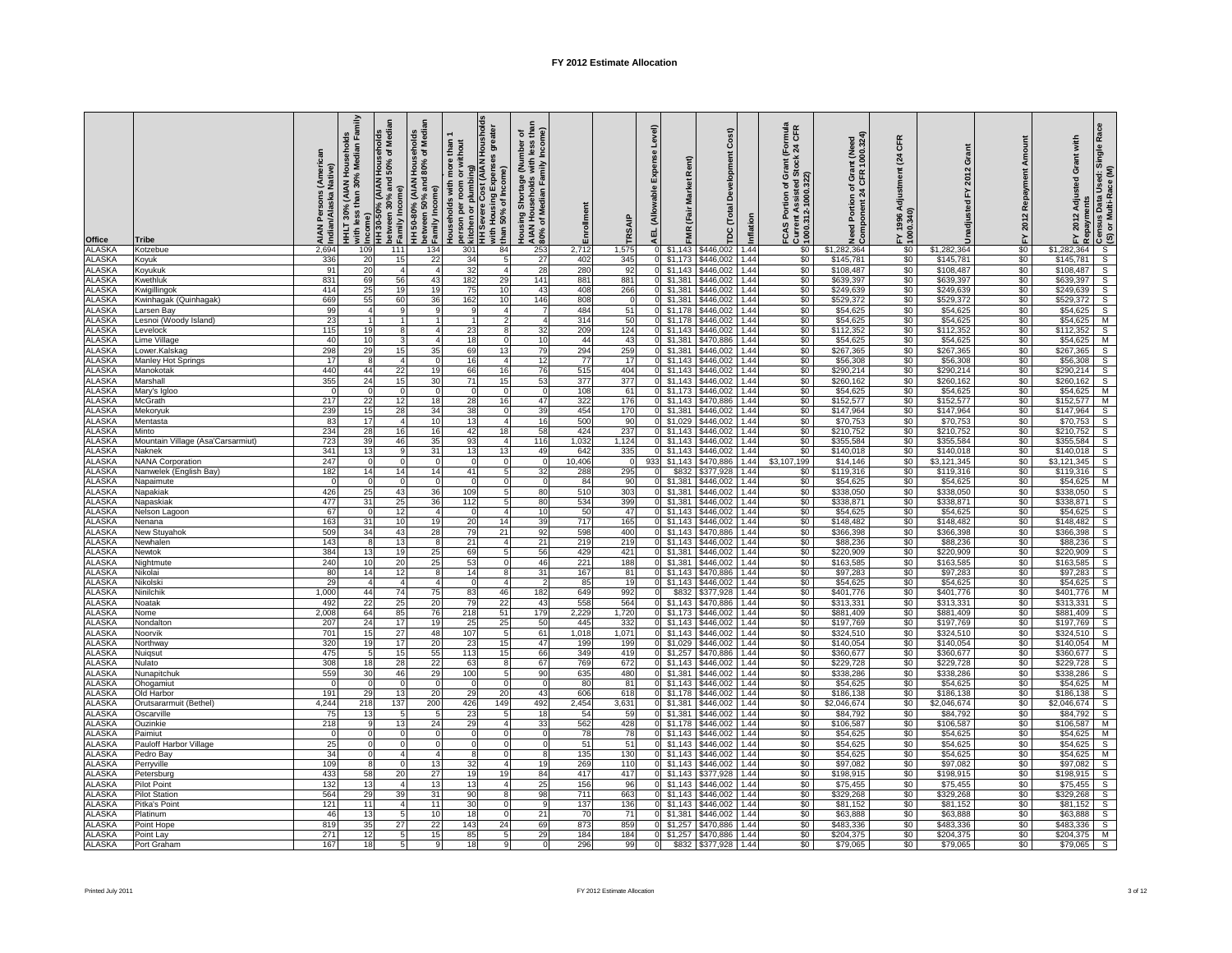| Office                         | Tribe                            | (American<br>Native)<br>AIAN Persons (<br>Indian/Alaska N | HHLT 30% (AIAN Households<br>with less than 30% Median Family<br>Income)<br>HH 30-50% (AIAN Hou | between 30% and 50% of Media<br>Family Income) | HH 50-80% (AIAN Households<br>between 50% and 80% of Median<br>Family Income) | kitchen or plumbing)<br>HH Severe Cost (AIAN Housholds<br>Households with more than<br>person per room or without | with Housing Expenses greate<br>than 50% of Income) | Housing Shortage (Number of<br>AIAN Households with less tha<br>80% of Median Family Income) | Enrollment     | TRSAIP         | Level)<br>8<br>Expens<br>(Allowable<br><b>AEL</b> | Rent)<br><b>Market</b><br>FMR (Fair | Cost)<br>Ĕ<br>Developme<br>Total<br>pc | Inflation    | rmula<br>CFR<br>rant (For<br>tock 24<br>FCAS Portion of Gra<br>Current Assisted Stc<br>  1000.312-1000.322) | Need Portion of Grant (Need<br>Component 24 CFR 1000.324) | CFR<br>(24)<br>FY 1996 Adjustment<br>1000.340) | Unadjusted FY 2012 Grant   | Repayment Amount<br>FY 2012 | with<br>FY 2012 Adjusted Grant<br>Repayments | Single<br>$\infty$ $\leq$ $\infty$ $\infty$ $\infty$ $\infty$ $\infty$ $\infty$ $\infty$ $\infty$ $\infty$ $\infty$ $\infty$ $\infty$ |  |
|--------------------------------|----------------------------------|-----------------------------------------------------------|-------------------------------------------------------------------------------------------------|------------------------------------------------|-------------------------------------------------------------------------------|-------------------------------------------------------------------------------------------------------------------|-----------------------------------------------------|----------------------------------------------------------------------------------------------|----------------|----------------|---------------------------------------------------|-------------------------------------|----------------------------------------|--------------|-------------------------------------------------------------------------------------------------------------|-----------------------------------------------------------|------------------------------------------------|----------------------------|-----------------------------|----------------------------------------------|---------------------------------------------------------------------------------------------------------------------------------------|--|
| <b>ALASKA</b>                  | Port Heiden                      | 82                                                        |                                                                                                 |                                                | 13                                                                            |                                                                                                                   | $\overline{4}$                                      | 20                                                                                           | 118            | 116            | 0                                                 | \$1,143                             |                                        | 1.44         | \$0                                                                                                         | \$60,984                                                  | \$0                                            | \$60,984                   | \$0                         | \$60,984                                     |                                                                                                                                       |  |
| <b>ALASKA</b>                  | Port Lions                       | 179                                                       | 15                                                                                              | 20                                             | 17                                                                            |                                                                                                                   | 13                                                  | 47                                                                                           | 354            | 139            |                                                   | $0$ \$1,178                         | \$446,002                              | 1.44         | \$0                                                                                                         | \$116,467                                                 | \$0                                            | \$116,467                  | \$0                         | \$116,467                                    |                                                                                                                                       |  |
| <b>ALASKA</b>                  | Portage Creek                    | 36                                                        |                                                                                                 | $\Omega$                                       | $\Omega$                                                                      | $\Omega$                                                                                                          | $\Omega$                                            | $\Omega$                                                                                     | 60             | 33             |                                                   | $0$ \$1,143                         | \$446,002                              | 1.44         | \$0                                                                                                         | \$54,625                                                  | \$0                                            | \$54,625                   | \$0                         | \$54,625                                     |                                                                                                                                       |  |
| <b>ALASKA</b>                  | Qagan Tayagungin (Sand Point)    | 417                                                       | 19                                                                                              | 17                                             | 32                                                                            | 21                                                                                                                | 12                                                  | 31                                                                                           | 629            | 629            |                                                   | \$1,143                             | \$446,002                              | 1.44         | \$0                                                                                                         | \$155,886                                                 | \$0                                            | \$155,886                  | \$0                         | \$155,886                                    |                                                                                                                                       |  |
| <b>ALASKA</b><br><b>ALASKA</b> | Qawalangin (Unalaska)            | 421<br>40                                                 | 23<br>10                                                                                        | 13<br>$\mathbf 0$                              | $\mathbf 0$<br>$\overline{4}$                                                 | 30<br>18                                                                                                          | 13<br>$\overline{a}$                                |                                                                                              | 657<br>21      | 659<br>40      |                                                   | \$1,143<br>$0$ \$1,143              | \$446,002<br>\$446,002                 | 1.44<br>1.44 | \$0<br>\$0                                                                                                  | \$124,633<br>\$60,163                                     | \$0<br>\$0                                     | \$124,633<br>\$60,163      | \$0<br>\$0                  | \$124,633<br>\$60,163                        |                                                                                                                                       |  |
| <b>ALASKA</b>                  | Rampart<br><b>Red Devil</b>      | 26                                                        | 13                                                                                              | $\mathbf 0$                                    | 5                                                                             | 13                                                                                                                | 5                                                   | 18                                                                                           | 26             | 22             |                                                   | $0$ \$1,381                         | \$446,002                              | 1.44         | \$0                                                                                                         | \$61,368                                                  | \$0                                            | \$61,368                   | \$0                         | \$61,368                                     | $\mathsf{s}$                                                                                                                          |  |
| <b>ALASKA</b>                  | Ruby                             | 154                                                       | 18                                                                                              | 19                                             | 8                                                                             | 44                                                                                                                | 14                                                  | 31                                                                                           | 418            | 156            |                                                   | $0$ \$1,143                         | \$470,886                              | 1.44         | \$0                                                                                                         | \$185,183                                                 | \$0                                            | \$185,183                  | \$0                         | \$185,183                                    | $\mathsf{s}$                                                                                                                          |  |
| <b>ALASKA</b>                  | Saint George                     | 148                                                       | 8                                                                                               | $\overline{4}$                                 | 8                                                                             | 13                                                                                                                | 8                                                   | 9                                                                                            | 131            | 110            |                                                   | $0$ \$1,143                         | \$446,002                              | 1.44         | \$0                                                                                                         | \$75,137                                                  | $$^{0}$                                        | \$75,137                   | \$0                         | \$75,137                                     | $\mathsf{s}$                                                                                                                          |  |
| <b>ALASKA</b>                  | Saint Michael                    | 420                                                       | 18                                                                                              | 18                                             | 25                                                                            | 92                                                                                                                | -5                                                  | 41                                                                                           | 430            | 429            |                                                   | $0$ \$1,173                         | \$446,002                              | 1.44         | \$0                                                                                                         | \$260,075                                                 | \$0                                            | \$260,075                  | \$0                         | \$260,075                                    | $\overline{\mathbf{s}}$                                                                                                               |  |
| <b>ALASKA</b>                  | Saint Paul                       | 607                                                       | 22                                                                                              | 30                                             | 46                                                                            | 93                                                                                                                | 20                                                  | 51                                                                                           | 653            | 450            |                                                   | $0$ \$1,143                         | \$446,002                              | 1.44         | \$0                                                                                                         | \$343,111                                                 | \$0                                            | \$343,111                  | \$0                         | \$343,111                                    | $\mathsf{s}$                                                                                                                          |  |
| <b>ALASKA</b><br><b>ALASKA</b> | Salamatoff                       | 218<br>755                                                | - q<br>64                                                                                       | 5<br>53                                        | 5<br>39                                                                       | 5<br>171                                                                                                          | $\Omega$<br>18                                      | 18<br>137                                                                                    | 149<br>803     | 149<br>815     | $\overline{0}$                                    | \$832<br>$0$ \$1,173                | \$377,928<br>\$470,886                 | 1.44<br>1.44 | \$0<br>\$0                                                                                                  | \$54,625<br>\$607,590                                     | \$0<br>\$0                                     | \$54,625<br>\$607,590      | \$0<br>\$0                  | \$54,625<br>\$607,590                        | $\overline{s}$<br>$\mathsf{s}$                                                                                                        |  |
| <b>ALASKA</b>                  | Savoonga<br>Saxman               | 334                                                       | 19                                                                                              | 22                                             | 16                                                                            | 21                                                                                                                | 5                                                   | 5                                                                                            | 203            | 203            |                                                   | \$1,094                             | \$377,928                              | 1.44         | \$0                                                                                                         | \$95,343                                                  | \$0                                            | \$95,343                   | \$0                         | \$95,343                                     |                                                                                                                                       |  |
| <b>ALASKA</b>                  | Scammon Bay                      | 473                                                       | 30                                                                                              | 29                                             | 17                                                                            | 62                                                                                                                | 23                                                  | 41                                                                                           | 619            | 619            |                                                   | \$1,143                             | \$446,002                              | 1.44         | \$0                                                                                                         | \$278,578                                                 | \$0                                            | \$278,578                  | \$0                         | \$278,578                                    | $\frac{s}{s}$                                                                                                                         |  |
| <b>ALASKA</b>                  | Selawik                          | 899                                                       | 69                                                                                              | 45                                             | 32                                                                            | 119                                                                                                               | 17                                                  | 106                                                                                          | 1,057          | 1,057          |                                                   | $0$ \$1,143                         | \$446,002                              | 1.44         | \$0                                                                                                         | \$468,908                                                 | \$0                                            | \$468,908                  | \$0                         | \$468,908                                    |                                                                                                                                       |  |
| <b>ALASKA</b>                  | Seldovia                         | 118                                                       | 25                                                                                              | 5                                              | 11                                                                            | 5                                                                                                                 | 9                                                   | 23                                                                                           | 427            | 110            | $\Omega$                                          | \$832                               | \$377,928                              | 1.44         | \$0                                                                                                         | \$72,856                                                  | \$0                                            | \$72,856                   | \$0                         | \$72,856                                     | $\mathsf{s}$                                                                                                                          |  |
| <b>ALASKA</b>                  | Shageluk                         | 124                                                       | 10                                                                                              | 15                                             | 10                                                                            | 39                                                                                                                | $\mathbf 0$                                         | 35                                                                                           | 249            | 125            |                                                   | $0$ \$1,143                         | \$446,002                              | 1.44         | \$0                                                                                                         | \$115,380                                                 | \$0                                            | \$115,380                  | \$0                         | \$115,380                                    | $\mathsf{s}$                                                                                                                          |  |
| <b>ALASKA</b><br><b>ALASKA</b> | Shaktoolik<br>Sheldon's Point    | 267<br>157                                                | 10<br>16                                                                                        | 22<br>11                                       | 22<br>8                                                                       | 37<br>39                                                                                                          | -5                                                  | 35<br>25                                                                                     | 380<br>204     | 338<br>198     |                                                   | $0$ \$1,173<br>$0$ \$1,143          | \$446,002<br>\$446,002                 | 1.44<br>1.44 | \$0<br>\$0                                                                                                  | \$146,523<br>\$127,816                                    | \$0<br>\$0                                     | \$146,523<br>\$127,816     | \$0<br>\$0                  | \$146,523<br>\$127,816                       |                                                                                                                                       |  |
| <b>ALASKA</b>                  | Shishmaret                       | 646                                                       | 31                                                                                              | 42                                             | 49                                                                            | 159                                                                                                               | 23                                                  | 100                                                                                          | 729            | 698            |                                                   | $0$ \$1,173                         | \$446,002                              | 1.44         | \$0                                                                                                         | \$511,271                                                 | \$0                                            | \$511,271                  | \$0                         | \$511,271                                    |                                                                                                                                       |  |
| ALASKA                         | Shungnak                         | 297                                                       | 20                                                                                              | 5                                              | 20                                                                            | 47                                                                                                                | 5                                                   | 36                                                                                           | 266            | 253            | οT                                                | \$1,143                             | \$470,886                              | 1.44         | \$0                                                                                                         | \$170,317                                                 | \$0                                            | \$170,317                  | \$0                         | \$170,317                                    | $rac{1}{s}$                                                                                                                           |  |
| <b>ALASKA</b>                  | Sitka Tribe (was Baranof Island) | 2,584                                                     | 108                                                                                             | 121                                            | 209                                                                           | 113                                                                                                               | 88                                                  | 370                                                                                          | 4,006          |                |                                                   | 3,834 1,000 \$1,044                 | \$377,928                              | 1.44         | \$688,676                                                                                                   | \$770,570                                                 | \$0                                            | \$1,459,245                | \$0                         | \$1,459,245                                  | M                                                                                                                                     |  |
| ALASKA                         | Skagway                          | 153                                                       | 13                                                                                              |                                                | 24                                                                            | 9                                                                                                                 | 9                                                   | 41                                                                                           | 83             | 26             |                                                   | \$1,143                             | \$377,928                              | 1.44         | \$0                                                                                                         | \$69,706                                                  | \$0                                            | \$69,706                   | \$0                         | \$69,706                                     | M                                                                                                                                     |  |
| <b>ALASKA</b><br><b>ALASKA</b> | Sleetmute                        | 112<br>$\overline{4}$                                     | 24<br>$\Omega$                                                                                  | $\Omega$<br>$\Omega$                           | 10<br>$\mathbf 0$                                                             | 29<br>$\mathbf 0$                                                                                                 | 5<br>$\Omega$                                       | 25<br>$\Omega$                                                                               | 126<br>80      | 111<br>68      |                                                   | 0 \$1,381<br>$0$ \$1,173            | \$446,002<br>\$446,002                 | 1.44<br>1.44 | $\frac{1}{2}$<br>\$0                                                                                        | \$110,846<br>\$54,625                                     | \$0<br>\$0                                     | \$110,846<br>\$54,625      | \$0<br>\$0                  | \$110,846<br>\$54,625                        | $\mathsf{s}$<br>$\mathsf{s}$                                                                                                          |  |
| <b>ALASKA</b>                  | Solomon<br>South Naknek          | 128                                                       | 18                                                                                              | 9                                              | -9                                                                            | 13                                                                                                                | -4                                                  | 28                                                                                           | 245            | 137            |                                                   | $0$ \$1,143                         | \$446,002                              | 1.44         | $\frac{1}{2}$                                                                                               | \$84,140                                                  | \$0                                            | \$84,140                   | \$0                         | \$84,140                                     | S                                                                                                                                     |  |
| <b>ALASKA</b>                  | <b>Stebbins</b>                  | 633                                                       | 49                                                                                              | 49                                             | 25                                                                            | 136                                                                                                               | 17                                                  | 81                                                                                           | 749            | 701            |                                                   | $0$ \$1,173                         | \$446,002                              | 1.44         | $\frac{1}{2}$                                                                                               | \$451,762                                                 | \$0                                            | \$451,762                  | \$0                         | \$451,762                                    | $\overline{s}$                                                                                                                        |  |
| <b>ALASKA</b>                  | Stevens Village                  | 82                                                        | 20                                                                                              | $\overline{4}$                                 |                                                                               | 28                                                                                                                | $\overline{4}$                                      | 28                                                                                           | 196            | 109            |                                                   | $0$ \$1,143                         | \$446,002                              | 1.44         | \$0                                                                                                         | \$101,165                                                 | \$0                                            | \$101,165                  | \$0                         | \$101,165                                    | $\overline{s}$                                                                                                                        |  |
| <b>ALASKA</b>                  | Stony River                      | 60                                                        | 13                                                                                              | 10                                             | 10                                                                            | 23                                                                                                                | 5                                                   | 28                                                                                           | 63             | 39             |                                                   | 0 \$1,381                           | \$470,886                              | 1.44         | \$0                                                                                                         | \$100,264                                                 | \$0                                            | \$100,264                  | \$0                         | \$100,264                                    | S                                                                                                                                     |  |
| <b>ALASKA</b>                  | Sun'aq Tribe of Kodiak           | 852                                                       | 49                                                                                              | 33                                             | 54                                                                            | 19                                                                                                                | 62                                                  | 137                                                                                          | 1,379          | 1,892          |                                                   | $0$ \$1,178                         | \$377,928                              | 1.44         | \$0                                                                                                         | \$302,432                                                 | \$0                                            | \$302,432                  | \$0                         | \$302,432                                    | М                                                                                                                                     |  |
| <b>ALASKA</b><br><b>ALASKA</b> | Takotna<br>Tanacross             | 21<br>142                                                 | 25                                                                                              | $\overline{4}$<br>14                           | $\mathbf 0$<br>14                                                             | 12<br>48                                                                                                          | $^{\circ}$<br>5                                     | -8<br>53                                                                                     | 42<br>169      | 21<br>124      |                                                   | \$1,143<br>\$1,029                  | \$470,886<br>\$446,002                 | 1.44<br>1.44 | \$0<br>\$0                                                                                                  | \$54,625<br>\$170,492                                     | \$0<br>\$0                                     | \$54,625<br>\$170,492      | \$0<br>\$0                  | \$54,625<br>\$170,492                        | $\mathsf{s}$                                                                                                                          |  |
| <b>ALASKA</b>                  | Tanana                           | 243                                                       | 24                                                                                              | 18                                             | 29                                                                            | 74                                                                                                                | 12                                                  | 68                                                                                           | 1,014          | 183            |                                                   | $0$ \$1,143                         | \$470,886                              | 1.44         | \$0                                                                                                         | \$274,007                                                 | \$0                                            | \$274,007                  | \$0                         | \$274,007                                    | $\frac{S}{S}$                                                                                                                         |  |
| <b>ALASKA</b>                  | <b>Tatitlek</b>                  | 86                                                        | 11                                                                                              | 8                                              | 13                                                                            | $\overline{\mathbf{8}}$                                                                                           | 8                                                   | 24                                                                                           | 90             | 85             |                                                   | 0 \$1,029                           | \$377.928                              | 1.44         | \$0                                                                                                         | \$64,043                                                  | \$0                                            | \$64,043                   | \$0                         | \$64,043                                     | $\mathsf{s}$                                                                                                                          |  |
| <b>ALASKA</b>                  | Tazlina                          | 83                                                        | - 8                                                                                             | $\mathbf 0$                                    | 4                                                                             | $\overline{4}$                                                                                                    | $\overline{4}$                                      | 6                                                                                            | 147            | 159            |                                                   | $0$ \$1,029                         | \$377,928                              | 1.44         | \$0                                                                                                         | \$54,625                                                  | \$0                                            | \$54,625                   | \$0                         | \$54,625                                     | M                                                                                                                                     |  |
| <b>ALASKA</b>                  | Telida                           | 3                                                         | $\Omega$<br>18                                                                                  | $\mathbf 0$                                    | $\mathbf 0$                                                                   | $\overline{0}$                                                                                                    | $\mathbf 0$                                         | $\mathbf{o}$                                                                                 | $\overline{2}$ | 3              |                                                   | $0$ \$1,143                         | \$470,886                              | 1.44         | \$0                                                                                                         | \$54,625                                                  | \$0                                            | \$54,625                   | \$0                         | \$54,625                                     | $\mathsf{s}$                                                                                                                          |  |
| <b>ALASKA</b><br><b>ALASKA</b> | Teller<br>Tetlin                 | 306<br>128                                                | 22                                                                                              | 23<br>21                                       | 18<br>5                                                                       | 73<br>47                                                                                                          | 12<br>9                                             | 39<br>35                                                                                     | 202<br>281     | 312<br>109     |                                                   | $0$ \$1,173<br>$0$ \$1,029          | \$446,002<br>\$446,002                 | 1.44<br>1.44 | \$0<br>\$0                                                                                                  | \$241,085<br>\$169,173                                    | \$0<br>\$0                                     | \$241,085<br>\$169,173     | \$0<br>\$0                  | \$241,085<br>\$169,173                       | $rac{s}{M}$                                                                                                                           |  |
| ALASKA                         | lingit-Haida Central Council     | 6,036                                                     | 473                                                                                             | 441                                            | 281                                                                           | 192                                                                                                               | 428                                                 | 1,132                                                                                        | 25,949         | 13,255         |                                                   | 757 \$1,247                         | \$377,928                              | 1.44         | \$4,498,972                                                                                                 | \$2,399,894                                               | \$0                                            | \$6,898,866                | \$0                         | \$6,898,866                                  |                                                                                                                                       |  |
| <b>ALASKA</b>                  | Togiak                           | 813                                                       | 89                                                                                              | 55                                             | 42                                                                            | 144                                                                                                               | 66                                                  | 169                                                                                          | 915            | 808            |                                                   | \$1,143                             | \$446,002                              | 1.44         | \$0                                                                                                         | \$713,922                                                 | \$0                                            | \$713,922                  | \$0                         | \$713,922                                    | $\mathsf{s}$                                                                                                                          |  |
| <b>ALASKA</b>                  | Toksook Bay-Nunakauyarmuit Tribe | 630                                                       | 41                                                                                              | 24                                             | 34                                                                            | 102                                                                                                               | 5                                                   | 99                                                                                           | 732            | 567            |                                                   | \$1,381                             | \$446,002                              | 1.44         | \$0                                                                                                         | \$346,327                                                 | \$0                                            | \$346,327                  | \$0                         | \$346,327                                    |                                                                                                                                       |  |
| <b>ALASKA</b>                  | Tuluksak                         | 506                                                       | 19                                                                                              | 38                                             | 31                                                                            | 93                                                                                                                | 5                                                   | 88                                                                                           | 464            | 504            |                                                   | \$1,381                             | \$446,002                              | 1.44         | \$0                                                                                                         | \$306,108                                                 | \$0                                            | \$306,108                  | \$0                         | \$306,108                                    | $rac{1}{s}$                                                                                                                           |  |
| <b>ALASKA</b><br><b>ALASKA</b> | Tuntutuliak<br><b>Tununak</b>    | 460<br>387                                                | 24<br>36                                                                                        | 29<br>34                                       | 23<br>28                                                                      | 88<br>80                                                                                                          | 5<br>10                                             | 74<br>98                                                                                     | 602<br>350     | 425<br>350     |                                                   | 0 \$1,381<br>$0$ \$1,381            | \$446,002<br>\$446,002                 | 1.44<br>1.44 | \$0<br>\$0                                                                                                  | \$282,272<br>\$309,395                                    | \$0<br>\$0                                     | \$282,272<br>\$309,395     | \$0<br>\$0                  | \$282,272<br>\$309,395                       | $\overline{s}$                                                                                                                        |  |
| <b>ALASKA</b>                  | Twin Hills                       | 68                                                        | -5                                                                                              | 9                                              | 5                                                                             | 19                                                                                                                | $\circ$                                             | 19                                                                                           | 96             | 70             |                                                   | $0$ \$1,143                         | \$446,002                              | 1.44         | \$0                                                                                                         | \$58,697                                                  | \$0                                            | \$58,697                   | \$0                         | \$58,697                                     | $\mathsf{s}$                                                                                                                          |  |
| <b>ALASKA</b>                  | Tyonek                           | 211                                                       | 21                                                                                              | 29                                             | 22                                                                            |                                                                                                                   | 11                                                  | 63                                                                                           | 674            | 185            | $\mathbf{O}$                                      | \$832                               | \$446,002                              | 1.44         | \$0                                                                                                         | \$142,899                                                 | \$0                                            | \$142,899                  | \$0                         | \$142,899                                    | s                                                                                                                                     |  |
| <b>ALASKA</b>                  | Jgashik                          | 9                                                         |                                                                                                 | $\overline{a}$                                 | $^{\circ}$                                                                    |                                                                                                                   | $\overline{4}$                                      |                                                                                              | 81             | 12             |                                                   | $0$ \$1,143                         | \$446,002                              | 1.44         | \$0                                                                                                         | \$54,625                                                  | \$0                                            | \$54,625                   | \$0                         | \$54,625                                     | M                                                                                                                                     |  |
| <b>ALASKA</b>                  | Jmkumiute                        | 23                                                        |                                                                                                 | $\Omega$                                       | $\Omega$                                                                      |                                                                                                                   | $\Omega$                                            | $\Omega$                                                                                     | 61             | 60             |                                                   | $0$ \$1,381                         | \$446,002                              | 1.44         | \$0                                                                                                         | \$54,625                                                  | \$0                                            | \$54,625                   | \$0                         | \$54,625                                     | $\mathsf{s}$                                                                                                                          |  |
| <b>ALASKA</b><br><b>ALASKA</b> | Unalakleet<br>Unga               | 785<br>43                                                 | 47                                                                                              | 38<br>$\overline{0}$                           | 53                                                                            | 102                                                                                                               | 18<br>$\mathbf{0}$                                  | 96                                                                                           | 1,185<br>87    | 868<br>87      |                                                   | $0$ \$1,173<br>$0$ \$1,143          | \$446,002<br>\$446,002                 | 1.44<br>1.44 | $\frac{1}{2}$<br>\$0                                                                                        | \$418,303<br>\$54,625                                     | \$0<br>\$0                                     | \$418,303<br>\$54,625      | \$0<br>\$0                  | \$418,303<br>\$54,625                        | $\mathsf{s}$<br>$\overline{s}$                                                                                                        |  |
| <b>ALASKA</b>                  | Venetie                          | 381                                                       | 23                                                                                              | 21                                             | 23                                                                            | 27                                                                                                                | 17                                                  | 67                                                                                           | 237            | 237            |                                                   | \$1,143                             | \$446,002                              | 1.44         | \$0                                                                                                         | \$171,049                                                 | \$0                                            | \$171,049                  | \$0                         | \$171,049                                    | М                                                                                                                                     |  |
| <b>ALASKA</b>                  | Nainwright                       | 613                                                       | 30                                                                                              | 22                                             | 29                                                                            | 128                                                                                                               | 10 <sup>1</sup>                                     | 69                                                                                           | 593            | 613            | $\overline{\mathbf{0}}$                           | \$1,257                             | \$470.886                              | 1.44         | \$0                                                                                                         | \$397,045                                                 | \$0                                            | \$397,045                  | \$0                         | \$397,045                                    | $\mathbf{s}$                                                                                                                          |  |
| <b>ALASKA</b>                  | Nales                            | 156                                                       | 12                                                                                              |                                                | 18                                                                            | 48                                                                                                                | 10                                                  | 25                                                                                           | 236            | 215            |                                                   | $0$ \$1,173                         | \$446,002                              | 1.44         | \$0                                                                                                         | \$157,734                                                 | \$0                                            | \$157,734                  | \$0                         | \$157,734                                    | $\mathsf{s}$                                                                                                                          |  |
| <b>ALASKA</b>                  | <b>Nhite Mountain</b>            | 209                                                       | 28                                                                                              | 27                                             | 15                                                                            | 51                                                                                                                | 17                                                  | 54                                                                                           | 316            | 316            | $\Omega$                                          | \$1,173                             | \$446,002                              | 1.44         | \$0                                                                                                         | \$229,060                                                 | \$0                                            | \$229,060                  | \$0                         | \$229,060                                    | $\mathbf{s}$                                                                                                                          |  |
| <b>ALASKA</b>                  | Wrange                           | 527                                                       | 38                                                                                              | 29                                             | 59                                                                            | 21                                                                                                                | $\overline{4}$                                      | 108                                                                                          | 538            | 538            |                                                   | $0$ \$1.143                         | \$377.928                              | 1.44         | \$0                                                                                                         | \$182.518                                                 | \$0                                            | \$182.518                  | \$0                         | \$182.518                                    | $\mathsf{s}$                                                                                                                          |  |
| <b>ALASKA</b><br><b>ALASKA</b> | Yakutat<br><b>TOTAL</b>          | 369<br>118.011                                            | 28<br>7,451                                                                                     | 6.853                                          | 27<br>7,511                                                                   | 46<br>13,515                                                                                                      | 16<br>5.047                                         | 53<br>18,370                                                                                 | 435<br>193,341 | 352<br>147.987 |                                                   | $0$ \$1,143                         | \$377,928                              | 1.44         | \$0<br>\$37,008,813                                                                                         | \$166,634<br>\$65,202,949                                 | \$0<br>\$0                                     | \$166,634<br>\$102,211,763 | \$0<br>( \$102, 833)        | \$166,634<br>\$102,108,930                   | M                                                                                                                                     |  |
|                                |                                  |                                                           |                                                                                                 |                                                |                                                                               |                                                                                                                   |                                                     |                                                                                              |                |                |                                                   |                                     |                                        |              |                                                                                                             |                                                           |                                                |                            |                             |                                              |                                                                                                                                       |  |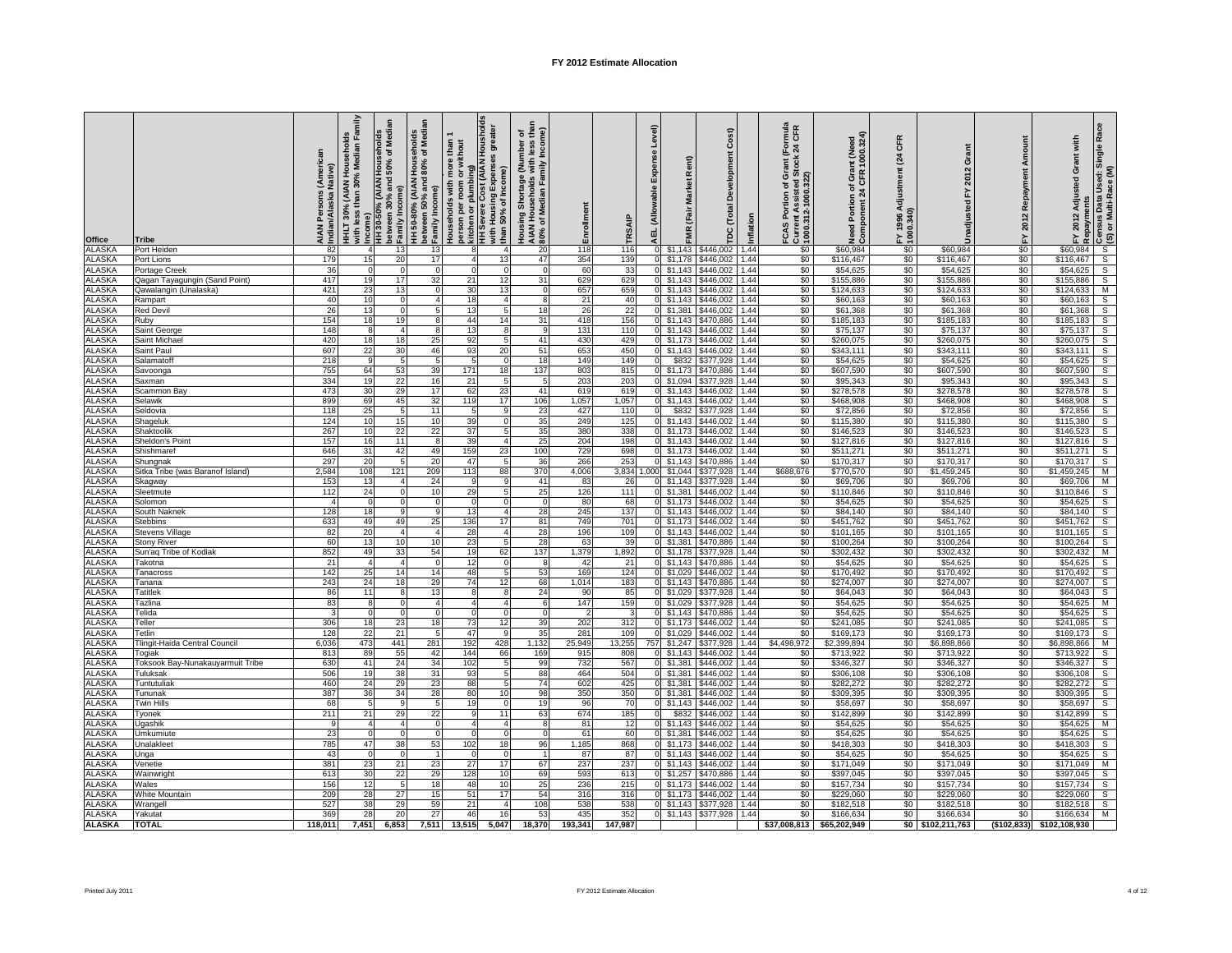| Office             | <b>Tribe</b>                                                            | (American<br>laska Native)<br>AIAN Per<br>Indian/AI | HHLT 30% (AIAN Households<br>with less than 30% Median Family<br>Income) | Median<br>HH 30-50% (AIAN Househ<br>ō<br>and 50%<br>between 30% and<br>Family Income) | HH 50-80% (AIAN Households<br>between 50% and 80% of Median<br>Family Income) | Households with more than<br>person per room or without<br> person per room or wii<br>  kitchen or plumbing)<br>  HH Severe Cost (AIAN | Cost (AIAN Houshol<br>greater<br>Expenses<br>with Housing Expens<br>than 50% of Income) | umber of<br>h less thai<br>r lncome)<br>Housing Shortage (Number<br>AIAN Households with less<br>80% of Median Family Incon | ollment<br>밑      | TRSAIP          | Level)<br>Expens<br>(Allowable<br>AEL. | Rent)<br><b>Market</b><br>FMR (Fair | Cost)<br>Development<br>Total<br>pc | Inflation    | <b>E</b><br>CFR<br>ant (For<br>tock 24<br>of Gr.<br>ted St<br>1000.312-1000.322)<br>Portio<br>FCAS | Need Portion of Grant (Need<br>Component 24 CFR 1000.324) | CFR<br>(24)<br>Adjustment<br>FY 1996 A<br>1000.340) | Grant<br>2012<br>노<br>Unadjusted | Repayment Amount<br>FY 2012 | Race<br>with<br>Single<br><b>Adjusted Grant</b><br>ŝ,<br>,<br>  Repayments<br>  Census Data Used: S<br>  (S) or Multi-Race (M)<br>2012 |
|--------------------|-------------------------------------------------------------------------|-----------------------------------------------------|--------------------------------------------------------------------------|---------------------------------------------------------------------------------------|-------------------------------------------------------------------------------|----------------------------------------------------------------------------------------------------------------------------------------|-----------------------------------------------------------------------------------------|-----------------------------------------------------------------------------------------------------------------------------|-------------------|-----------------|----------------------------------------|-------------------------------------|-------------------------------------|--------------|----------------------------------------------------------------------------------------------------|-----------------------------------------------------------|-----------------------------------------------------|----------------------------------|-----------------------------|----------------------------------------------------------------------------------------------------------------------------------------|
| CHICAGO            | Aroostook Band of Micmac                                                | 1,22                                                | 91                                                                       | 73                                                                                    | 107                                                                           | 24                                                                                                                                     | 54                                                                                      | 182                                                                                                                         | 1,100             | 999             | 193                                    | \$629                               | \$240,063                           | 1.44         | \$443,098                                                                                          | \$248,188                                                 | \$0                                                 | \$691,286                        | \$0                         | \$691,286<br>м                                                                                                                         |
| CHICAGO            | <b>Bad River Band</b>                                                   | 2,405                                               | 176                                                                      | 126                                                                                   | 267<br>85                                                                     | 94<br>18                                                                                                                               | 85<br>35                                                                                | 390                                                                                                                         | 6,875<br>1,646    | 2,338<br>1,216  | 204<br>194                             | \$596<br>\$595                      | \$273,095                           | 1.44<br>1.44 | \$1,007,598                                                                                        | \$585,435                                                 | \$0<br>\$0                                          | \$1,593,032                      | \$0                         | \$1,593,032<br>м                                                                                                                       |
| CHICAGO<br>CHICAGO | Bay Mills Indian Community<br>Boise Forte Band of Minnesota Chippewa    | 1,021<br>566                                        | 56<br>51                                                                 | 52<br>50                                                                              | 34                                                                            | 29                                                                                                                                     | 10                                                                                      | 36<br>85                                                                                                                    | 2,988             | 1,996           | 231                                    | \$635                               | \$234,565<br>\$289,305              | 1.44         | \$645,676<br>\$892,561                                                                             | \$151,877<br>\$164,236                                    | \$0                                                 | \$797,553<br>\$1,056,797         | \$0<br>\$0                  | М<br>\$797,553<br>\$1,056,797<br>s                                                                                                     |
| CHICAGO            | Catawba Indian Tribe                                                    | 4,956                                               | 357                                                                      | 305                                                                                   | 533                                                                           | 177                                                                                                                                    | 292                                                                                     | 1.121                                                                                                                       | 2,478             | 1,836           | 0                                      | \$725                               | \$199.147                           | 1.44         | \$306.248                                                                                          | \$1,252,226                                               | \$0                                                 | \$1,558,474                      | \$0                         | \$1.558.474<br>$S_{-}$                                                                                                                 |
| <b>HICAGO</b>      | Cayuga Nation                                                           | 950                                                 | 103                                                                      | 77                                                                                    | 91                                                                            | 44                                                                                                                                     | 88                                                                                      | 272                                                                                                                         | 475               | 475             | 0                                      | \$726                               | 3294,366                            | 1.44         | \$0                                                                                                | \$473,926                                                 | \$0                                                 | \$473,926                        | \$0                         | \$473.926<br>s                                                                                                                         |
| CHICAGO            | Coharie State Tribe                                                     | 2,344                                               | 188                                                                      | 223                                                                                   | 141                                                                           | 87                                                                                                                                     | 123                                                                                     | 532                                                                                                                         | 1,600             | 1,600           | 170                                    | \$601                               | \$199,147                           | 1.44         | \$99,594                                                                                           | \$493,030                                                 | \$0                                                 | \$592,624                        | \$0                         | \$592,624<br>M                                                                                                                         |
| CHICAGO            | Eastern Cherokee                                                        | 7,685                                               | 440                                                                      | 366                                                                                   | 444                                                                           | 276                                                                                                                                    | 141                                                                                     | 826                                                                                                                         | 14,449            | 13,562          | 219                                    | \$609                               | \$199,038                           | 1.44         | \$1,959,091                                                                                        | \$1,164,157                                               | \$0                                                 | \$3,123,247                      | \$0                         | $\mathsf{s}$<br>\$3,123,247                                                                                                            |
| CHICAGO<br>CHICAGO | Fond Du Lac Band of Minnesota Chippewa                                  | 6,499<br>734                                        | 560<br>11                                                                | 410                                                                                   | 431<br>10                                                                     | 265<br>29                                                                                                                              | 352<br>20                                                                               | 1,098<br>$^{\circ}$                                                                                                         | 3,902<br>1,295    | 3,379<br>1,352  | 203<br>195                             | \$639<br>\$614                      | \$292,727<br>\$264,420              | 1.44<br>1.44 | \$1,713,203<br>\$269,012                                                                           | \$2,237,836<br>\$86,695                                   | \$0<br>\$0                                          | \$3,951,039<br>\$355,707         | \$0<br>\$0                  | $\mathbf{s}$<br>\$3,951,039<br>M<br>\$355,707                                                                                          |
| CHICAGO            | Forest County Potawatami<br><b>Grand Portage Band of Minn. Chippewa</b> | 490                                                 | 36                                                                       | 36                                                                                    | 62                                                                            | 20                                                                                                                                     | 39                                                                                      | 112                                                                                                                         | 1,107             | 477             | 175                                    | \$596                               | \$292,727                           | 1.44         | \$215,667                                                                                          | \$177,844                                                 | \$0                                                 | \$393,511                        | \$0                         | M<br>\$393,511                                                                                                                         |
| CHICAGO            | <b>Grand Traverse Band</b>                                              | 4,534                                               | 217                                                                      | 207                                                                                   | 419                                                                           | 176                                                                                                                                    | 230                                                                                     | 770                                                                                                                         | 4,101             | 3,204           | 175                                    | \$732                               | \$231,184                           | 1.44         | \$397,839                                                                                          | \$949,619                                                 | \$0                                                 | \$1,347,457                      | \$0                         | M<br>\$1,347,457                                                                                                                       |
| CHICAGO            | Ialiwa-Saponi State Tribe                                               | 2,721                                               | 247                                                                      | 175                                                                                   | 147                                                                           | 93                                                                                                                                     | 120                                                                                     | 537                                                                                                                         | 3,719             | 3,604           | 170                                    | \$597                               | \$200,241                           | 1.44         | \$154,293                                                                                          | \$605,529                                                 | \$0                                                 | \$759,822                        | \$0                         | $\mathbf{s}$<br>\$759,822                                                                                                              |
| CHICAGO            | Hannahville Community                                                   | 417                                                 | 20                                                                       | 18                                                                                    | 29                                                                            | 20                                                                                                                                     | 18                                                                                      | 48                                                                                                                          | 780               | 611             |                                        | \$595                               | \$246.254                           | 1.44         | \$95,526                                                                                           | \$99,371                                                  | \$0                                                 | \$194.897                        | \$0                         | \$194.897<br>s                                                                                                                         |
| CHICAGO            | <b>Ho-Chunk Nation</b>                                                  | 14,264                                              | 937                                                                      | 858                                                                                   | 1,456                                                                         | 475                                                                                                                                    | 713                                                                                     | 3.091                                                                                                                       | 7,132             | 6,611           | 237                                    | \$708                               | \$265,560                           | 1.44         | \$1,092,843                                                                                        | \$3,732,615                                               | \$0                                                 | \$4,825,458                      | \$0                         | M<br>\$4.825.458                                                                                                                       |
| CHICAGO            | loulton Band of Maliseets                                               | 574                                                 | 43                                                                       | 35                                                                                    | 50                                                                            | 11                                                                                                                                     | 26                                                                                      | 51                                                                                                                          | 864               | 470             | 193                                    | \$629                               | \$240,063                           | 1.44         | \$408,494                                                                                          | \$109,664                                                 | \$0                                                 | \$518,157                        | \$0                         | М<br>\$518,157                                                                                                                         |
| CHICAGO            | luron Band of Potawatomi                                                | 2,153<br>2,37                                       | 180<br>130                                                               | 183<br>122                                                                            | 263<br>197                                                                    | 53<br>43                                                                                                                               | 140                                                                                     | 626<br>199                                                                                                                  | 1,146<br>3,315    | 372<br>2,829    |                                        | \$681                               | \$258,392                           | 1.44<br>1.44 | \$0                                                                                                | \$658,682                                                 | \$0<br>\$0                                          | \$658,682                        | \$0<br>\$0                  | М<br>\$658,682<br>M                                                                                                                    |
| CHICAGO<br>CHICAGO | Keweenaw Bay Indian Community<br>Lac Courte Oreilles                    | 2,948                                               | 246                                                                      | 166                                                                                   | 238                                                                           | 101                                                                                                                                    | 82<br>97                                                                                | 298                                                                                                                         | 6,230             | 8,062           | 161<br>159                             | \$595<br>\$596                      | \$250,816<br>\$273,095              | 1.44         | \$1,378,012<br>\$2,014,350                                                                         | \$403,890<br>\$756,185                                    | \$0                                                 | \$1,781,902<br>\$2,770,535       | \$13,620                    | \$1,781,902<br>$\mathsf{s}$<br>\$2,784,155                                                                                             |
| CHICAGO            | Lac Du Flambeau Band                                                    | 2,253                                               | 126                                                                      | 112                                                                                   | 169                                                                           | 47                                                                                                                                     | 50                                                                                      | 218                                                                                                                         | 3,432             | 2,178           | 160                                    | \$614                               | \$264,420                           | 1.44         | \$1,086,224                                                                                        | \$439,165                                                 | \$0                                                 | \$1,525,389                      | \$0                         | $\mathsf{s}$<br>\$1,525,389                                                                                                            |
| CHICAGO            | ac Vieux Desert Band                                                    | 141                                                 | 17                                                                       | 10                                                                                    | 12                                                                            |                                                                                                                                        | 17                                                                                      | $\mathbf 0$                                                                                                                 | 562               | 310             | 180                                    | \$595                               | \$249,675                           | 1.44         | \$220,386                                                                                          | \$49,988                                                  | \$0                                                 | \$270,373                        | \$0                         | s<br>\$270,373                                                                                                                         |
| CHICAGO            | eech Lake Band of Minnesota Chippewa                                    | 7,15                                                | 663                                                                      | 400                                                                                   | 537                                                                           | 313                                                                                                                                    | 290                                                                                     | 1,212                                                                                                                       | 8,937             | 8,875           | 196                                    | \$609                               | \$268,208                           | 1.44         | \$2,086,226                                                                                        | \$2,133,496                                               | \$0                                                 | \$4,219,722                      | \$0                         | \$4,219,722<br>s                                                                                                                       |
| CHICAGO            | ittle River Band of Ottawa.                                             | 1,24                                                | 95                                                                       | 82                                                                                    | 107                                                                           | 66                                                                                                                                     | 68                                                                                      | 285                                                                                                                         | 3,396             | 1,540           |                                        | \$606                               | \$231,184                           | 1.44         | \$0                                                                                                | \$318,073                                                 | \$0                                                 | \$318,073                        | \$0                         | \$318,073<br>М                                                                                                                         |
| CHICAGO            | ittle Traverse Bay Band.                                                | 3,301                                               | 158                                                                      | 150                                                                                   | 305                                                                           | 128                                                                                                                                    | 168                                                                                     | 614                                                                                                                         | 4,073             | 2,333           |                                        | \$639                               | \$235,705                           | 1.44         | \$0                                                                                                | \$716,536                                                 | \$0                                                 | \$716,536                        | \$0                         | \$716,536<br>м                                                                                                                         |
| CHICAGO<br>CHICAGO | ower Sioux                                                              | 714                                                 | 41                                                                       | 43                                                                                    | 21                                                                            | 10                                                                                                                                     | 49                                                                                      | 73                                                                                                                          | 1,084<br>43,312   | 729<br>32,076   | 232<br>170                             | \$596<br>\$612                      | \$248.983<br>\$199.147              | 1.44<br>1.44 | \$187.369<br>\$1,021,462                                                                           | \$175.517<br>\$13,572,433                                 | \$0<br>\$0                                          | \$362.886<br>\$14,593,895        | \$0                         | \$362,886<br>s<br>\$14,593,895                                                                                                         |
| CHICAGO            | umbee State Tribe<br>Mashantucket Pequot                                | 66,972<br>272                                       | 4,426<br>- 0                                                             | 2,951                                                                                 | 4,732<br>$\Omega$                                                             | 2,104                                                                                                                                  | 2,959<br>40                                                                             | 11,905<br>$\Omega$                                                                                                          | 796               | 796             |                                        | \$1,019                             | 3292.340                            | 1.44         | \$0                                                                                                | \$86,582                                                  | \$0                                                 | \$86,582                         | \$0<br>\$0                  | s<br>\$86,582<br>s                                                                                                                     |
| CHICAGO            | Mashpee Wampanoag                                                       | 2,664                                               | 172                                                                      | 132                                                                                   | 238                                                                           | 38                                                                                                                                     | 162                                                                                     | 541                                                                                                                         | 1,553             | $\Omega$        | $\circ$                                | \$1,208                             | \$301,901                           | 1.44         | \$0                                                                                                | \$750,609                                                 | \$0                                                 | \$750,609                        | \$0                         | \$750,609<br>M                                                                                                                         |
| CHICAGO            | Match-e-be-nash-she-wish Band of Potta                                  | 750                                                 | 48                                                                       | 48                                                                                    | 67                                                                            | 21                                                                                                                                     | 37                                                                                      | 163                                                                                                                         | 375               | 192             | $\circ$                                | \$716                               | \$236.479                           | 1.44         | \$0                                                                                                | \$201,247                                                 | \$0                                                 | \$201,247                        | \$0                         | $\mathbf{s}$<br>\$201,247                                                                                                              |
| CHICAGO            | Menominee Indian Tribe                                                  | 3,616                                               | 252                                                                      | 145                                                                                   | 204                                                                           | 135                                                                                                                                    | 64                                                                                      | 311                                                                                                                         | 8,420             | 5,291           | 159                                    | \$631                               | \$274,969                           | 1.44         | \$1,902,568                                                                                        | \$746,336                                                 | \$0                                                 | \$2,648,904                      | \$0                         | \$2,648,904<br>$\mathbf{s}$                                                                                                            |
| CHICAGO            | Miccosukee Tribe                                                        |                                                     | $\Omega$                                                                 | $\Omega$                                                                              | $^{\circ}$ 0                                                                  |                                                                                                                                        | $\Omega$                                                                                | $\overline{0}$                                                                                                              | 400               | 589             | $\Omega$                               | \$1,285                             | \$213,794                           | 1.44         | \$0                                                                                                | \$54,625                                                  | \$0                                                 | \$54,625                         | \$0                         | \$54,625<br>M                                                                                                                          |
| CHICAGO            | Mille Lacs Band of Minnesota Chippewa                                   | 3,714                                               | 230                                                                      | 250                                                                                   | 247                                                                           | 176                                                                                                                                    | 160                                                                                     | 603                                                                                                                         | 3,800             | 2,337           | 228                                    | \$672                               | \$287.432                           | 1.44         | \$744.344                                                                                          | \$981.37                                                  | \$0                                                 | \$1,725,715                      | \$0                         | \$1,725,715<br>м                                                                                                                       |
| CHICAGO<br>CHICAGO | Aississippi Choctaw Tribe                                               | 10,62                                               | 456<br>82                                                                | 361<br>60                                                                             | 611<br>71                                                                     | 489<br>53                                                                                                                              | 276<br>62                                                                               | 878<br>146                                                                                                                  | 9,483             | 8,313<br>3.011  | 152<br>161                             | \$612<br>\$540                      | \$195,977<br>\$205.028              | 1.44<br>1.44 | \$2,148,593<br>\$290.457                                                                           | \$1,382,338<br>\$268,135                                  | \$0<br>\$0                                          | \$3,530,93<br>\$558.592          | \$0<br>\$0                  | \$3.530.931<br>М<br>\$558.592                                                                                                          |
| <b>CHICAGO</b>     | <b>MOWA Band of Choctaw Indians</b><br><b>Narragansett Tribe</b>        | 1,499<br>2,36                                       | 161                                                                      | 154                                                                                   | 210                                                                           | 10                                                                                                                                     | 138                                                                                     | 525                                                                                                                         | 3,011<br>2,732    | 2,732           |                                        | \$993                               | \$290,833                           | 1.44         | \$0                                                                                                | \$637,838                                                 | \$0                                                 | \$637,838                        | \$0                         | s<br>\$637,838<br>M                                                                                                                    |
| CHICAGO            | <b>Oneida Nation of New York</b>                                        | 2,000                                               | 183                                                                      | 113                                                                                   | 164                                                                           | 56                                                                                                                                     | 160                                                                                     | 429                                                                                                                         | 1,000             | 650             | 251                                    | \$759                               | \$268,146                           | 1.44         | \$193,617                                                                                          | \$733,536                                                 | \$0                                                 | \$927,153                        | \$0                         | \$927.153<br>s                                                                                                                         |
| CHICAGO            | Oneida Tribe                                                            | 12,277                                              | 736                                                                      | 571                                                                                   | 1,126                                                                         | 395                                                                                                                                    | 450                                                                                     | 2,225                                                                                                                       | 16,559            | 5,382           | 184                                    | \$683                               | \$274,969                           | 1.44         | \$1,251,151                                                                                        | \$2,833,755                                               | \$0                                                 | \$4,084,906                      | \$0                         | \$4,084,906<br>М                                                                                                                       |
| CHICAGO            | Onondaga Nation                                                         |                                                     | $\Omega$                                                                 |                                                                                       | $\Omega$                                                                      |                                                                                                                                        | $\Omega$                                                                                | $\mathbf 0$                                                                                                                 | $\Omega$          | $\Omega$        | $\mathbf 0$                            | \$766                               | \$268,146                           | 1.44         | \$0                                                                                                | \$54,625                                                  | \$0                                                 | \$54,625                         | \$0                         | \$54,625<br>M                                                                                                                          |
| CHICAGO            | Passamaquoddy Indian Tribe                                              | 634                                                 | 55                                                                       | 49                                                                                    | 54                                                                            |                                                                                                                                        | 13                                                                                      | 29                                                                                                                          | 1,364             | 707             | 193                                    | \$681                               | \$251,488                           | 1.44         | \$860,648                                                                                          | \$118,109                                                 | \$0                                                 | \$978,757                        | \$0                         | s<br>\$978,757                                                                                                                         |
| CHICAGO<br>CHICAGO | Penobscot Tribe                                                         | 2,195<br>1,27                                       | 224<br>126                                                               | 169                                                                                   | 197<br>93                                                                     | 55<br>31                                                                                                                               | 198<br>63                                                                               | 509<br>195                                                                                                                  | 2,367<br>2,014    | 640<br>906      | 181<br>181                             | \$703<br>\$681                      | \$251,488<br>\$251,488              | 1.44<br>1.44 | \$420,562<br>\$566,822                                                                             | \$695,319<br>\$299,187                                    | \$0<br>\$0                                          | \$1,115,881<br>\$866,009         | \$0<br>\$0                  | M<br>\$1,115,881<br>\$866,009<br>М                                                                                                     |
| <b>CHICAGO</b>     | Pleasant Point<br>Poarch Band of Creek Indians                          | 6, 122                                              | 413                                                                      | 82<br>380                                                                             | 501                                                                           | 137                                                                                                                                    | 320                                                                                     | 1,155                                                                                                                       | 3,06'             | 1,567           | 157                                    | \$718                               | \$205,028                           | 1.44         | \$661,199                                                                                          | \$1.371.15                                                | \$0                                                 | \$2,032,356                      | \$0                         | s<br>\$2.032.356                                                                                                                       |
| <b>HICAGO</b>      | Pokagon Band of Potawatomi                                              | 8.11                                                | 524                                                                      | 516                                                                                   | 721                                                                           | 232                                                                                                                                    | 399                                                                                     | 1,746                                                                                                                       | 4,055             | 1.712           | 238                                    | \$691                               | \$273,523                           | 1.44         | \$56,764                                                                                           | \$2,506,204                                               | \$0                                                 | \$2,562,967                      | \$0                         | s<br>\$2,562,967                                                                                                                       |
| <b>CHICAGO</b>     | Red Cliff Band of Lake Superior Chippe                                  | 1,01                                                | 96                                                                       | 62                                                                                    | 106                                                                           | 26                                                                                                                                     | 32                                                                                      | 143                                                                                                                         | 5,414             | 2,504           | 144                                    | \$596                               | \$273,095                           | 1.44         | \$894,482                                                                                          | \$276,849                                                 | \$0                                                 | \$1,171,331                      | \$0                         | \$1.171.331<br>s                                                                                                                       |
| CHICAGO            | Red Lake Band of Chippewa                                               | 7.770                                               | 662                                                                      | 366                                                                                   | 363                                                                           | 370                                                                                                                                    | 211                                                                                     | 996                                                                                                                         | 9,919             | 10,338          | 186                                    | \$622                               | \$268,208                           | 1.44         | \$2.085.204                                                                                        | \$1,940,078                                               | \$0                                                 | $\overline{4,025,282}$           | \$0                         | \$4.025.282<br>s                                                                                                                       |
| CHICAGO            | Sac & Fox Tribe                                                         | 840                                                 | 57                                                                       | 66                                                                                    | 65                                                                            | 43                                                                                                                                     | 25                                                                                      | 169                                                                                                                         | 1,334             | 1,384           | 196                                    | \$564                               | \$261,406                           | 1.44         | \$120,615                                                                                          | \$239,949                                                 | \$0                                                 | \$360,564                        | \$0                         | \$360,564<br>$\mathbf{s}$                                                                                                              |
| CHICAGO            | Saginaw Chippewa                                                        | 6,554                                               | - 0                                                                      | $\Omega$                                                                              | 34                                                                            | 228                                                                                                                                    | 374                                                                                     | $\Omega$                                                                                                                    | 3,277             | 1,799           | 188                                    | \$605                               | \$259,125                           | 1.44         | \$282,965                                                                                          | \$916,763                                                 | \$0                                                 | \$1,199,728                      | (\$27,501)                  | \$1,172,227<br>M                                                                                                                       |
| CHICAGO<br>CHICAGO | Saint Croix Chippewa                                                    | 655<br>13,787                                       | 35<br>753                                                                | 21<br>708                                                                             | 62<br>1,145                                                                   | 14<br>248                                                                                                                              | 21<br>477                                                                               | $\Omega$<br>2,153                                                                                                           | 1,054<br>38,442   | 2,909<br>16,415 | 171<br>238                             | \$630<br>\$595                      | \$273,095<br>\$243,878              | 1.44<br>1.44 | \$1,102,101<br>\$2,532,311                                                                         | \$123,248<br>\$2,496,581                                  | \$0<br>\$0                                          | \$1,225,349<br>\$5,028,892       | \$0<br>\$0                  | \$1,225,349<br>$\mathbf{s}$<br>\$5,028,892<br>M                                                                                        |
| CHICAGO            | Sault Ste. Marie Tribe<br>Seminole Tribe                                | 1,316                                               | 16                                                                       |                                                                                       | 28                                                                            | 83                                                                                                                                     | 51                                                                                      | 52                                                                                                                          | 3,991             | 3,165           | 196                                    | \$1,022                             | \$215,964                           | 1.44         | \$0                                                                                                | \$1,000,208                                               | \$793,188                                           | \$1,000,208                      | \$0                         | $\mathbf{s}$<br>\$1,000,208                                                                                                            |
| CHICAGO            | Seneca Nation of New York                                               | 3,484                                               | 268                                                                      | 197                                                                                   | 254                                                                           | 102                                                                                                                                    | 196                                                                                     | 476                                                                                                                         | 7,680             | 3,794           | 159                                    | \$711                               | \$294,366                           | 1.44         | \$1,454,872                                                                                        | \$1,114,262                                               | \$0                                                 | \$2,569,134                      | \$0                         | $\mathbf{s}$<br>\$2,569,134                                                                                                            |
| CHICAGO            | Shakopee Sioux                                                          | 311                                                 | 32                                                                       |                                                                                       | 33                                                                            |                                                                                                                                        | 39                                                                                      | 71                                                                                                                          | 391               | 655             | 232                                    | \$924                               | \$307,471                           | 1.44         | \$0                                                                                                | \$158,053                                                 | \$0                                                 | \$158,053                        | \$0                         | s<br>\$158,053                                                                                                                         |
| CHICAGO            | Shinnecock Indian Reservation                                           | 466                                                 | 101                                                                      | 10                                                                                    | 15                                                                            |                                                                                                                                        | 61                                                                                      | 127                                                                                                                         | 1,292             | 368             | $\Omega$                               | \$1,661                             | \$294,366                           | 1.44         | \$0                                                                                                | \$206,636                                                 | \$0                                                 | \$206,63                         | \$0                         | \$206,636<br>M                                                                                                                         |
| CHICAGO            | Sokagoan Chippewa Tribe                                                 | 691                                                 | 51                                                                       | 25                                                                                    | 31                                                                            | 27                                                                                                                                     | 19                                                                                      | $\Omega$                                                                                                                    | 1,274             | 1,274           | 205                                    | \$614                               | \$264,420                           | 1.44         | \$786,299                                                                                          | \$114,080                                                 | \$0                                                 | \$900,379                        | \$0                         | M<br>\$900,379                                                                                                                         |
| CHICAGO            | St. Regis Mohawk Tribe                                                  | 4,906                                               | 297                                                                      | 300                                                                                   | 379                                                                           | 182                                                                                                                                    | 272                                                                                     | 726                                                                                                                         | 11,703            | 11,702          | 228                                    | \$683                               | \$252,995                           | 1.44         | \$1,226,793                                                                                        | \$1,157,986                                               | \$0                                                 | \$2,384,779                      | \$0                         | \$2,384,779<br>M                                                                                                                       |
| CHICAGO<br>CHICAGO | Stockbridge-Munsee Tribe<br><b>Tonawanda Band of Senecas</b>            | 908                                                 | 27                                                                       | 58                                                                                    | 56<br>$\Omega$                                                                | 37                                                                                                                                     | 18<br>$\Omega$                                                                          | 106<br>ō                                                                                                                    | 1,569<br>$\Omega$ | 681             | 162                                    | \$596<br>\$813                      | \$260,143<br>\$294,366              | 1.44<br>1.44 | \$346,686<br>\$0                                                                                   | \$181,839<br>\$54,625                                     | \$0<br>\$0                                          | \$528,526<br>\$54,625            | \$0<br>\$0                  | S<br>\$528,526<br>M<br>\$54,625                                                                                                        |
| CHICAGO            | <b>Fuscarora Nation</b>                                                 |                                                     |                                                                          |                                                                                       | $\Omega$                                                                      |                                                                                                                                        | $\Omega$                                                                                | $\overline{0}$                                                                                                              | $\Omega$          | $\Omega$        |                                        | \$726                               | \$286,037                           | 1.44         | \$0                                                                                                | \$54,625                                                  | \$0                                                 | \$54,625                         | \$0                         | M<br>\$54,625                                                                                                                          |
| CHICAGO            | Upper Sioux Indian Community                                            | 801                                                 | 72                                                                       | 51                                                                                    | 64                                                                            | 24                                                                                                                                     | 29                                                                                      | 172                                                                                                                         | 483               | 439             | 232                                    | \$601                               | \$298,347                           | 1.44         | \$60,741                                                                                           | \$221,953                                                 | \$0                                                 | \$282,694                        | \$0                         | M<br>\$282,694                                                                                                                         |
| CHICAGO            | Waccamaw Siouan State Tribe                                             | 1,653                                               | 95                                                                       | 114                                                                                   | 96                                                                            | 37                                                                                                                                     | 72                                                                                      | 301                                                                                                                         | 1,450             | 1,450           | 170                                    | \$596                               | \$199,147                           | 1.44         | \$19,742                                                                                           | \$325,432                                                 | \$0                                                 | \$345,173                        | \$0                         | s<br>\$345,173                                                                                                                         |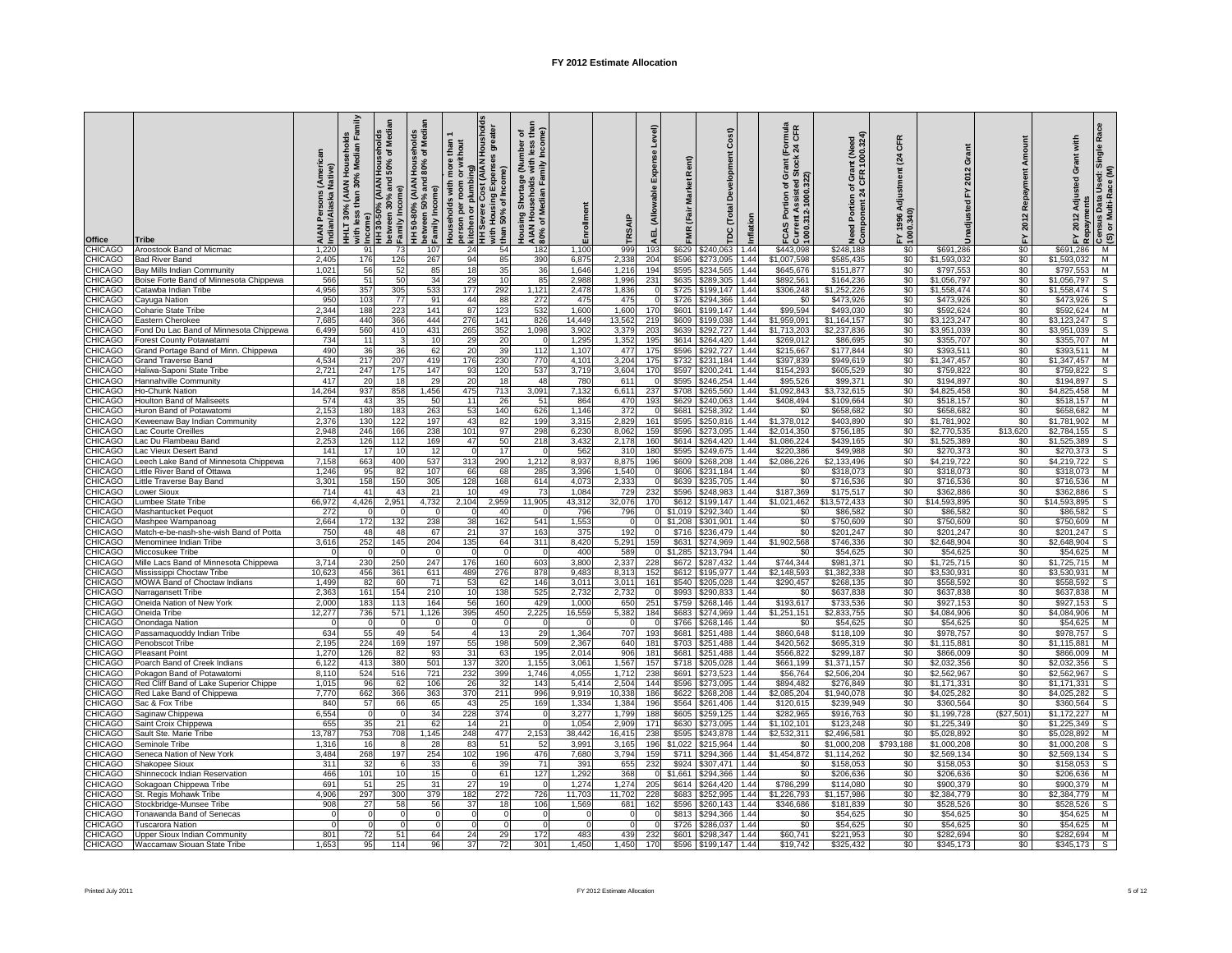## **FY 2012 Estimate Allocation**

| Office         | Tribe                                  |         |        |        | pds<br>Mac | ⊆     | Æ      | ÷      |         |         |     |             | $\mathbf{r}$ |      | ΞŒ<br>5 O<br>ี แ ∾<br>ລີ | 西兴<br>ـ ن    | $\propto$<br>ల<br>≧ 2 |              | œ<br>ź.<br>ò |              | ິສ<br>(ສ<br>. ఙ ∣౮ అ |
|----------------|----------------------------------------|---------|--------|--------|------------|-------|--------|--------|---------|---------|-----|-------------|--------------|------|--------------------------|--------------|-----------------------|--------------|--------------|--------------|----------------------|
| <b>CHICAGO</b> | Wampanoag Tribe                        | 385     |        |        |            |       |        | 35     | ,065    | 304     |     | 644 \$1,422 | \$376,931    | 1.44 | \$373,453                | \$105,661    | \$0                   | \$479,114    | \$0          | \$479,114    | M                    |
| CHICAGO        | White Earth Band of Minnesota Chippewa | 6,839   | 579    | 420    | 554        | 287   | 237    | 1,201  | 19,506  | 7,926   | 195 | \$596       | \$264,786    | 44.، | \$1,920,096              | \$1,655,242  | \$0                   | \$3,575,338  | \$0          | \$3,575,338  |                      |
| CHICAGO TOTAL  |                                        | 251,134 | 16,432 | 12,695 | 18,713     | 8,253 | 10,963 | 40,765 | 300,832 | 204,966 |     |             |              |      | \$39,997,853             | \$57,821,253 | \$793,188             | \$97,819,107 | (\$13,881)   | \$97,805,226 |                      |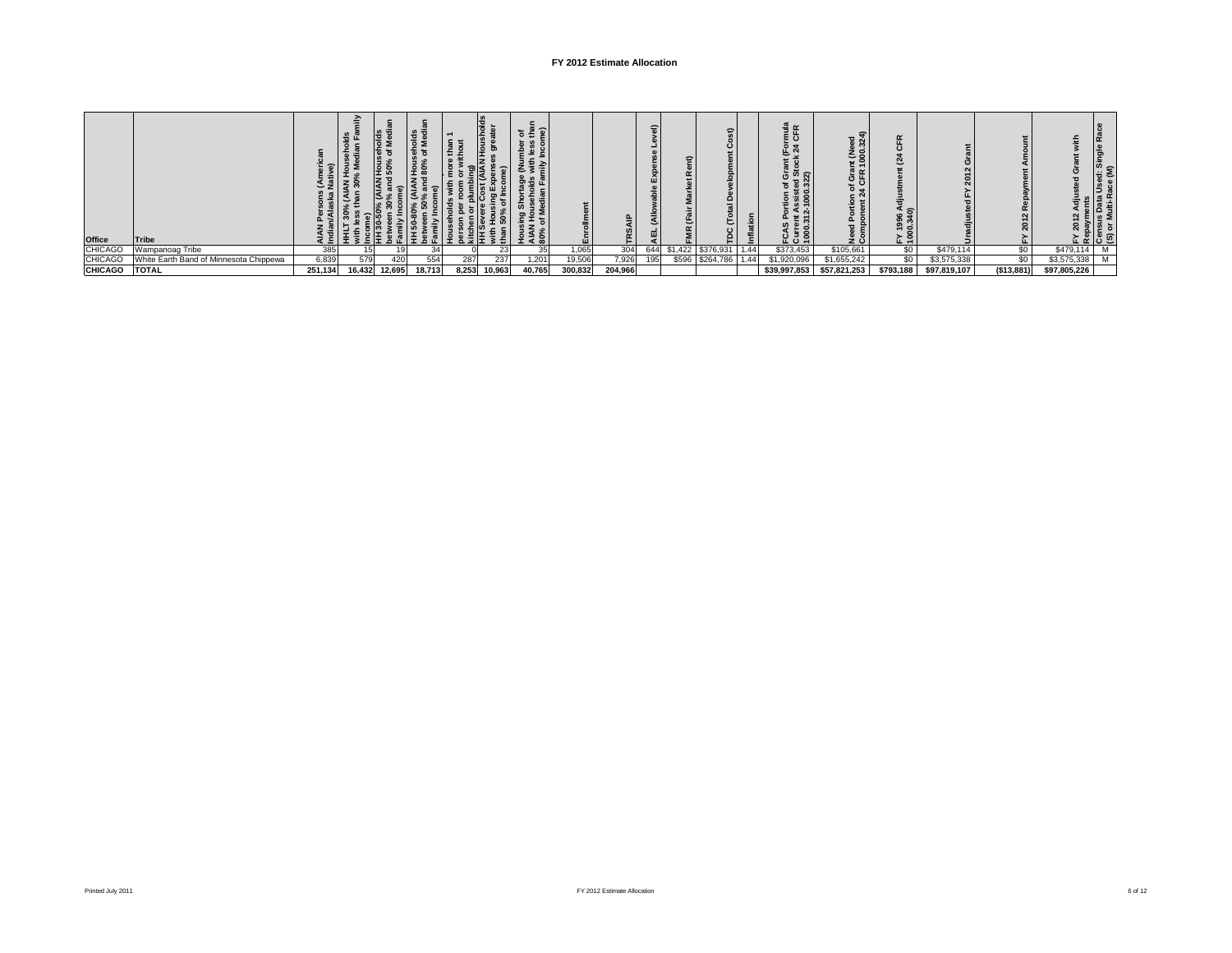## **FY 2012 Estimate Allocation**

| \$0<br><b>DENVER</b><br>10,223<br>458<br>302<br>900<br>15,873<br>148<br>\$609<br>\$4,868,765<br>\$2,254,036<br>\$0<br>\$7,122,800<br><b>Blackfeet Tribe</b><br>764<br>612<br>573<br>9,088<br>\$238,189<br>\$7,122,800<br>1.44<br>656<br>15,376<br>\$545<br>\$0<br><b>DENVER</b><br>7,593<br>335<br>428<br>443<br>323<br>617<br>15,376<br>153<br>\$216,847<br>\$3,750,594<br>\$1,701,687<br>\$0<br>\$5,452,281<br>\$5,452,281<br><b>Cheyenne River Sioux</b><br>1.44<br>\$0<br>236<br><b>DENVER</b><br>2,438<br>300<br>60<br>3,507<br>158<br>\$547<br>\$220,228<br>\$1,099,967<br>\$542,043<br>\$0<br>87<br>86<br>166<br>3,002<br>1.44<br>\$1,642,010<br>\$1,642,010<br><b>Crow Creek Sioux</b><br>7.825<br>371<br>377<br>365<br>185<br>749<br>11,407<br>\$235,583<br>\$0<br><b>DENVER</b><br>518<br>8,058<br>206<br>\$599<br>\$1,579,845<br>\$1,600,522<br>\$0<br>\$3,180,367<br>\$3,180,367<br><b>Crow Tribe</b><br>1.44<br><b>DENVER</b><br>Flandreau Santee Sioux<br>1,446<br>1,922<br>204<br>\$545<br>\$225,523<br>\$286,430<br>\$59,700<br>\$0<br>\$346,130<br>(\$18,235)<br>\$327,895<br>14<br>13<br>723<br>1.44<br>$\Omega$<br>$\Omega$<br><b>DENVER</b><br>3,320<br>258<br>171<br>253<br>6,304<br>\$226,133<br>\$1,655,306<br>\$718,040<br>\$2,373,346<br>\$0<br>\$2,373,346<br>181<br>195<br>108<br>6,035<br>184<br>\$608<br>\$0<br>Fort Belknap Indian Community<br>1.44<br>\$229,555<br>\$0<br><b>DENVER</b><br>7,772<br>607<br>428<br>281<br>12,096<br>\$596<br>\$3,349,878<br>\$5,056,780<br>\$5,056,780<br>Fort Peck Assiniboine and Sioux<br>477<br>317<br>816<br>7,023<br>145<br>1.44<br>\$1,706,902<br>\$0<br>\$0<br>4,677<br>\$230,044<br>\$0<br><b>DENVER</b><br>325<br>210<br>332<br>239<br>102<br>278<br>11,897<br>159<br>\$557<br>\$2,668,284<br>\$889,445<br>\$3,557,729<br>\$3,557,729<br>Ft. Berthold Affiliated Tribes<br>8,773<br>1.44<br>63<br>96<br>59<br>194<br>530<br>\$226,948<br>\$0<br>\$0<br><b>DENVER</b><br>1,060<br>58<br>57<br>185<br>402<br>\$727<br>\$211,155<br>\$248,354<br>\$459,510<br>\$459,510<br><b>Goshute Reservation</b><br>1.44<br><b>DENVER</b><br>\$913,363<br>\$377,165<br>\$0<br>\$0<br>\$1,290,528<br>1,632<br>117<br>88<br>84<br>148<br>54<br>91<br>3,036<br>1,496<br>\$545<br>\$220,228<br>1.44<br>\$1,290,528<br>Lower Brule Sioux<br>177<br><b>DENVER</b><br>496<br>274<br>375<br>352<br>203<br>945<br>\$634<br>\$213,670<br>\$980,651<br>\$1,356,779<br>\$0<br>\$2,337,430<br>\$0<br>5,806<br>8,995<br>6,068<br>149<br>\$2,337,430<br>1.44<br>Northern Arapahoe<br>383<br>525<br>\$596<br>\$235,583<br><b>DENVER</b><br>5,307<br>245<br>188<br>148<br>\$1,769,470<br>\$1,352,868<br>\$3,122,338<br>(\$160,852)<br>\$2,961,486<br>Northern Cheyenne<br>256<br>460<br>8,798<br>4,986<br>1.44<br>\$0<br>833<br>23<br>23<br>109<br>357<br>\$655<br>\$229,840<br>\$0<br>\$232,893<br>\$0<br>\$232,893<br><b>DENVER</b><br>NW Band of Shoshone Nation<br>32<br>69<br>53<br>466<br>1.44<br>\$83,224<br>\$149,668<br>$\Omega$<br>592<br><b>DENVER</b><br>32.285<br>1,775<br>751<br>2,318<br>\$222,875<br>\$0<br>\$11,712,526<br>\$0<br>1.167<br>2.606<br>43,146<br>43,146<br>151<br>\$545<br>\$6,447,399<br>\$5,265,127<br>\$11,712,526<br>Oglala Sioux of Pine Ridge Reservation<br>1.44<br>\$0<br><b>DENVER</b><br>2,947<br>55<br>223<br>\$558<br>\$644,842<br>\$0<br>Omaha Tribe<br>159<br>152<br>252<br>5,853<br>1,634<br>194<br>\$245,113<br>\$1,044,853<br>\$1,689,695<br>\$1,689,695<br>111<br>1.44<br>\$0<br><b>DENVER</b><br>451<br>362<br>448<br>204<br>244<br>1,188<br>2,554<br>256<br>\$245,113<br>\$1,556,025<br>\$0<br>5,108<br>1,059<br>\$695<br>\$355,605<br>\$1,911,630<br>\$1,911,630<br>Ponca Tribe of Nebraska<br>1.44<br>444<br>3,57<br>45<br>294<br>\$596<br>\$889,991<br>\$2,823,399<br>\$0<br>\$2,823,399<br><b>DENVER</b><br>150<br>101<br>413<br>5,869<br>3,379<br>\$226,133<br>\$1,933,408<br>\$0<br>Rocky Boy Chippewa-Cree<br>217<br>1.44<br>\$0<br><b>DENVER</b><br>1,344<br>866<br>1,381<br>26,237<br>22.293<br>\$545<br>\$220,228<br>\$3,388,491<br>\$0<br>\$7,961,398<br>\$7,961,398<br>11,150<br>584<br>441<br>748<br>127<br>\$4,572,907<br>Rosebud Sioux<br>1.44<br>\$0<br><b>DENVER</b><br>624<br>604<br>272<br>1,196<br>\$652<br>\$234,565<br>\$1,852,110<br>\$0<br>8,355<br>413<br>288<br>7,652<br>9,924<br>211<br>\$2,639,720<br>\$4,491,830<br>\$4,491,830<br>Salish and Kootenai Tribes<br>1.44<br>\$0<br><b>DENVER</b><br>676<br>76<br>53<br>2,766<br>732<br>\$558<br>\$235,938<br>\$801,954<br>\$83,426<br>\$949,710<br>\$949,710<br>Santee Sioux Tribe<br>34<br>19<br>14<br>41<br>169<br>1.44<br>\$147,756<br>379<br>(S67, 392)<br><b>DENVER</b><br>3,112<br>266<br>201<br>3,994<br>4,036<br>\$217,621<br>\$1,740,279<br>Shoshone Tribe of the Wind River Reser<br>147<br>109<br>149<br>\$634<br>\$1,029,784<br>\$710,496<br>\$0<br>\$1,672,887<br>189<br>1.44<br>4,274<br>340<br>209<br>\$0<br><b>DENVER</b><br>250<br>113<br>275<br>11,763<br>11,763<br>\$545<br>\$215,707<br>\$2,488,340<br>\$798,547<br>\$0<br>\$3,286,887<br>\$3,286,887<br>Sisseton-Wahpeton Oyate<br>205<br>133<br>1.44<br>\$0<br><b>DENVER</b><br>\$725<br>\$228,048<br>\$54,625<br>\$0<br>Skull Valley Band of Goshute<br>37<br>26<br>\$0<br>\$54,625<br>\$54,625<br>118<br>1.44<br>$\mathbf{0}$<br>$\Omega$<br>$\Omega$<br>$\Omega$<br>\$922,380<br>\$1,284,575<br>\$0<br><b>DENVER</b><br>1,974<br>132<br>71<br>227<br>1,420<br>2,780<br>\$362,195<br>\$0<br>\$1,284,575<br>Southern Ute Tribe<br>109<br>161<br>65<br>160<br>\$817<br>\$230,898<br>1.44<br>\$0<br><b>DENVER</b><br>286<br>352<br>\$545<br>\$227,396<br>\$1,823,110<br>\$901,084<br>\$0<br>\$2,724,194<br>\$2,724,194<br>Spirit Lake Sioux Tribe<br>4,439<br>207<br>206<br>83<br>318<br>5,927<br>5,759<br>166<br>1.44<br>7.382<br>368<br>14,170<br>11,054<br>\$0<br><b>DENVER</b><br>495<br>298<br>394<br>475<br>119<br>164<br>\$545<br>\$231,184<br>\$3,740,893<br>\$1,359,938<br>\$0<br>\$5,100,832<br>\$5,100,832<br><b>Standing Rock Sioux</b><br>1.44<br>34,398<br>\$564<br>\$228,537<br>\$0<br><b>DENVER</b><br>Turtle Mountain Band of Chippewa<br>13,476<br>1,187<br>617<br>784<br>554<br>516<br>1,607<br>29,852<br>188<br>\$4,680,013<br>\$3,041,617<br>\$0<br>\$7,721,630<br>\$7,721,630<br>1.44<br>\$228,048<br>\$0<br><b>DENVER</b><br>362<br>123<br>\$744<br>\$842,911<br>\$907,235<br>\$0<br>\$1,750,146<br>Uintah & Ouray Ute Indian Tribe<br>3,352<br>188<br>212<br>204<br>612<br>3,174<br>3,174<br>136<br>1.44<br>\$1,750,146<br>\$0<br>104<br><b>DENVER</b><br><b>Utah Paiute Tribe</b><br>1,682<br>93<br>160<br>54<br>104<br>841<br>841<br>218<br>\$679<br>\$225,848<br>\$1,396,988<br>\$391,825<br>\$0<br>\$1,788,813<br>\$1,788,813<br>69<br>1.44<br><b>DENVER</b><br>1,898<br>112<br>35<br>209<br>2,070<br>\$629<br>\$236,926<br>\$1,094,174<br>\$445,920<br>\$0<br>\$1,540,094<br>\$0<br>\$1,540,094<br>Ute Mountain Tribe<br>192<br>134<br>116<br>1,855<br>167<br>1.44<br>\$0<br><b>DENVER</b><br>2,250<br>144<br>137<br>33<br>186<br>4,321<br>1,490<br>140<br>\$558<br>\$245,113<br>\$486,671<br>\$0<br>\$1,547,893<br>123<br>165<br>\$1,061,222<br>\$1,547,893<br>Winnebago Tribe<br>1.44<br>280<br>\$218,599<br>\$0<br>\$2,194,469<br><b>DENVER</b><br>3,287<br>216<br>228<br>139<br>356<br>8,300<br>\$545<br>\$1,390,313<br>\$804,156<br>\$0<br>\$2,194,469<br><b>Yankton Sioux</b><br>160<br>2,800<br>189<br>1.44 | Office        | <b>Tribe</b> | s (American<br>Native) | lds<br>Family<br>Income)<br>HH 30-50% (AIAN Households<br>HHLT 30% (AIAN Househol<br>with less than 30% Median | ត<br>Media<br>and 50% of<br>between 30% an<br>Family Income) | HH 50-80% (AIAN Households<br>between 50% and 80% of Median<br>Family Income) | Households with more than 1<br>, person per room or without<br>3 kitchen or plumbing)<br>HH Severe Cost (AIAN Housholds | greater<br>$\boldsymbol{v}$<br>with Housing Expense<br>than 50% of Income) | $\blacksquare$<br>Housing Shortage (Number of<br>AIAN Households with less tha<br>80% of Median Family Income) | Enrollment | TRSAIP  | Level)<br>Ēxē<br>owable<br>ર્ચ<br>AEL | Rent)<br><b>Market</b><br>FMR (Fair | Cost)<br>Development<br>Total<br>pc | Inflation | rmula<br>CFR<br>$\frac{6}{24}$<br> FCAS Portion of Grant (F<br> Current Assisted Stock 2<br> 1000.312-1000.322) | f Grant (Need<br>CFR 1000.324)<br>Need Portion of (<br>Component 24 C<br>Component | CFR<br>$\overline{a}$<br>FY 1996 Adjustment<br>1000.340) | Grant<br>2012<br>됴<br>Jnadjusted | Repayment Amount<br>FY 2012 | with<br>Grant<br>놊 | Rac<br>,<br>  Repayments<br>  Census Data Used: Single R<br>  2(S) or Multi-Race (M) |
|--------------------------------------------------------------------------------------------------------------------------------------------------------------------------------------------------------------------------------------------------------------------------------------------------------------------------------------------------------------------------------------------------------------------------------------------------------------------------------------------------------------------------------------------------------------------------------------------------------------------------------------------------------------------------------------------------------------------------------------------------------------------------------------------------------------------------------------------------------------------------------------------------------------------------------------------------------------------------------------------------------------------------------------------------------------------------------------------------------------------------------------------------------------------------------------------------------------------------------------------------------------------------------------------------------------------------------------------------------------------------------------------------------------------------------------------------------------------------------------------------------------------------------------------------------------------------------------------------------------------------------------------------------------------------------------------------------------------------------------------------------------------------------------------------------------------------------------------------------------------------------------------------------------------------------------------------------------------------------------------------------------------------------------------------------------------------------------------------------------------------------------------------------------------------------------------------------------------------------------------------------------------------------------------------------------------------------------------------------------------------------------------------------------------------------------------------------------------------------------------------------------------------------------------------------------------------------------------------------------------------------------------------------------------------------------------------------------------------------------------------------------------------------------------------------------------------------------------------------------------------------------------------------------------------------------------------------------------------------------------------------------------------------------------------------------------------------------------------------------------------------------------------------------------------------------------------------------------------------------------------------------------------------------------------------------------------------------------------------------------------------------------------------------------------------------------------------------------------------------------------------------------------------------------------------------------------------------------------------------------------------------------------------------------------------------------------------------------------------------------------------------------------------------------------------------------------------------------------------------------------------------------------------------------------------------------------------------------------------------------------------------------------------------------------------------------------------------------------------------------------------------------------------------------------------------------------------------------------------------------------------------------------------------------------------------------------------------------------------------------------------------------------------------------------------------------------------------------------------------------------------------------------------------------------------------------------------------------------------------------------------------------------------------------------------------------------------------------------------------------------------------------------------------------------------------------------------------------------------------------------------------------------------------------------------------------------------------------------------------------------------------------------------------------------------------------------------------------------------------------------------------------------------------------------------------------------------------------------------------------------------------------------------------------------------------------------------------------------------------------------------------------------------------------------------------------------------------------------------------------------------------------------------------------------------------------------------------------------------------------------------------------------------------------------------------------------------------------------------------------------------------------------------------------------------------------------------------------------------------------------------------------------------------------------------------------------------------------------------------------------------------------------------------------------------------------------------------------------------------------------------------------------------------------------------------------------------------------------------------------------------------------------------------------------------------------------------------------------------------------------------------------------------------------------------------------------------------------------------------------------------------------------------------------------------------------------------------------------------------------------------------------------------------------------------------------------------------------------------------------------------------------------------------------------------------------------------------------------------------------------------------------------------------------------------------------------------------------------------------------------------------------------------------------------------------------------------------------------------------------------------------------------------------------------------------------------------------------------------------------------------------------------------------------------------------------------------------------------------------------------------------------|---------------|--------------|------------------------|----------------------------------------------------------------------------------------------------------------|--------------------------------------------------------------|-------------------------------------------------------------------------------|-------------------------------------------------------------------------------------------------------------------------|----------------------------------------------------------------------------|----------------------------------------------------------------------------------------------------------------|------------|---------|---------------------------------------|-------------------------------------|-------------------------------------|-----------|-----------------------------------------------------------------------------------------------------------------|------------------------------------------------------------------------------------|----------------------------------------------------------|----------------------------------|-----------------------------|--------------------|--------------------------------------------------------------------------------------|
|                                                                                                                                                                                                                                                                                                                                                                                                                                                                                                                                                                                                                                                                                                                                                                                                                                                                                                                                                                                                                                                                                                                                                                                                                                                                                                                                                                                                                                                                                                                                                                                                                                                                                                                                                                                                                                                                                                                                                                                                                                                                                                                                                                                                                                                                                                                                                                                                                                                                                                                                                                                                                                                                                                                                                                                                                                                                                                                                                                                                                                                                                                                                                                                                                                                                                                                                                                                                                                                                                                                                                                                                                                                                                                                                                                                                                                                                                                                                                                                                                                                                                                                                                                                                                                                                                                                                                                                                                                                                                                                                                                                                                                                                                                                                                                                                                                                                                                                                                                                                                                                                                                                                                                                                                                                                                                                                                                                                                                                                                                                                                                                                                                                                                                                                                                                                                                                                                                                                                                                                                                                                                                                                                                                                                                                                                                                                                                                                                                                                                                                                                                                                                                                                                                                                                                                                                                                                                                                                                                                                                                                                                                                                                                                                                                                                                                                                                                                            |               |              |                        |                                                                                                                |                                                              |                                                                               |                                                                                                                         |                                                                            |                                                                                                                |            |         |                                       |                                     |                                     |           |                                                                                                                 |                                                                                    |                                                          |                                  |                             |                    | s                                                                                    |
|                                                                                                                                                                                                                                                                                                                                                                                                                                                                                                                                                                                                                                                                                                                                                                                                                                                                                                                                                                                                                                                                                                                                                                                                                                                                                                                                                                                                                                                                                                                                                                                                                                                                                                                                                                                                                                                                                                                                                                                                                                                                                                                                                                                                                                                                                                                                                                                                                                                                                                                                                                                                                                                                                                                                                                                                                                                                                                                                                                                                                                                                                                                                                                                                                                                                                                                                                                                                                                                                                                                                                                                                                                                                                                                                                                                                                                                                                                                                                                                                                                                                                                                                                                                                                                                                                                                                                                                                                                                                                                                                                                                                                                                                                                                                                                                                                                                                                                                                                                                                                                                                                                                                                                                                                                                                                                                                                                                                                                                                                                                                                                                                                                                                                                                                                                                                                                                                                                                                                                                                                                                                                                                                                                                                                                                                                                                                                                                                                                                                                                                                                                                                                                                                                                                                                                                                                                                                                                                                                                                                                                                                                                                                                                                                                                                                                                                                                                                            |               |              |                        |                                                                                                                |                                                              |                                                                               |                                                                                                                         |                                                                            |                                                                                                                |            |         |                                       |                                     |                                     |           |                                                                                                                 |                                                                                    |                                                          |                                  |                             |                    | s                                                                                    |
|                                                                                                                                                                                                                                                                                                                                                                                                                                                                                                                                                                                                                                                                                                                                                                                                                                                                                                                                                                                                                                                                                                                                                                                                                                                                                                                                                                                                                                                                                                                                                                                                                                                                                                                                                                                                                                                                                                                                                                                                                                                                                                                                                                                                                                                                                                                                                                                                                                                                                                                                                                                                                                                                                                                                                                                                                                                                                                                                                                                                                                                                                                                                                                                                                                                                                                                                                                                                                                                                                                                                                                                                                                                                                                                                                                                                                                                                                                                                                                                                                                                                                                                                                                                                                                                                                                                                                                                                                                                                                                                                                                                                                                                                                                                                                                                                                                                                                                                                                                                                                                                                                                                                                                                                                                                                                                                                                                                                                                                                                                                                                                                                                                                                                                                                                                                                                                                                                                                                                                                                                                                                                                                                                                                                                                                                                                                                                                                                                                                                                                                                                                                                                                                                                                                                                                                                                                                                                                                                                                                                                                                                                                                                                                                                                                                                                                                                                                                            |               |              |                        |                                                                                                                |                                                              |                                                                               |                                                                                                                         |                                                                            |                                                                                                                |            |         |                                       |                                     |                                     |           |                                                                                                                 |                                                                                    |                                                          |                                  |                             |                    | S                                                                                    |
|                                                                                                                                                                                                                                                                                                                                                                                                                                                                                                                                                                                                                                                                                                                                                                                                                                                                                                                                                                                                                                                                                                                                                                                                                                                                                                                                                                                                                                                                                                                                                                                                                                                                                                                                                                                                                                                                                                                                                                                                                                                                                                                                                                                                                                                                                                                                                                                                                                                                                                                                                                                                                                                                                                                                                                                                                                                                                                                                                                                                                                                                                                                                                                                                                                                                                                                                                                                                                                                                                                                                                                                                                                                                                                                                                                                                                                                                                                                                                                                                                                                                                                                                                                                                                                                                                                                                                                                                                                                                                                                                                                                                                                                                                                                                                                                                                                                                                                                                                                                                                                                                                                                                                                                                                                                                                                                                                                                                                                                                                                                                                                                                                                                                                                                                                                                                                                                                                                                                                                                                                                                                                                                                                                                                                                                                                                                                                                                                                                                                                                                                                                                                                                                                                                                                                                                                                                                                                                                                                                                                                                                                                                                                                                                                                                                                                                                                                                                            |               |              |                        |                                                                                                                |                                                              |                                                                               |                                                                                                                         |                                                                            |                                                                                                                |            |         |                                       |                                     |                                     |           |                                                                                                                 |                                                                                    |                                                          |                                  |                             |                    | S                                                                                    |
|                                                                                                                                                                                                                                                                                                                                                                                                                                                                                                                                                                                                                                                                                                                                                                                                                                                                                                                                                                                                                                                                                                                                                                                                                                                                                                                                                                                                                                                                                                                                                                                                                                                                                                                                                                                                                                                                                                                                                                                                                                                                                                                                                                                                                                                                                                                                                                                                                                                                                                                                                                                                                                                                                                                                                                                                                                                                                                                                                                                                                                                                                                                                                                                                                                                                                                                                                                                                                                                                                                                                                                                                                                                                                                                                                                                                                                                                                                                                                                                                                                                                                                                                                                                                                                                                                                                                                                                                                                                                                                                                                                                                                                                                                                                                                                                                                                                                                                                                                                                                                                                                                                                                                                                                                                                                                                                                                                                                                                                                                                                                                                                                                                                                                                                                                                                                                                                                                                                                                                                                                                                                                                                                                                                                                                                                                                                                                                                                                                                                                                                                                                                                                                                                                                                                                                                                                                                                                                                                                                                                                                                                                                                                                                                                                                                                                                                                                                                            |               |              |                        |                                                                                                                |                                                              |                                                                               |                                                                                                                         |                                                                            |                                                                                                                |            |         |                                       |                                     |                                     |           |                                                                                                                 |                                                                                    |                                                          |                                  |                             |                    | S,                                                                                   |
|                                                                                                                                                                                                                                                                                                                                                                                                                                                                                                                                                                                                                                                                                                                                                                                                                                                                                                                                                                                                                                                                                                                                                                                                                                                                                                                                                                                                                                                                                                                                                                                                                                                                                                                                                                                                                                                                                                                                                                                                                                                                                                                                                                                                                                                                                                                                                                                                                                                                                                                                                                                                                                                                                                                                                                                                                                                                                                                                                                                                                                                                                                                                                                                                                                                                                                                                                                                                                                                                                                                                                                                                                                                                                                                                                                                                                                                                                                                                                                                                                                                                                                                                                                                                                                                                                                                                                                                                                                                                                                                                                                                                                                                                                                                                                                                                                                                                                                                                                                                                                                                                                                                                                                                                                                                                                                                                                                                                                                                                                                                                                                                                                                                                                                                                                                                                                                                                                                                                                                                                                                                                                                                                                                                                                                                                                                                                                                                                                                                                                                                                                                                                                                                                                                                                                                                                                                                                                                                                                                                                                                                                                                                                                                                                                                                                                                                                                                                            |               |              |                        |                                                                                                                |                                                              |                                                                               |                                                                                                                         |                                                                            |                                                                                                                |            |         |                                       |                                     |                                     |           |                                                                                                                 |                                                                                    |                                                          |                                  |                             |                    | S,                                                                                   |
|                                                                                                                                                                                                                                                                                                                                                                                                                                                                                                                                                                                                                                                                                                                                                                                                                                                                                                                                                                                                                                                                                                                                                                                                                                                                                                                                                                                                                                                                                                                                                                                                                                                                                                                                                                                                                                                                                                                                                                                                                                                                                                                                                                                                                                                                                                                                                                                                                                                                                                                                                                                                                                                                                                                                                                                                                                                                                                                                                                                                                                                                                                                                                                                                                                                                                                                                                                                                                                                                                                                                                                                                                                                                                                                                                                                                                                                                                                                                                                                                                                                                                                                                                                                                                                                                                                                                                                                                                                                                                                                                                                                                                                                                                                                                                                                                                                                                                                                                                                                                                                                                                                                                                                                                                                                                                                                                                                                                                                                                                                                                                                                                                                                                                                                                                                                                                                                                                                                                                                                                                                                                                                                                                                                                                                                                                                                                                                                                                                                                                                                                                                                                                                                                                                                                                                                                                                                                                                                                                                                                                                                                                                                                                                                                                                                                                                                                                                                            |               |              |                        |                                                                                                                |                                                              |                                                                               |                                                                                                                         |                                                                            |                                                                                                                |            |         |                                       |                                     |                                     |           |                                                                                                                 |                                                                                    |                                                          |                                  |                             |                    | $\overline{s}$                                                                       |
|                                                                                                                                                                                                                                                                                                                                                                                                                                                                                                                                                                                                                                                                                                                                                                                                                                                                                                                                                                                                                                                                                                                                                                                                                                                                                                                                                                                                                                                                                                                                                                                                                                                                                                                                                                                                                                                                                                                                                                                                                                                                                                                                                                                                                                                                                                                                                                                                                                                                                                                                                                                                                                                                                                                                                                                                                                                                                                                                                                                                                                                                                                                                                                                                                                                                                                                                                                                                                                                                                                                                                                                                                                                                                                                                                                                                                                                                                                                                                                                                                                                                                                                                                                                                                                                                                                                                                                                                                                                                                                                                                                                                                                                                                                                                                                                                                                                                                                                                                                                                                                                                                                                                                                                                                                                                                                                                                                                                                                                                                                                                                                                                                                                                                                                                                                                                                                                                                                                                                                                                                                                                                                                                                                                                                                                                                                                                                                                                                                                                                                                                                                                                                                                                                                                                                                                                                                                                                                                                                                                                                                                                                                                                                                                                                                                                                                                                                                                            |               |              |                        |                                                                                                                |                                                              |                                                                               |                                                                                                                         |                                                                            |                                                                                                                |            |         |                                       |                                     |                                     |           |                                                                                                                 |                                                                                    |                                                          |                                  |                             |                    | s                                                                                    |
|                                                                                                                                                                                                                                                                                                                                                                                                                                                                                                                                                                                                                                                                                                                                                                                                                                                                                                                                                                                                                                                                                                                                                                                                                                                                                                                                                                                                                                                                                                                                                                                                                                                                                                                                                                                                                                                                                                                                                                                                                                                                                                                                                                                                                                                                                                                                                                                                                                                                                                                                                                                                                                                                                                                                                                                                                                                                                                                                                                                                                                                                                                                                                                                                                                                                                                                                                                                                                                                                                                                                                                                                                                                                                                                                                                                                                                                                                                                                                                                                                                                                                                                                                                                                                                                                                                                                                                                                                                                                                                                                                                                                                                                                                                                                                                                                                                                                                                                                                                                                                                                                                                                                                                                                                                                                                                                                                                                                                                                                                                                                                                                                                                                                                                                                                                                                                                                                                                                                                                                                                                                                                                                                                                                                                                                                                                                                                                                                                                                                                                                                                                                                                                                                                                                                                                                                                                                                                                                                                                                                                                                                                                                                                                                                                                                                                                                                                                                            |               |              |                        |                                                                                                                |                                                              |                                                                               |                                                                                                                         |                                                                            |                                                                                                                |            |         |                                       |                                     |                                     |           |                                                                                                                 |                                                                                    |                                                          |                                  |                             |                    | M                                                                                    |
|                                                                                                                                                                                                                                                                                                                                                                                                                                                                                                                                                                                                                                                                                                                                                                                                                                                                                                                                                                                                                                                                                                                                                                                                                                                                                                                                                                                                                                                                                                                                                                                                                                                                                                                                                                                                                                                                                                                                                                                                                                                                                                                                                                                                                                                                                                                                                                                                                                                                                                                                                                                                                                                                                                                                                                                                                                                                                                                                                                                                                                                                                                                                                                                                                                                                                                                                                                                                                                                                                                                                                                                                                                                                                                                                                                                                                                                                                                                                                                                                                                                                                                                                                                                                                                                                                                                                                                                                                                                                                                                                                                                                                                                                                                                                                                                                                                                                                                                                                                                                                                                                                                                                                                                                                                                                                                                                                                                                                                                                                                                                                                                                                                                                                                                                                                                                                                                                                                                                                                                                                                                                                                                                                                                                                                                                                                                                                                                                                                                                                                                                                                                                                                                                                                                                                                                                                                                                                                                                                                                                                                                                                                                                                                                                                                                                                                                                                                                            |               |              |                        |                                                                                                                |                                                              |                                                                               |                                                                                                                         |                                                                            |                                                                                                                |            |         |                                       |                                     |                                     |           |                                                                                                                 |                                                                                    |                                                          |                                  |                             |                    | s                                                                                    |
|                                                                                                                                                                                                                                                                                                                                                                                                                                                                                                                                                                                                                                                                                                                                                                                                                                                                                                                                                                                                                                                                                                                                                                                                                                                                                                                                                                                                                                                                                                                                                                                                                                                                                                                                                                                                                                                                                                                                                                                                                                                                                                                                                                                                                                                                                                                                                                                                                                                                                                                                                                                                                                                                                                                                                                                                                                                                                                                                                                                                                                                                                                                                                                                                                                                                                                                                                                                                                                                                                                                                                                                                                                                                                                                                                                                                                                                                                                                                                                                                                                                                                                                                                                                                                                                                                                                                                                                                                                                                                                                                                                                                                                                                                                                                                                                                                                                                                                                                                                                                                                                                                                                                                                                                                                                                                                                                                                                                                                                                                                                                                                                                                                                                                                                                                                                                                                                                                                                                                                                                                                                                                                                                                                                                                                                                                                                                                                                                                                                                                                                                                                                                                                                                                                                                                                                                                                                                                                                                                                                                                                                                                                                                                                                                                                                                                                                                                                                            |               |              |                        |                                                                                                                |                                                              |                                                                               |                                                                                                                         |                                                                            |                                                                                                                |            |         |                                       |                                     |                                     |           |                                                                                                                 |                                                                                    |                                                          |                                  |                             |                    | S,                                                                                   |
|                                                                                                                                                                                                                                                                                                                                                                                                                                                                                                                                                                                                                                                                                                                                                                                                                                                                                                                                                                                                                                                                                                                                                                                                                                                                                                                                                                                                                                                                                                                                                                                                                                                                                                                                                                                                                                                                                                                                                                                                                                                                                                                                                                                                                                                                                                                                                                                                                                                                                                                                                                                                                                                                                                                                                                                                                                                                                                                                                                                                                                                                                                                                                                                                                                                                                                                                                                                                                                                                                                                                                                                                                                                                                                                                                                                                                                                                                                                                                                                                                                                                                                                                                                                                                                                                                                                                                                                                                                                                                                                                                                                                                                                                                                                                                                                                                                                                                                                                                                                                                                                                                                                                                                                                                                                                                                                                                                                                                                                                                                                                                                                                                                                                                                                                                                                                                                                                                                                                                                                                                                                                                                                                                                                                                                                                                                                                                                                                                                                                                                                                                                                                                                                                                                                                                                                                                                                                                                                                                                                                                                                                                                                                                                                                                                                                                                                                                                                            |               |              |                        |                                                                                                                |                                                              |                                                                               |                                                                                                                         |                                                                            |                                                                                                                |            |         |                                       |                                     |                                     |           |                                                                                                                 |                                                                                    |                                                          |                                  |                             |                    | S                                                                                    |
|                                                                                                                                                                                                                                                                                                                                                                                                                                                                                                                                                                                                                                                                                                                                                                                                                                                                                                                                                                                                                                                                                                                                                                                                                                                                                                                                                                                                                                                                                                                                                                                                                                                                                                                                                                                                                                                                                                                                                                                                                                                                                                                                                                                                                                                                                                                                                                                                                                                                                                                                                                                                                                                                                                                                                                                                                                                                                                                                                                                                                                                                                                                                                                                                                                                                                                                                                                                                                                                                                                                                                                                                                                                                                                                                                                                                                                                                                                                                                                                                                                                                                                                                                                                                                                                                                                                                                                                                                                                                                                                                                                                                                                                                                                                                                                                                                                                                                                                                                                                                                                                                                                                                                                                                                                                                                                                                                                                                                                                                                                                                                                                                                                                                                                                                                                                                                                                                                                                                                                                                                                                                                                                                                                                                                                                                                                                                                                                                                                                                                                                                                                                                                                                                                                                                                                                                                                                                                                                                                                                                                                                                                                                                                                                                                                                                                                                                                                                            |               |              |                        |                                                                                                                |                                                              |                                                                               |                                                                                                                         |                                                                            |                                                                                                                |            |         |                                       |                                     |                                     |           |                                                                                                                 |                                                                                    |                                                          |                                  |                             |                    | M                                                                                    |
|                                                                                                                                                                                                                                                                                                                                                                                                                                                                                                                                                                                                                                                                                                                                                                                                                                                                                                                                                                                                                                                                                                                                                                                                                                                                                                                                                                                                                                                                                                                                                                                                                                                                                                                                                                                                                                                                                                                                                                                                                                                                                                                                                                                                                                                                                                                                                                                                                                                                                                                                                                                                                                                                                                                                                                                                                                                                                                                                                                                                                                                                                                                                                                                                                                                                                                                                                                                                                                                                                                                                                                                                                                                                                                                                                                                                                                                                                                                                                                                                                                                                                                                                                                                                                                                                                                                                                                                                                                                                                                                                                                                                                                                                                                                                                                                                                                                                                                                                                                                                                                                                                                                                                                                                                                                                                                                                                                                                                                                                                                                                                                                                                                                                                                                                                                                                                                                                                                                                                                                                                                                                                                                                                                                                                                                                                                                                                                                                                                                                                                                                                                                                                                                                                                                                                                                                                                                                                                                                                                                                                                                                                                                                                                                                                                                                                                                                                                                            |               |              |                        |                                                                                                                |                                                              |                                                                               |                                                                                                                         |                                                                            |                                                                                                                |            |         |                                       |                                     |                                     |           |                                                                                                                 |                                                                                    |                                                          |                                  |                             |                    | M                                                                                    |
|                                                                                                                                                                                                                                                                                                                                                                                                                                                                                                                                                                                                                                                                                                                                                                                                                                                                                                                                                                                                                                                                                                                                                                                                                                                                                                                                                                                                                                                                                                                                                                                                                                                                                                                                                                                                                                                                                                                                                                                                                                                                                                                                                                                                                                                                                                                                                                                                                                                                                                                                                                                                                                                                                                                                                                                                                                                                                                                                                                                                                                                                                                                                                                                                                                                                                                                                                                                                                                                                                                                                                                                                                                                                                                                                                                                                                                                                                                                                                                                                                                                                                                                                                                                                                                                                                                                                                                                                                                                                                                                                                                                                                                                                                                                                                                                                                                                                                                                                                                                                                                                                                                                                                                                                                                                                                                                                                                                                                                                                                                                                                                                                                                                                                                                                                                                                                                                                                                                                                                                                                                                                                                                                                                                                                                                                                                                                                                                                                                                                                                                                                                                                                                                                                                                                                                                                                                                                                                                                                                                                                                                                                                                                                                                                                                                                                                                                                                                            |               |              |                        |                                                                                                                |                                                              |                                                                               |                                                                                                                         |                                                                            |                                                                                                                |            |         |                                       |                                     |                                     |           |                                                                                                                 |                                                                                    |                                                          |                                  |                             |                    | s                                                                                    |
|                                                                                                                                                                                                                                                                                                                                                                                                                                                                                                                                                                                                                                                                                                                                                                                                                                                                                                                                                                                                                                                                                                                                                                                                                                                                                                                                                                                                                                                                                                                                                                                                                                                                                                                                                                                                                                                                                                                                                                                                                                                                                                                                                                                                                                                                                                                                                                                                                                                                                                                                                                                                                                                                                                                                                                                                                                                                                                                                                                                                                                                                                                                                                                                                                                                                                                                                                                                                                                                                                                                                                                                                                                                                                                                                                                                                                                                                                                                                                                                                                                                                                                                                                                                                                                                                                                                                                                                                                                                                                                                                                                                                                                                                                                                                                                                                                                                                                                                                                                                                                                                                                                                                                                                                                                                                                                                                                                                                                                                                                                                                                                                                                                                                                                                                                                                                                                                                                                                                                                                                                                                                                                                                                                                                                                                                                                                                                                                                                                                                                                                                                                                                                                                                                                                                                                                                                                                                                                                                                                                                                                                                                                                                                                                                                                                                                                                                                                                            |               |              |                        |                                                                                                                |                                                              |                                                                               |                                                                                                                         |                                                                            |                                                                                                                |            |         |                                       |                                     |                                     |           |                                                                                                                 |                                                                                    |                                                          |                                  |                             |                    | S,                                                                                   |
|                                                                                                                                                                                                                                                                                                                                                                                                                                                                                                                                                                                                                                                                                                                                                                                                                                                                                                                                                                                                                                                                                                                                                                                                                                                                                                                                                                                                                                                                                                                                                                                                                                                                                                                                                                                                                                                                                                                                                                                                                                                                                                                                                                                                                                                                                                                                                                                                                                                                                                                                                                                                                                                                                                                                                                                                                                                                                                                                                                                                                                                                                                                                                                                                                                                                                                                                                                                                                                                                                                                                                                                                                                                                                                                                                                                                                                                                                                                                                                                                                                                                                                                                                                                                                                                                                                                                                                                                                                                                                                                                                                                                                                                                                                                                                                                                                                                                                                                                                                                                                                                                                                                                                                                                                                                                                                                                                                                                                                                                                                                                                                                                                                                                                                                                                                                                                                                                                                                                                                                                                                                                                                                                                                                                                                                                                                                                                                                                                                                                                                                                                                                                                                                                                                                                                                                                                                                                                                                                                                                                                                                                                                                                                                                                                                                                                                                                                                                            |               |              |                        |                                                                                                                |                                                              |                                                                               |                                                                                                                         |                                                                            |                                                                                                                |            |         |                                       |                                     |                                     |           |                                                                                                                 |                                                                                    |                                                          |                                  |                             |                    | s                                                                                    |
|                                                                                                                                                                                                                                                                                                                                                                                                                                                                                                                                                                                                                                                                                                                                                                                                                                                                                                                                                                                                                                                                                                                                                                                                                                                                                                                                                                                                                                                                                                                                                                                                                                                                                                                                                                                                                                                                                                                                                                                                                                                                                                                                                                                                                                                                                                                                                                                                                                                                                                                                                                                                                                                                                                                                                                                                                                                                                                                                                                                                                                                                                                                                                                                                                                                                                                                                                                                                                                                                                                                                                                                                                                                                                                                                                                                                                                                                                                                                                                                                                                                                                                                                                                                                                                                                                                                                                                                                                                                                                                                                                                                                                                                                                                                                                                                                                                                                                                                                                                                                                                                                                                                                                                                                                                                                                                                                                                                                                                                                                                                                                                                                                                                                                                                                                                                                                                                                                                                                                                                                                                                                                                                                                                                                                                                                                                                                                                                                                                                                                                                                                                                                                                                                                                                                                                                                                                                                                                                                                                                                                                                                                                                                                                                                                                                                                                                                                                                            |               |              |                        |                                                                                                                |                                                              |                                                                               |                                                                                                                         |                                                                            |                                                                                                                |            |         |                                       |                                     |                                     |           |                                                                                                                 |                                                                                    |                                                          |                                  |                             |                    | $\overline{s}$                                                                       |
|                                                                                                                                                                                                                                                                                                                                                                                                                                                                                                                                                                                                                                                                                                                                                                                                                                                                                                                                                                                                                                                                                                                                                                                                                                                                                                                                                                                                                                                                                                                                                                                                                                                                                                                                                                                                                                                                                                                                                                                                                                                                                                                                                                                                                                                                                                                                                                                                                                                                                                                                                                                                                                                                                                                                                                                                                                                                                                                                                                                                                                                                                                                                                                                                                                                                                                                                                                                                                                                                                                                                                                                                                                                                                                                                                                                                                                                                                                                                                                                                                                                                                                                                                                                                                                                                                                                                                                                                                                                                                                                                                                                                                                                                                                                                                                                                                                                                                                                                                                                                                                                                                                                                                                                                                                                                                                                                                                                                                                                                                                                                                                                                                                                                                                                                                                                                                                                                                                                                                                                                                                                                                                                                                                                                                                                                                                                                                                                                                                                                                                                                                                                                                                                                                                                                                                                                                                                                                                                                                                                                                                                                                                                                                                                                                                                                                                                                                                                            |               |              |                        |                                                                                                                |                                                              |                                                                               |                                                                                                                         |                                                                            |                                                                                                                |            |         |                                       |                                     |                                     |           |                                                                                                                 |                                                                                    |                                                          |                                  |                             |                    | $\overline{s}$                                                                       |
|                                                                                                                                                                                                                                                                                                                                                                                                                                                                                                                                                                                                                                                                                                                                                                                                                                                                                                                                                                                                                                                                                                                                                                                                                                                                                                                                                                                                                                                                                                                                                                                                                                                                                                                                                                                                                                                                                                                                                                                                                                                                                                                                                                                                                                                                                                                                                                                                                                                                                                                                                                                                                                                                                                                                                                                                                                                                                                                                                                                                                                                                                                                                                                                                                                                                                                                                                                                                                                                                                                                                                                                                                                                                                                                                                                                                                                                                                                                                                                                                                                                                                                                                                                                                                                                                                                                                                                                                                                                                                                                                                                                                                                                                                                                                                                                                                                                                                                                                                                                                                                                                                                                                                                                                                                                                                                                                                                                                                                                                                                                                                                                                                                                                                                                                                                                                                                                                                                                                                                                                                                                                                                                                                                                                                                                                                                                                                                                                                                                                                                                                                                                                                                                                                                                                                                                                                                                                                                                                                                                                                                                                                                                                                                                                                                                                                                                                                                                            |               |              |                        |                                                                                                                |                                                              |                                                                               |                                                                                                                         |                                                                            |                                                                                                                |            |         |                                       |                                     |                                     |           |                                                                                                                 |                                                                                    |                                                          |                                  |                             |                    | S                                                                                    |
|                                                                                                                                                                                                                                                                                                                                                                                                                                                                                                                                                                                                                                                                                                                                                                                                                                                                                                                                                                                                                                                                                                                                                                                                                                                                                                                                                                                                                                                                                                                                                                                                                                                                                                                                                                                                                                                                                                                                                                                                                                                                                                                                                                                                                                                                                                                                                                                                                                                                                                                                                                                                                                                                                                                                                                                                                                                                                                                                                                                                                                                                                                                                                                                                                                                                                                                                                                                                                                                                                                                                                                                                                                                                                                                                                                                                                                                                                                                                                                                                                                                                                                                                                                                                                                                                                                                                                                                                                                                                                                                                                                                                                                                                                                                                                                                                                                                                                                                                                                                                                                                                                                                                                                                                                                                                                                                                                                                                                                                                                                                                                                                                                                                                                                                                                                                                                                                                                                                                                                                                                                                                                                                                                                                                                                                                                                                                                                                                                                                                                                                                                                                                                                                                                                                                                                                                                                                                                                                                                                                                                                                                                                                                                                                                                                                                                                                                                                                            |               |              |                        |                                                                                                                |                                                              |                                                                               |                                                                                                                         |                                                                            |                                                                                                                |            |         |                                       |                                     |                                     |           |                                                                                                                 |                                                                                    |                                                          |                                  |                             |                    | s                                                                                    |
|                                                                                                                                                                                                                                                                                                                                                                                                                                                                                                                                                                                                                                                                                                                                                                                                                                                                                                                                                                                                                                                                                                                                                                                                                                                                                                                                                                                                                                                                                                                                                                                                                                                                                                                                                                                                                                                                                                                                                                                                                                                                                                                                                                                                                                                                                                                                                                                                                                                                                                                                                                                                                                                                                                                                                                                                                                                                                                                                                                                                                                                                                                                                                                                                                                                                                                                                                                                                                                                                                                                                                                                                                                                                                                                                                                                                                                                                                                                                                                                                                                                                                                                                                                                                                                                                                                                                                                                                                                                                                                                                                                                                                                                                                                                                                                                                                                                                                                                                                                                                                                                                                                                                                                                                                                                                                                                                                                                                                                                                                                                                                                                                                                                                                                                                                                                                                                                                                                                                                                                                                                                                                                                                                                                                                                                                                                                                                                                                                                                                                                                                                                                                                                                                                                                                                                                                                                                                                                                                                                                                                                                                                                                                                                                                                                                                                                                                                                                            |               |              |                        |                                                                                                                |                                                              |                                                                               |                                                                                                                         |                                                                            |                                                                                                                |            |         |                                       |                                     |                                     |           |                                                                                                                 |                                                                                    |                                                          |                                  |                             |                    | S                                                                                    |
|                                                                                                                                                                                                                                                                                                                                                                                                                                                                                                                                                                                                                                                                                                                                                                                                                                                                                                                                                                                                                                                                                                                                                                                                                                                                                                                                                                                                                                                                                                                                                                                                                                                                                                                                                                                                                                                                                                                                                                                                                                                                                                                                                                                                                                                                                                                                                                                                                                                                                                                                                                                                                                                                                                                                                                                                                                                                                                                                                                                                                                                                                                                                                                                                                                                                                                                                                                                                                                                                                                                                                                                                                                                                                                                                                                                                                                                                                                                                                                                                                                                                                                                                                                                                                                                                                                                                                                                                                                                                                                                                                                                                                                                                                                                                                                                                                                                                                                                                                                                                                                                                                                                                                                                                                                                                                                                                                                                                                                                                                                                                                                                                                                                                                                                                                                                                                                                                                                                                                                                                                                                                                                                                                                                                                                                                                                                                                                                                                                                                                                                                                                                                                                                                                                                                                                                                                                                                                                                                                                                                                                                                                                                                                                                                                                                                                                                                                                                            |               |              |                        |                                                                                                                |                                                              |                                                                               |                                                                                                                         |                                                                            |                                                                                                                |            |         |                                       |                                     |                                     |           |                                                                                                                 |                                                                                    |                                                          |                                  |                             |                    | s                                                                                    |
|                                                                                                                                                                                                                                                                                                                                                                                                                                                                                                                                                                                                                                                                                                                                                                                                                                                                                                                                                                                                                                                                                                                                                                                                                                                                                                                                                                                                                                                                                                                                                                                                                                                                                                                                                                                                                                                                                                                                                                                                                                                                                                                                                                                                                                                                                                                                                                                                                                                                                                                                                                                                                                                                                                                                                                                                                                                                                                                                                                                                                                                                                                                                                                                                                                                                                                                                                                                                                                                                                                                                                                                                                                                                                                                                                                                                                                                                                                                                                                                                                                                                                                                                                                                                                                                                                                                                                                                                                                                                                                                                                                                                                                                                                                                                                                                                                                                                                                                                                                                                                                                                                                                                                                                                                                                                                                                                                                                                                                                                                                                                                                                                                                                                                                                                                                                                                                                                                                                                                                                                                                                                                                                                                                                                                                                                                                                                                                                                                                                                                                                                                                                                                                                                                                                                                                                                                                                                                                                                                                                                                                                                                                                                                                                                                                                                                                                                                                                            |               |              |                        |                                                                                                                |                                                              |                                                                               |                                                                                                                         |                                                                            |                                                                                                                |            |         |                                       |                                     |                                     |           |                                                                                                                 |                                                                                    |                                                          |                                  |                             |                    | M                                                                                    |
|                                                                                                                                                                                                                                                                                                                                                                                                                                                                                                                                                                                                                                                                                                                                                                                                                                                                                                                                                                                                                                                                                                                                                                                                                                                                                                                                                                                                                                                                                                                                                                                                                                                                                                                                                                                                                                                                                                                                                                                                                                                                                                                                                                                                                                                                                                                                                                                                                                                                                                                                                                                                                                                                                                                                                                                                                                                                                                                                                                                                                                                                                                                                                                                                                                                                                                                                                                                                                                                                                                                                                                                                                                                                                                                                                                                                                                                                                                                                                                                                                                                                                                                                                                                                                                                                                                                                                                                                                                                                                                                                                                                                                                                                                                                                                                                                                                                                                                                                                                                                                                                                                                                                                                                                                                                                                                                                                                                                                                                                                                                                                                                                                                                                                                                                                                                                                                                                                                                                                                                                                                                                                                                                                                                                                                                                                                                                                                                                                                                                                                                                                                                                                                                                                                                                                                                                                                                                                                                                                                                                                                                                                                                                                                                                                                                                                                                                                                                            |               |              |                        |                                                                                                                |                                                              |                                                                               |                                                                                                                         |                                                                            |                                                                                                                |            |         |                                       |                                     |                                     |           |                                                                                                                 |                                                                                    |                                                          |                                  |                             |                    | s                                                                                    |
|                                                                                                                                                                                                                                                                                                                                                                                                                                                                                                                                                                                                                                                                                                                                                                                                                                                                                                                                                                                                                                                                                                                                                                                                                                                                                                                                                                                                                                                                                                                                                                                                                                                                                                                                                                                                                                                                                                                                                                                                                                                                                                                                                                                                                                                                                                                                                                                                                                                                                                                                                                                                                                                                                                                                                                                                                                                                                                                                                                                                                                                                                                                                                                                                                                                                                                                                                                                                                                                                                                                                                                                                                                                                                                                                                                                                                                                                                                                                                                                                                                                                                                                                                                                                                                                                                                                                                                                                                                                                                                                                                                                                                                                                                                                                                                                                                                                                                                                                                                                                                                                                                                                                                                                                                                                                                                                                                                                                                                                                                                                                                                                                                                                                                                                                                                                                                                                                                                                                                                                                                                                                                                                                                                                                                                                                                                                                                                                                                                                                                                                                                                                                                                                                                                                                                                                                                                                                                                                                                                                                                                                                                                                                                                                                                                                                                                                                                                                            |               |              |                        |                                                                                                                |                                                              |                                                                               |                                                                                                                         |                                                                            |                                                                                                                |            |         |                                       |                                     |                                     |           |                                                                                                                 |                                                                                    |                                                          |                                  |                             |                    | S                                                                                    |
|                                                                                                                                                                                                                                                                                                                                                                                                                                                                                                                                                                                                                                                                                                                                                                                                                                                                                                                                                                                                                                                                                                                                                                                                                                                                                                                                                                                                                                                                                                                                                                                                                                                                                                                                                                                                                                                                                                                                                                                                                                                                                                                                                                                                                                                                                                                                                                                                                                                                                                                                                                                                                                                                                                                                                                                                                                                                                                                                                                                                                                                                                                                                                                                                                                                                                                                                                                                                                                                                                                                                                                                                                                                                                                                                                                                                                                                                                                                                                                                                                                                                                                                                                                                                                                                                                                                                                                                                                                                                                                                                                                                                                                                                                                                                                                                                                                                                                                                                                                                                                                                                                                                                                                                                                                                                                                                                                                                                                                                                                                                                                                                                                                                                                                                                                                                                                                                                                                                                                                                                                                                                                                                                                                                                                                                                                                                                                                                                                                                                                                                                                                                                                                                                                                                                                                                                                                                                                                                                                                                                                                                                                                                                                                                                                                                                                                                                                                                            |               |              |                        |                                                                                                                |                                                              |                                                                               |                                                                                                                         |                                                                            |                                                                                                                |            |         |                                       |                                     |                                     |           |                                                                                                                 |                                                                                    |                                                          |                                  |                             |                    | S                                                                                    |
|                                                                                                                                                                                                                                                                                                                                                                                                                                                                                                                                                                                                                                                                                                                                                                                                                                                                                                                                                                                                                                                                                                                                                                                                                                                                                                                                                                                                                                                                                                                                                                                                                                                                                                                                                                                                                                                                                                                                                                                                                                                                                                                                                                                                                                                                                                                                                                                                                                                                                                                                                                                                                                                                                                                                                                                                                                                                                                                                                                                                                                                                                                                                                                                                                                                                                                                                                                                                                                                                                                                                                                                                                                                                                                                                                                                                                                                                                                                                                                                                                                                                                                                                                                                                                                                                                                                                                                                                                                                                                                                                                                                                                                                                                                                                                                                                                                                                                                                                                                                                                                                                                                                                                                                                                                                                                                                                                                                                                                                                                                                                                                                                                                                                                                                                                                                                                                                                                                                                                                                                                                                                                                                                                                                                                                                                                                                                                                                                                                                                                                                                                                                                                                                                                                                                                                                                                                                                                                                                                                                                                                                                                                                                                                                                                                                                                                                                                                                            |               |              |                        |                                                                                                                |                                                              |                                                                               |                                                                                                                         |                                                                            |                                                                                                                |            |         |                                       |                                     |                                     |           |                                                                                                                 |                                                                                    |                                                          |                                  |                             |                    | S,                                                                                   |
|                                                                                                                                                                                                                                                                                                                                                                                                                                                                                                                                                                                                                                                                                                                                                                                                                                                                                                                                                                                                                                                                                                                                                                                                                                                                                                                                                                                                                                                                                                                                                                                                                                                                                                                                                                                                                                                                                                                                                                                                                                                                                                                                                                                                                                                                                                                                                                                                                                                                                                                                                                                                                                                                                                                                                                                                                                                                                                                                                                                                                                                                                                                                                                                                                                                                                                                                                                                                                                                                                                                                                                                                                                                                                                                                                                                                                                                                                                                                                                                                                                                                                                                                                                                                                                                                                                                                                                                                                                                                                                                                                                                                                                                                                                                                                                                                                                                                                                                                                                                                                                                                                                                                                                                                                                                                                                                                                                                                                                                                                                                                                                                                                                                                                                                                                                                                                                                                                                                                                                                                                                                                                                                                                                                                                                                                                                                                                                                                                                                                                                                                                                                                                                                                                                                                                                                                                                                                                                                                                                                                                                                                                                                                                                                                                                                                                                                                                                                            |               |              |                        |                                                                                                                |                                                              |                                                                               |                                                                                                                         |                                                                            |                                                                                                                |            |         |                                       |                                     |                                     |           |                                                                                                                 |                                                                                    |                                                          |                                  |                             |                    | $\overline{s}$                                                                       |
|                                                                                                                                                                                                                                                                                                                                                                                                                                                                                                                                                                                                                                                                                                                                                                                                                                                                                                                                                                                                                                                                                                                                                                                                                                                                                                                                                                                                                                                                                                                                                                                                                                                                                                                                                                                                                                                                                                                                                                                                                                                                                                                                                                                                                                                                                                                                                                                                                                                                                                                                                                                                                                                                                                                                                                                                                                                                                                                                                                                                                                                                                                                                                                                                                                                                                                                                                                                                                                                                                                                                                                                                                                                                                                                                                                                                                                                                                                                                                                                                                                                                                                                                                                                                                                                                                                                                                                                                                                                                                                                                                                                                                                                                                                                                                                                                                                                                                                                                                                                                                                                                                                                                                                                                                                                                                                                                                                                                                                                                                                                                                                                                                                                                                                                                                                                                                                                                                                                                                                                                                                                                                                                                                                                                                                                                                                                                                                                                                                                                                                                                                                                                                                                                                                                                                                                                                                                                                                                                                                                                                                                                                                                                                                                                                                                                                                                                                                                            |               |              |                        |                                                                                                                |                                                              |                                                                               |                                                                                                                         |                                                                            |                                                                                                                |            |         |                                       |                                     |                                     |           |                                                                                                                 |                                                                                    |                                                          |                                  |                             |                    | s                                                                                    |
|                                                                                                                                                                                                                                                                                                                                                                                                                                                                                                                                                                                                                                                                                                                                                                                                                                                                                                                                                                                                                                                                                                                                                                                                                                                                                                                                                                                                                                                                                                                                                                                                                                                                                                                                                                                                                                                                                                                                                                                                                                                                                                                                                                                                                                                                                                                                                                                                                                                                                                                                                                                                                                                                                                                                                                                                                                                                                                                                                                                                                                                                                                                                                                                                                                                                                                                                                                                                                                                                                                                                                                                                                                                                                                                                                                                                                                                                                                                                                                                                                                                                                                                                                                                                                                                                                                                                                                                                                                                                                                                                                                                                                                                                                                                                                                                                                                                                                                                                                                                                                                                                                                                                                                                                                                                                                                                                                                                                                                                                                                                                                                                                                                                                                                                                                                                                                                                                                                                                                                                                                                                                                                                                                                                                                                                                                                                                                                                                                                                                                                                                                                                                                                                                                                                                                                                                                                                                                                                                                                                                                                                                                                                                                                                                                                                                                                                                                                                            |               |              |                        |                                                                                                                |                                                              |                                                                               |                                                                                                                         |                                                                            |                                                                                                                |            |         |                                       |                                     |                                     |           |                                                                                                                 |                                                                                    |                                                          |                                  |                             |                    | S                                                                                    |
|                                                                                                                                                                                                                                                                                                                                                                                                                                                                                                                                                                                                                                                                                                                                                                                                                                                                                                                                                                                                                                                                                                                                                                                                                                                                                                                                                                                                                                                                                                                                                                                                                                                                                                                                                                                                                                                                                                                                                                                                                                                                                                                                                                                                                                                                                                                                                                                                                                                                                                                                                                                                                                                                                                                                                                                                                                                                                                                                                                                                                                                                                                                                                                                                                                                                                                                                                                                                                                                                                                                                                                                                                                                                                                                                                                                                                                                                                                                                                                                                                                                                                                                                                                                                                                                                                                                                                                                                                                                                                                                                                                                                                                                                                                                                                                                                                                                                                                                                                                                                                                                                                                                                                                                                                                                                                                                                                                                                                                                                                                                                                                                                                                                                                                                                                                                                                                                                                                                                                                                                                                                                                                                                                                                                                                                                                                                                                                                                                                                                                                                                                                                                                                                                                                                                                                                                                                                                                                                                                                                                                                                                                                                                                                                                                                                                                                                                                                                            |               |              |                        |                                                                                                                |                                                              |                                                                               |                                                                                                                         |                                                                            |                                                                                                                |            |         |                                       |                                     |                                     |           |                                                                                                                 |                                                                                    |                                                          |                                  |                             |                    | s                                                                                    |
|                                                                                                                                                                                                                                                                                                                                                                                                                                                                                                                                                                                                                                                                                                                                                                                                                                                                                                                                                                                                                                                                                                                                                                                                                                                                                                                                                                                                                                                                                                                                                                                                                                                                                                                                                                                                                                                                                                                                                                                                                                                                                                                                                                                                                                                                                                                                                                                                                                                                                                                                                                                                                                                                                                                                                                                                                                                                                                                                                                                                                                                                                                                                                                                                                                                                                                                                                                                                                                                                                                                                                                                                                                                                                                                                                                                                                                                                                                                                                                                                                                                                                                                                                                                                                                                                                                                                                                                                                                                                                                                                                                                                                                                                                                                                                                                                                                                                                                                                                                                                                                                                                                                                                                                                                                                                                                                                                                                                                                                                                                                                                                                                                                                                                                                                                                                                                                                                                                                                                                                                                                                                                                                                                                                                                                                                                                                                                                                                                                                                                                                                                                                                                                                                                                                                                                                                                                                                                                                                                                                                                                                                                                                                                                                                                                                                                                                                                                                            | <b>DENVER</b> | TOTAL        | 171.194                | 13.033                                                                                                         | 7.972                                                        | 8.581                                                                         | 10.893                                                                                                                  | 5.254                                                                      | 16.996                                                                                                         | 279.035    | 234.512 |                                       |                                     |                                     |           | \$61,482,906                                                                                                    | \$36.965.861                                                                       | \$83.426                                                 | \$98,448,767                     | (S246.479)                  | \$98.202.288       |                                                                                      |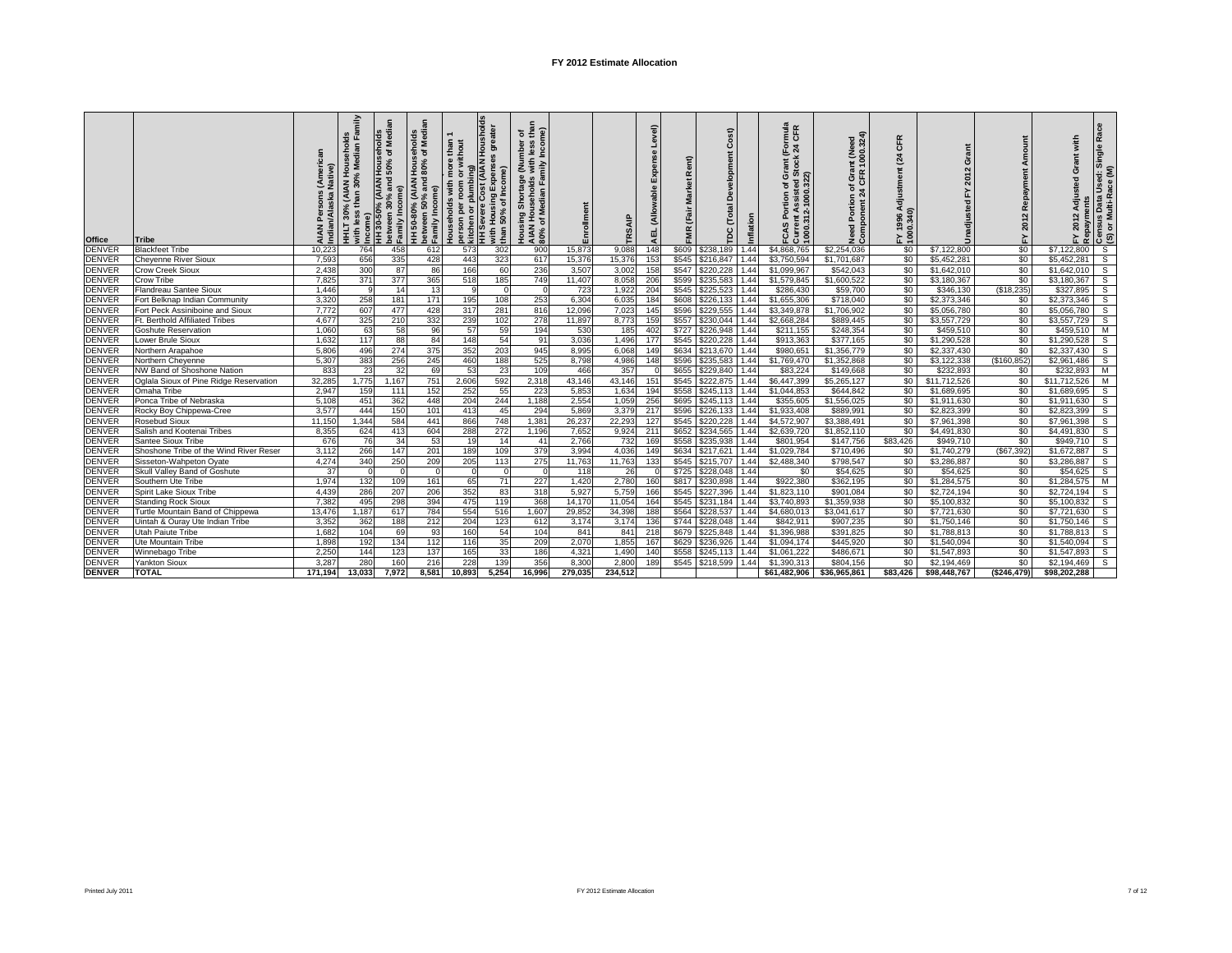| Office                             | Tribe                            | AIAN Persons (American<br>Indian/Alaska Native) | HHLT 30% (AIAN Households<br>with less than 30% Median Family | an<br>of Medi<br>50%<br>,∣Income)<br>IHH 30-50% (AIAN Hous<br>"---″- ~-- + 50%<br>ᅙ<br>between 30% an<br>Family Income) | HH 50-80% (AIAN Households<br>between 50% and 80% of Median<br>Family Income) | Households with more than 1<br>_person per room or without<br>diHTSten or DustriAIAN Housholds<br>with Housing Expenses greater<br>with Housing Expenses greater | icome)<br>with Housing E<br>than 50% of Inc | mber of<br>less than<br>Housing Shortage (Number of<br>AIAN Households with less tha<br>80% of Median Family Income) | Enrollment      | TRSAIP         | Level)<br>Expense<br><b>AEL</b> (Allowable | Rent)<br>FMR (Fair Market | Cost)<br>Development<br><b>TDC</b> (Total | Inflation    | rmula<br>CFR<br>$E_{\alpha}$<br>ö<br>rows Portion of Grand<br>Current Assisted Star<br>1000.312-1000.322) | Need Portion of Grant (Need<br>Component 24 CFR 1000.324) | CFR<br>(24)<br>FY 1996 Adjustment<br>1000.340) | Grant<br>2<br>ప్లె<br>Unadjusted | Amount<br>2012 Repayment<br>노 | Adjusted Grant with<br>2012<br>십 | Š Repayments<br>Census Data Used: Single R<br>' (S) or Multi-Race (M) |
|------------------------------------|----------------------------------|-------------------------------------------------|---------------------------------------------------------------|-------------------------------------------------------------------------------------------------------------------------|-------------------------------------------------------------------------------|------------------------------------------------------------------------------------------------------------------------------------------------------------------|---------------------------------------------|----------------------------------------------------------------------------------------------------------------------|-----------------|----------------|--------------------------------------------|---------------------------|-------------------------------------------|--------------|-----------------------------------------------------------------------------------------------------------|-----------------------------------------------------------|------------------------------------------------|----------------------------------|-------------------------------|----------------------------------|-----------------------------------------------------------------------|
|                                    | OKLAHOMA Absentee-Shawnee        | 6,058                                           | 272                                                           | 317                                                                                                                     | 500                                                                           | 172                                                                                                                                                              | 257                                         | 565                                                                                                                  | 3,029           | 25,583         | 138                                        | \$685                     | \$199,641                                 | 1.44         | \$2,009,253                                                                                               | \$1,070,638                                               | \$0                                            | \$3,079,890                      | \$0                           | \$3,079,890                      | s                                                                     |
| <b>OKLAHOMA</b>                    | Alabama-Couchatta                | 457                                             | 26                                                            | 22                                                                                                                      | 43                                                                            | 16                                                                                                                                                               | 14                                          | 41                                                                                                                   | 1,113           | 511            |                                            | \$595                     | \$183,893                                 | 1.44         | \$133,595                                                                                                 | \$72,173                                                  | \$0                                            | \$205,768                        | \$0                           | \$205,768                        | $\overline{s}$                                                        |
| <b>OKLAHOMA</b>                    | Alabama-Quassarte Tribal Town    | 672                                             | 33                                                            | 37                                                                                                                      | 58                                                                            | 20                                                                                                                                                               | 22                                          | 128                                                                                                                  | 336             | 988            |                                            | \$688                     | \$191,454                                 | 1.44         | \$0                                                                                                       | \$122,496                                                 | \$0                                            | \$122,496                        | \$0                           | \$122,496                        | $\mathsf{s}$                                                          |
| <b>OKLAHOMA</b>                    | <b>Apache Tribe</b>              | 1,959                                           | 116                                                           | 86                                                                                                                      | 138                                                                           | 69                                                                                                                                                               | 72                                          | 210                                                                                                                  | 1,860           | 2,978          |                                            | \$564                     | \$198,527                                 | 1.44         | \$633,686                                                                                                 | \$513,126                                                 | \$483,290                                      | \$1,146,812                      | \$0                           | \$1,146,812                      | M                                                                     |
| <b>OKLAHOMA</b>                    | Caddo Tribe                      | 3,23'                                           | 192                                                           | 142                                                                                                                     | 227                                                                           | 113                                                                                                                                                              | 119                                         | 539                                                                                                                  | 4,91'           | 4,911          | 143                                        | \$566                     | \$198,527                                 | 1.44         | \$101.520                                                                                                 | \$521,91                                                  | \$0                                            | \$623,431                        | \$0                           | \$623,431                        | M                                                                     |
| <b>OKLAHOMA</b>                    | Cherokee Nation                  | 119,724                                         | 6,609                                                         | 6,298                                                                                                                   | 9,287                                                                         | 3,314                                                                                                                                                            | 4,648                                       | 20,240                                                                                                               | 257,824         | 197,684        | 163                                        | \$597                     | \$191,454                                 | 1.44         | \$13,458,076                                                                                              | \$18,540,722                                              | \$0                                            | \$31,998,798                     | \$0                           | \$31,998,798                     | м                                                                     |
| <b>OKLAHOMA</b>                    | Cheyenne-Arapaho Tribes          | 14,969                                          | 774                                                           | 628                                                                                                                     | 1,090                                                                         | 557                                                                                                                                                              | 622                                         | 2,256                                                                                                                | 12,125          | 7,440          |                                            | \$626                     | \$195,371                                 | 1.44         | \$671,573                                                                                                 | \$2,390,974                                               | \$0                                            | \$3,062,547                      | \$0                           | \$3,062,547                      | M                                                                     |
| <b>OKLAHOMA</b>                    | :hickasaw                        | 38,553                                          | 2,109                                                         | 2,147                                                                                                                   | 3,391                                                                         | 958                                                                                                                                                              | 1,516                                       | 6,496                                                                                                                | 38,740          | 38.740         | 171                                        | \$581                     | \$191,591                                 | 1.44         | \$6,808,593                                                                                               | \$6.013.937                                               | \$0                                            | \$12,822,530                     | \$0                           | \$12,822,530                     | M                                                                     |
| <b>OKLAHOMA</b>                    | Chitimacha Tribe                 | 353                                             | 15                                                            |                                                                                                                         | 24                                                                            |                                                                                                                                                                  |                                             | 24                                                                                                                   | 1,102           | 565            |                                            | \$617                     | \$206,958                                 | 1.44         | \$56,399                                                                                                  | \$54,625                                                  | \$0                                            | \$111,024                        | \$0                           | \$111,024                        | s                                                                     |
| <b>OKLAHOMA</b>                    | Choctaw Nation                   | 48,217                                          | 2,948                                                         | 2,930                                                                                                                   | 4,002                                                                         | 1,399                                                                                                                                                            | 1,939                                       | 9,016                                                                                                                | 223,595         | 99,371         | 137                                        | \$570                     | \$197,003                                 | 1.44         | \$4,378,803                                                                                               | \$8,212,956                                               | \$0                                            | \$12,591,760                     | \$0                           | \$12,591,760                     | м                                                                     |
| <b>OKLAHOM</b>                     | Citizen Band Potawatomi Tribe    | 13,95                                           | 613                                                           | 742                                                                                                                     | 1,186                                                                         | 379                                                                                                                                                              | 572                                         | 2,516                                                                                                                | 25,98           | 24,786         |                                            | \$701                     | \$199,641                                 | 1.44         | \$135,248                                                                                                 | \$2,272,522                                               | \$0                                            | \$2,407,770                      | \$0                           | \$2,407,770                      | M                                                                     |
| <b>OKLAHOMA</b>                    | Comanche Nation                  | 10,072                                          | 598                                                           | 442                                                                                                                     | 708                                                                           | 353                                                                                                                                                              | 372                                         | 1,438                                                                                                                | 12,514          | 15,312         |                                            | \$564                     | \$199,914                                 | 1.44         | \$1,153,443                                                                                               | \$1,594,702                                               | \$0                                            | \$2,748,145                      | \$0                           | \$2,748,145                      | м                                                                     |
| <b>OKLAHOMA</b>                    | Coushatta Tribe                  | 27                                              | - 5                                                           |                                                                                                                         | 13                                                                            |                                                                                                                                                                  | $\Omega$                                    |                                                                                                                      | 805             | 805            |                                            | \$554                     | \$203,939                                 | 1.44         | \$45,960                                                                                                  | \$54,625                                                  | \$0                                            | \$100,585                        | \$0                           | \$100,585                        | S                                                                     |
| <b>OKLAHOMA</b>                    | Delaware Nation of West Oklahoma | 187                                             | 11                                                            |                                                                                                                         | 13                                                                            |                                                                                                                                                                  | $\overline{7}$                              | 19                                                                                                                   | 1,374           | 284            |                                            | \$564                     | \$198,527                                 | 1.44         | \$36,664                                                                                                  | \$54,625                                                  | \$0                                            | \$91,289                         | \$0                           | \$91,289                         | M                                                                     |
| <b>OKLAHOMA</b>                    | Eastern Shawnee Tribe            | 165                                             | 14                                                            | 5                                                                                                                       | 5                                                                             | -5                                                                                                                                                               | 14                                          | 12                                                                                                                   | 2,367           | 644            |                                            | \$564                     | \$201,301                                 | 1.44         | \$34,224                                                                                                  | \$54,625                                                  | \$0                                            | \$88,849                         | \$0                           | \$88,849                         | M                                                                     |
| <b>OKLAHOMA</b>                    | Fort Sill Apache Tribe           | 401                                             | 24                                                            | 18                                                                                                                      | 28                                                                            | 14                                                                                                                                                               | 15                                          | 55                                                                                                                   | 610             | 610            |                                            | \$564                     | \$198,527                                 | 1.44         | \$42,095                                                                                                  | \$63,048                                                  | \$0                                            | \$105,143                        | \$0                           | \$105,143                        | М                                                                     |
| <b>OKLAHOMA</b>                    | owa Tribe of Kansas and Nebraska | 800                                             | 38                                                            | 60                                                                                                                      | 66                                                                            | 17                                                                                                                                                               | 30                                          | 99                                                                                                                   | 4,220           | 2,729          | 170                                        | \$592                     | \$232,172                                 | 1.44         | \$304,818                                                                                                 | \$140,502                                                 | \$0                                            | \$445,320                        | \$0                           | \$445,320                        | м                                                                     |
| <b>OKLAHOMA</b>                    | owa Tribe of Oklahoma            | 597                                             | 41                                                            | 23                                                                                                                      | 62                                                                            | 32                                                                                                                                                               | 18                                          | 122                                                                                                                  | 692             | 2,824          | 131                                        | \$603                     | \$203,803                                 | 1.44         | \$14,520                                                                                                  | \$113,220                                                 | \$0                                            | \$127,741                        | \$0                           | \$127,741                        | M                                                                     |
| <b>OKLAHOMA</b>                    | Jena Band of Choctaw             | 486                                             | 23                                                            | 46                                                                                                                      | 36                                                                            | 15                                                                                                                                                               | 8                                           | 105                                                                                                                  | 243             | 133            |                                            | \$618                     | \$194,229                                 | 1.44         | \$0                                                                                                       | \$87,737                                                  | \$0                                            | \$87,737                         | \$0                           | \$87,737                         | S                                                                     |
| <b>OKLAHOMA</b>                    | <b>Kaw Tribe</b>                 | 3,178                                           | 209                                                           | 177                                                                                                                     | 299                                                                           | 91                                                                                                                                                               | 128                                         | 605                                                                                                                  | 3,119           | 4,295          |                                            | \$589                     | \$195,371                                 | 1.44         | \$363,261                                                                                                 | \$547,392                                                 | \$0                                            | \$910,654                        | \$0                           | \$910,654                        | M                                                                     |
| <b>OKLAHOMA</b>                    | Kialegee Tribal Town             | 409                                             | 21                                                            | 23                                                                                                                      | 36                                                                            | 11                                                                                                                                                               | 15                                          | 79                                                                                                                   | 356             | 350            |                                            | \$688                     | \$195,616                                 | 1.44         | \$0                                                                                                       | \$65,891                                                  | \$0                                            | \$65,891                         | \$0                           | \$65.891                         | М                                                                     |
| <b>OKLAHOMA</b><br><b>OKLAHOMA</b> | ickapoo Tribe                    | 766                                             | 51                                                            | 31                                                                                                                      | 57                                                                            | 24                                                                                                                                                               | 15                                          | 50                                                                                                                   | 1,654           | 1,178<br>2,675 | 128                                        | \$621                     | \$207,203                                 | 1.44<br>1.44 | \$756,623                                                                                                 | \$116,852<br>\$481.716                                    | \$0                                            | \$873,475                        | \$0<br>\$0                    | \$873,475                        | S                                                                     |
| <b>OKLAHOMA</b>                    | Kickapoo Tribe of Oklahoma       | 2,821                                           | 180<br>427                                                    | 162                                                                                                                     | 247<br>505                                                                    | 72<br>252                                                                                                                                                        | 124<br>266                                  | 571<br>1,146                                                                                                         | 2,675<br>11,000 | 10,927         |                                            | \$603<br>\$600            | \$191,591<br>\$198,527                    | 1.44         | \$87,858<br>\$331,299                                                                                     | \$1,150,665                                               | \$0<br>\$0                                     | \$569,574<br>\$1,481,964         | \$0                           | \$569,574<br>\$1,481,964         | м<br>M                                                                |
| <b>OKLAHOMA</b>                    | Kiowa Tribe                      | 7,188                                           | 17                                                            | 315                                                                                                                     | 39                                                                            |                                                                                                                                                                  |                                             |                                                                                                                      |                 | 575            |                                            | \$564                     | \$201.301                                 | 1.44         | \$0                                                                                                       | \$62,653                                                  | \$0                                            | \$62,653                         | \$0                           | \$62,653                         | M                                                                     |
| <b>OKLAHOMA</b>                    | Miami Tribe<br>Modoc Tribe       | 453<br>87                                       |                                                               | 18                                                                                                                      | $\Omega$                                                                      |                                                                                                                                                                  | 16<br>$\Omega$                              | 73                                                                                                                   | 3,321<br>181    | 181            | 152                                        | \$564                     | \$201,301                                 | 1.44         | \$72,609                                                                                                  | \$54,625                                                  | \$0                                            | \$127,234                        | \$0                           | \$127.234                        | М                                                                     |
| <b>OKLAHOMA</b>                    | Muscogee (Creek) Nation          | 65,300                                          | 3,278                                                         | 3,639                                                                                                                   | 5,666                                                                         | 1,765                                                                                                                                                            | 2,347                                       | 11,893                                                                                                               | 62,209          | 55,817         | 144                                        | \$655                     | \$191,454                                 | 1.44         | \$2,677,627                                                                                               | \$10,097,680                                              | \$0                                            | \$12,775,307                     | \$0                           | \$12,775,307                     | M                                                                     |
| <b>OKLAHOMA</b>                    | <b>Osage Tribe</b>               | 10,675                                          | 625                                                           | 685                                                                                                                     | 910                                                                           | 195                                                                                                                                                              | 282                                         | 2.078                                                                                                                | 19.929          | 11,960         |                                            | \$688                     | \$195,752                                 | .44          | \$411,964                                                                                                 | \$1,590,440                                               | \$0                                            | \$2,002,404                      | \$0                           | \$2,002,404                      | М                                                                     |
| <b>OKLAHOMA</b>                    | Otoe-Missouria Tribe             | 450                                             | 43                                                            | 34                                                                                                                      | 41                                                                            | 14                                                                                                                                                               | 17                                          | 69                                                                                                                   | 1,949           | 1,903          | 146                                        | \$575                     | \$195,371                                 | 1.44         | \$273,198                                                                                                 | \$95,558                                                  | \$0                                            | \$368,757                        | \$0                           | \$368,757                        | S                                                                     |
| <b>OKLAHOMA</b>                    | Ottawa Tribe                     | 1,455                                           | 97                                                            | 136                                                                                                                     | 112                                                                           | 36                                                                                                                                                               | 79                                          | 346                                                                                                                  | 2,536           | 911            |                                            | \$564                     | \$201,301                                 | 1.44         | \$0                                                                                                       | \$298,010                                                 | \$0                                            | \$298,010                        | \$0                           | \$298,010                        | M                                                                     |
| <b>OKLAHOMA</b>                    | Pawnee Tribe                     | 3,086                                           | 154                                                           | 152                                                                                                                     | 207                                                                           | 97                                                                                                                                                               | 123                                         | 486                                                                                                                  | 3,179           | 1,361          | 138                                        | \$564                     | \$196,758                                 | 1.44         | \$157,538                                                                                                 | \$482,625                                                 | \$0                                            | \$640,163                        | \$0                           | \$640,163                        | M                                                                     |
| <b>OKLAHOMA</b>                    | Peoria Tribe                     | 2,174                                           | 79                                                            | 85                                                                                                                      | 185                                                                           | 26                                                                                                                                                               | 77                                          | 83                                                                                                                   | 2,761           | 2,761          | 137                                        | \$564                     | \$201,301                                 | 1.44         | \$1,228,859                                                                                               | \$250,354                                                 | \$0                                            | \$1,479,213                      | \$0                           | \$1,479,213                      | М                                                                     |
| <b>OKLAHOMA</b>                    | Ponca Tribe                      | 2,328                                           | 153                                                           | 130                                                                                                                     | 219                                                                           | 67                                                                                                                                                               | 94                                          | 452                                                                                                                  | 3,195           | 3,146          | 129                                        | \$588                     | \$195,371                                 | 1.44         | \$572,345                                                                                                 | \$401,351                                                 | \$0                                            | \$973,696                        | \$0                           | \$973,696                        | M                                                                     |
| <b>OKLAHOMA</b>                    | Prairie Band of Potawatomi       | 546                                             | 8                                                             | 37                                                                                                                      | 24                                                                            | 46                                                                                                                                                               | $\mathsf{R}$                                | 57                                                                                                                   | 4,841           | 2,622          | 166                                        | \$666                     | \$207,203                                 | 1.44         | \$103,935                                                                                                 | \$145,495                                                 | \$81,986                                       | \$249,430                        | \$0                           | \$249,430                        | s                                                                     |
| <b>OKLAHOMA</b>                    | Quapaw Tribe                     | 2.034                                           | 115                                                           | 139                                                                                                                     | 191                                                                           | 48                                                                                                                                                               | 66                                          | 445                                                                                                                  | 3,649           | 1,765          |                                            | \$564                     | \$201,301                                 | 1.44         | \$0                                                                                                       | \$345,492                                                 | \$0                                            | \$345,492                        | \$0                           | \$345,492                        | м                                                                     |
| <b>OKLAHOMA</b>                    | Sac and Fox of Missouri          | 55                                              |                                                               |                                                                                                                         |                                                                               |                                                                                                                                                                  |                                             |                                                                                                                      | 443             | 442            | 163                                        | \$609                     | \$207,203                                 | 1.44         | \$227,263                                                                                                 | \$3,686                                                   | \$0                                            | \$230,949                        | \$0                           | \$230,949                        | М                                                                     |
| <b>OKLAHOMA</b>                    | Sac and Fox Tribe                | 6,407                                           | 443                                                           | 477                                                                                                                     | 422                                                                           | 173                                                                                                                                                              | 246                                         | 1,194                                                                                                                | 3,356           | 9,277          | 131                                        | \$619                     | \$199,641                                 | 1.44         | \$586,954                                                                                                 | \$1,306,165                                               | \$0                                            | \$1,893,120                      | \$0                           | \$1,893,120                      | s                                                                     |
| <b>OKLAHOMA</b>                    | Seminole Nation                  | 5,269                                           | 265                                                           | 294                                                                                                                     | 457                                                                           | 142                                                                                                                                                              | 189                                         | 925                                                                                                                  | 15,123          | 4,504          | 157                                        | \$564                     | \$191,591                                 | 1.44         | \$907,202                                                                                                 | \$808,733                                                 | \$0                                            | \$1,715,935                      | \$0                           | \$1,715,935                      | M                                                                     |
| <b>OKLAHOMA</b>                    | Seneca-Cayuga                    | 804                                             | 28                                                            | 50                                                                                                                      | 85                                                                            | 28                                                                                                                                                               | 28                                          | 163                                                                                                                  | 4,262           | 1,290          |                                            | \$564                     | \$201,301                                 | 1.44         | \$0                                                                                                       | \$138,017                                                 | \$0                                            | \$138,017                        | \$0                           | \$138,017                        | м                                                                     |
| <b>OKLAHOMA</b>                    | Shawnee                          |                                                 |                                                               |                                                                                                                         | $\Omega$                                                                      |                                                                                                                                                                  | $\Omega$                                    |                                                                                                                      | 2,113           | 912            |                                            |                           | \$205,326                                 | 1.44         | \$0                                                                                                       | \$54,625                                                  | \$0                                            | \$54,625                         | \$0                           | \$54,625                         | M                                                                     |
| <b>OKLAHOMA</b>                    | Texas Band of Kickapoo Indians   | 704                                             | 141                                                           | 39                                                                                                                      | 9                                                                             | 85                                                                                                                                                               | 18                                          | 169                                                                                                                  | 459             | 366            | 180                                        | \$595                     | \$171,680                                 | 1.44         | \$92,439                                                                                                  | \$163,821                                                 | \$0                                            | \$256,261                        | \$0                           | \$256,261                        | М                                                                     |
| <b>OKLAHOMA</b>                    | Thlopthlocco Tribal Town         | 1,668                                           | 82                                                            | 92                                                                                                                      | 145                                                                           | 50                                                                                                                                                               | 54                                          | 318                                                                                                                  | 834             | 25,097         |                                            | \$688                     | \$195,616                                 | 1.44         | \$0                                                                                                       | \$309,824                                                 | \$0                                            | \$309,824                        | \$0                           | \$309,824                        | S                                                                     |
| <b>OKLAHOMA</b>                    | <b>Tonkawa Tribe</b>             | 647                                             | 72                                                            | 26                                                                                                                      | 41                                                                            | 21                                                                                                                                                               | 34                                          | 58                                                                                                                   | 576             | 959            | 169                                        | \$589                     | \$195,371                                 | 1.44         | \$426,437                                                                                                 | \$114,094                                                 | \$0                                            | \$540,531                        | \$0                           | \$540,531                        | $\blacksquare$                                                        |
| <b>OKLAHOMA</b>                    | Funica-Biloxi Tribe              | 1,752                                           | 164                                                           | 34                                                                                                                      | 126                                                                           | 55                                                                                                                                                               | 122                                         | 324                                                                                                                  | 1,040           | 332            |                                            | \$596                     | \$194,229                                 | 1.44         | \$0                                                                                                       | \$348,208                                                 | \$0                                            | \$348,208                        | \$0                           | \$348,208                        | М                                                                     |
| <b>OKLAHOMA</b>                    | Jnited Keetoowah                 | 6.389                                           | 353                                                           | 336                                                                                                                     | 496                                                                           | 177                                                                                                                                                              | 248                                         | 1,184                                                                                                                | 14,300          | 10,550         |                                            | \$567                     | \$191.454                                 | 1.44         | \$0                                                                                                       | \$1,007,456                                               | \$0                                            | \$1.007.456                      | \$0                           | \$1,007.456                      | M                                                                     |
| <b>OKLAHOMA</b>                    | Wichita Tribe                    | 1,128                                           | 67                                                            | 49                                                                                                                      | 79                                                                            | 40                                                                                                                                                               | 42                                          | 100                                                                                                                  | 2,586           | 1,715          |                                            | \$564                     | \$198,527                                 | 1.44         | \$348,558                                                                                                 | \$166,535                                                 | \$0                                            | \$515,093                        | \$0                           | \$515,093                        | м                                                                     |
|                                    | OKLAHOMA Wyandotte Nation        | 2,967                                           | 188                                                           | 138                                                                                                                     | 269                                                                           |                                                                                                                                                                  | 185                                         | 581                                                                                                                  | 4,279           | 2,179          |                                            | \$592                     | \$201,301                                 | 1.44         | \$42,971                                                                                                  | \$589,595                                                 | \$0                                            | \$632,567                        | \$0                           | \$632,567                        | M                                                                     |
| <b>OKLAHOMA TOTAL</b>              |                                  | 391,619                                         | 21,733                                                        | 21,256                                                                                                                  | 31,748                                                                        | 11,052                                                                                                                                                           | 15,074                                      | 67,331                                                                                                               | 769,365         | 586,948        |                                            |                           |                                           |              | \$39,687,410                                                                                              | \$63,146,725                                              | \$565,276                                      | \$102,834,138                    | \$0                           | \$102,834,138                    |                                                                       |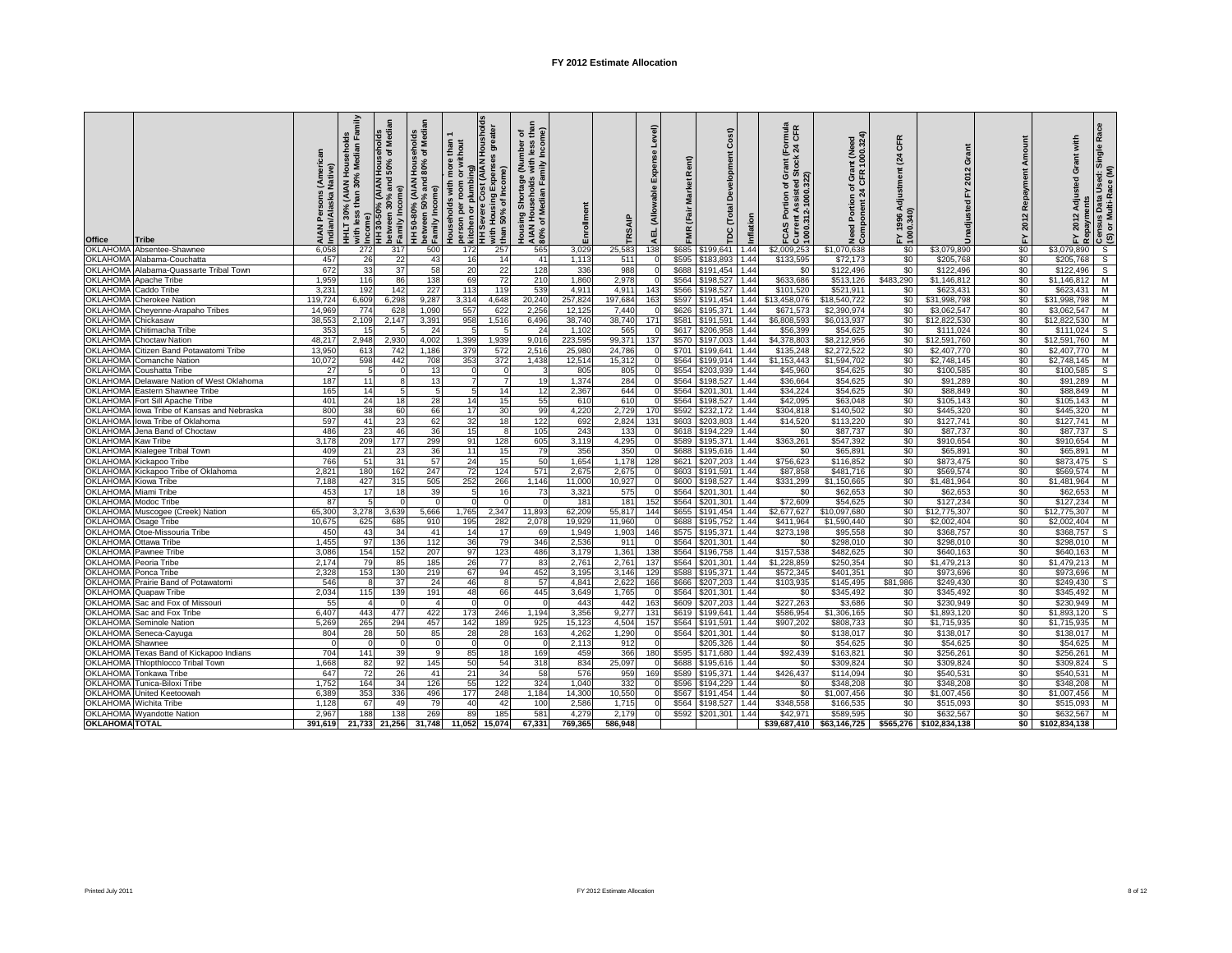| Office                           | <b>Tribe</b>                                 | AIAN Persons (American<br>Indian/Alaska Native) | HHLT 30% (AIAN Households<br>with less than 30% Median Family<br>Income)<br>HH 30-50% (AIAN Housel | of Media<br>between 30% and 50%<br>Family Income) | HH 50-80% (AIAN Households<br>between 50% and 80% of Median<br>Family Income) | Households with more than 1<br>> person per room or without<br>> person per room or without<br>> HutSmar or plusting Apples<br>with Housing Expenses greater | with Housing Expens<br>than 50% of Income) | Housing Shortage (Number of<br>AIAN Households with less tha<br>80% of Median Family Income) | Enrollment     | TRSAIP        | Level)<br>Expense<br>AEL (Allowable | Rent)<br><b>Market</b><br>FMR (Fair | Cost)<br>Development<br>Total<br>ĕ | Inflation    | ant (Formula<br>tock 24 CFR<br>FCAS Portion of Gra<br>Current Assisted Stc<br>1000.312-1000.322) | Need Portion of Grant (Need<br>Component 24 CFR 1000.324) | CFR<br>(24)<br>FY 1996 Adjustment<br>1000.340) | Grant<br>Unadjusted FY 2012 | 2012 Repayment Amount<br>노 | Grant with<br>Adjusted<br>2012 | 3 Repayments<br>  Census Data Used: Single R<br>  (S) or Multi-Race (M) |
|----------------------------------|----------------------------------------------|-------------------------------------------------|----------------------------------------------------------------------------------------------------|---------------------------------------------------|-------------------------------------------------------------------------------|--------------------------------------------------------------------------------------------------------------------------------------------------------------|--------------------------------------------|----------------------------------------------------------------------------------------------|----------------|---------------|-------------------------------------|-------------------------------------|------------------------------------|--------------|--------------------------------------------------------------------------------------------------|-----------------------------------------------------------|------------------------------------------------|-----------------------------|----------------------------|--------------------------------|-------------------------------------------------------------------------|
| PHOENIX                          | Acoma Pueblo                                 | 3,086                                           | 118                                                                                                | 79                                                | 168                                                                           | 227                                                                                                                                                          | 73                                         | 273                                                                                          | 4,819          | 4,762         | 278                                 | \$527                               | \$229,269                          | 1.44         | \$555,239                                                                                        | \$596,163                                                 | \$0                                            | \$1,151,402                 | \$0                        | \$1,151,402                    | $\mathsf{s}$                                                            |
| <b>PHOENIX</b>                   | Agua Caliente Band of Cahuilla               | 321                                             | 39                                                                                                 | 18                                                | 32                                                                            | 18                                                                                                                                                           | 39                                         | 88                                                                                           | 418            | 418           | $\Omega$                            | \$1,144                             | \$260,025                          | 1.44         | \$0                                                                                              | \$133,089                                                 | \$0                                            | \$133,088                   | \$0                        | \$133,088                      | M                                                                       |
| PHOENIX<br>PHOENIX               | Ak-Chin<br>Alturas Rancheria                 | 782                                             | 58                                                                                                 | 42                                                | 72                                                                            | 70                                                                                                                                                           | $\mathbf 0$                                | 141                                                                                          | 730<br>11      | 984<br>11     | 329                                 | \$936<br>\$827                      | \$235,461<br>\$292,238             | 1.44<br>1.44 | \$216,223<br>\$0                                                                                 | \$186,138<br>\$54,625                                     | \$0<br>\$0                                     | \$402,361<br>\$54,625       | \$0<br>\$0                 | \$402,361<br>\$54,625          | $\mathbf{s}$<br>$\mathsf{s}$                                            |
| PHOENIX                          | Auburn Rancheria                             | 52                                              | 28                                                                                                 | 14                                                | 26                                                                            | 19                                                                                                                                                           | 37                                         | 68                                                                                           | 263            | 214           |                                     | \$1,050                             | \$289,224                          | 1.44         | \$0                                                                                              | \$164,060                                                 | \$0                                            | \$164,060                   | \$0                        | \$164,060                      | s                                                                       |
| PHOENIX                          | Augustine Band of Cahuilla                   |                                                 |                                                                                                    |                                                   |                                                                               |                                                                                                                                                              |                                            |                                                                                              |                | -8            |                                     | \$1.144                             | \$260,025                          | 1.44         | \$0                                                                                              | \$54.625                                                  | \$0                                            | \$54,625                    | \$0                        | \$54.625                       | M                                                                       |
| <b>PHOENIX</b>                   | Barona Group of Capitan Grande               | 394                                             |                                                                                                    |                                                   |                                                                               | 19                                                                                                                                                           | 15                                         |                                                                                              | 470            | 550           | 395                                 | \$1,406                             | \$253.923                          | 1.44         | \$79,738                                                                                         | \$97.090                                                  | \$72,573                                       | \$176,828                   | \$0                        | \$176.828                      | s                                                                       |
| PHOENIX                          | Berry Creek Rancheria                        | 1.252                                           | 95                                                                                                 | 84                                                | 123                                                                           | 61                                                                                                                                                           | 106                                        | 274                                                                                          | 626            | 427           | 380                                 | \$874                               | \$292.238                          | 1.44         | \$217,055                                                                                        | \$458.704                                                 | \$0                                            | \$675.759                   | \$0                        | \$675.759                      | M                                                                       |
| PHOENIX<br>PHOENIX               | Big Lagoon Rancheria<br><b>Big Pine Band</b> | 22<br>331                                       | 36                                                                                                 | 16                                                | 23                                                                            |                                                                                                                                                              | <b>q</b><br>17                             | 19<br>50                                                                                     | 17<br>398      | 17<br>414     | 233                                 | \$927<br>\$812                      | \$296.922<br>\$284,703             | 1.44<br>1.44 | \$0<br>\$287,099                                                                                 | \$54.625<br>\$106,331                                     | \$0<br>\$0                                     | \$54,625<br>\$393,430       | \$0<br>\$0                 | \$54.625<br>\$393.430          | S.<br>s                                                                 |
| PHOENIX                          | <b>Big Sandy Rancheria</b>                   | 884                                             | 62                                                                                                 | 43                                                | 60                                                                            | 77                                                                                                                                                           | 58                                         | 164                                                                                          | 442            | 405           | $\Omega$                            | \$811                               | \$291,831                          | 1.44         | \$0                                                                                              | \$359,465                                                 | \$0                                            | \$359,465                   | \$0                        | \$359,465                      | $\mathsf{s}$                                                            |
| PHOENIX                          | <b>Big Valley Rancheria</b>                  | 1,624                                           | 99                                                                                                 | 98                                                | 127                                                                           | 81                                                                                                                                                           | 110                                        | 324                                                                                          | 812            | 382           | $\mathbf{O}$                        | \$908                               | \$298,266                          | 1.44         | \$0                                                                                              | \$528,729                                                 | \$0                                            | \$528,729                   | \$0                        | \$528,729                      | M                                                                       |
| PHOENIX                          | <b>Blue Lake Rancheria</b>                   | 39                                              | <b>q</b>                                                                                           |                                                   | $\Omega$                                                                      | $\Omega$                                                                                                                                                     | $\Omega$                                   | 9                                                                                            | 51             | 84            | $\Omega$                            | \$927                               | \$296,922                          | 1.44         | \$0                                                                                              | \$54,625                                                  | \$0                                            | \$54,625                    | \$0                        | \$54,625                       | $\mathsf{s}$                                                            |
| PHOENIX                          | Bridgeport Paiute Indian Colony              | 24<br>14                                        | 13                                                                                                 |                                                   | $\overline{4}$                                                                |                                                                                                                                                              | 9<br>0                                     |                                                                                              | 131<br>8       | 85<br>- 8     | 233                                 | \$1,193<br>\$1,093                  | \$284,703                          | 1.44<br>1.44 | \$181,124                                                                                        | \$54,625                                                  | \$0<br>\$0                                     | \$235,749                   | \$0<br>\$0                 | \$235,749<br>\$54,625          | $\overline{s}$<br>M                                                     |
| PHOENIX<br>PHOENIX               | Buena Vista Rancheria<br>Cabazon Band        | 20                                              |                                                                                                    |                                                   |                                                                               |                                                                                                                                                              | $\Omega$                                   |                                                                                              | 30             | 46            |                                     | $0$ \$1,144                         | \$289,224<br>\$260,025             | 1.44         | \$0<br>$\frac{1}{2}$                                                                             | \$54,625<br>\$54,625                                      | \$0                                            | \$54,625<br>\$54,625        | \$0                        | \$54,625                       | M                                                                       |
| PHOENIX                          | Cahuilla Band                                | 120                                             |                                                                                                    |                                                   |                                                                               | 18                                                                                                                                                           | 5                                          |                                                                                              | 307            | 293           |                                     | 395 \$1,144                         | \$260,025                          | 1.44         | \$40,928                                                                                         | \$54,625                                                  | \$0                                            | \$95,553                    | \$0                        | \$95,553                       | s                                                                       |
| <b>PHOENIX</b>                   | California Valley Miwok Tribe                |                                                 |                                                                                                    |                                                   |                                                                               |                                                                                                                                                              | $\Omega$                                   |                                                                                              | 10             |               |                                     | \$873                               | \$290.731                          | 1.44         | \$0                                                                                              | \$54.625                                                  | \$0                                            | \$54,625                    | \$0                        | \$54.625                       | M                                                                       |
| PHOENIX                          | Campo Band                                   | 270                                             | 39                                                                                                 | 30                                                | 15                                                                            | 24                                                                                                                                                           | 22                                         | 42                                                                                           | 302            | 304           | 391                                 | \$1,406                             | \$253,923                          | 1.44         | \$512,446                                                                                        | \$155,809                                                 | \$160,223                                      | \$668,255                   | \$0                        | \$668.255                      | s                                                                       |
| <b>PHOENIX</b><br><b>PHOENIX</b> | Cedarville Rancheria                         | 23<br>162                                       | 29                                                                                                 | q                                                 | 21                                                                            |                                                                                                                                                              | $\Omega$<br>$\overline{a}$                 | 13<br>$\Omega$                                                                               | 33<br>928      | 37<br>226     | 374                                 | \$827<br>\$1,144                    | \$292,238<br>\$257,251             | 1.44<br>1.44 | \$0<br>\$811,291                                                                                 | \$54,625<br>\$51,998                                      | \$0<br>\$84,017                                | \$54,625<br>\$863,289       | \$0<br>\$0                 | \$54,625<br>\$863,289          | $\mathsf{s}$<br>$\overline{s}$                                          |
| <b>PHOENIX</b>                   | Chemehuevi<br>Chicken Ranch Rancheria        |                                                 | $\Omega$                                                                                           | $\Omega$                                          | $\Omega$                                                                      | $^{\circ}$                                                                                                                                                   | $\Omega$                                   | $\overline{0}$                                                                               | 25             | 25            | $\Omega$                            | \$983                               | \$289,224                          | 1.44         | \$12,798                                                                                         | \$54,625                                                  | \$0                                            | \$67,423                    | \$0                        | \$67,423                       | М                                                                       |
| <b>PHOENIX</b>                   | Chico Rancheria                              | 998                                             | 76                                                                                                 | 67                                                | 98                                                                            | 49                                                                                                                                                           | 84                                         | 241                                                                                          | 499            | 442           | $\Omega$                            | \$874                               | \$292,238                          | 1.44         | \$0                                                                                              | \$371,510                                                 | \$0                                            | \$371,510                   | \$0                        | \$371,510                      | M                                                                       |
| PHOENIX                          | Cloverdale Rancheria                         | 872                                             | 55                                                                                                 | 55                                                | 65                                                                            | 49                                                                                                                                                           | 54                                         | 175                                                                                          | 436            | 436           | $\Omega$                            | \$1,293                             | \$299,366                          | 1.44         | \$0                                                                                              | \$335,906                                                 | \$0                                            | \$335,906                   | \$0                        | \$335,906                      | $\mathsf{s}$                                                            |
| PHOENIX                          | Cochiti Pueblo                               | 815                                             | 27                                                                                                 | 50                                                | 50                                                                            | 42                                                                                                                                                           | 16                                         | 88<br>71                                                                                     | 1,180          | 641           |                                     | \$811                               | \$229,269<br>\$235.175             | 1.44         | \$167,364                                                                                        | \$151,894                                                 | \$0                                            | \$319,258                   | \$0<br>\$0                 | \$319,258                      | $\frac{S}{S}$                                                           |
| PHOENIX<br>PHOENIX               | Cocopah Tribe<br>Cold Springs Rancheria      | 61<br>199                                       | 61<br>14                                                                                           | 51<br>11                                          | 34<br>20                                                                      | 53                                                                                                                                                           |                                            |                                                                                              | 940<br>213     | 1,081<br>213  | 376<br>378                          | \$835<br>\$855                      | \$291,831                          | 1.44<br>1.44 | \$712,373<br>\$316,931                                                                           | \$150,011<br>\$46,875                                     | \$0<br>\$0                                     | \$862,384<br>\$363,806      | (\$13,641)                 | \$862,384<br>\$350,165         | S                                                                       |
| PHOENIX                          | Colorado River Indian Tribes                 | 2,677                                           | 185                                                                                                | 121                                               | 154                                                                           | 88                                                                                                                                                           | 74                                         | 99                                                                                           | 3,705          | 2,304         | 194                                 | \$741                               | \$257,251                          | 1.44         | \$1,903,328                                                                                      | \$517,258                                                 | \$0                                            | \$2,420,587                 | \$0                        | \$2,420,587                    | S                                                                       |
| <b>PHOENIX</b>                   | Colusa Rancheria                             | -72                                             | 13                                                                                                 |                                                   | $\overline{4}$                                                                |                                                                                                                                                              | $\Omega$                                   | 22                                                                                           | 69             | 109           | $\Omega$                            | \$862                               | \$292.238                          | 1.44         | \$0                                                                                              | \$54,625                                                  | \$0                                            | \$54,625                    | \$0                        | \$54,625                       | M                                                                       |
| PHOENIX<br>PHOENIX               | Cortina Rancheria                            | 304<br>698                                      | 18<br>44                                                                                           | 22<br>44                                          | 21<br>52                                                                      | 12<br>39                                                                                                                                                     | 24<br>43                                   | 61<br>110                                                                                    | 152<br>373     | 164<br>320    | $\Omega$<br>222                     | \$871<br>\$997                      | \$289,224<br>\$298,266             | 1.44<br>1.44 | \$0<br>\$235,977                                                                                 | \$116,789<br>\$258,459                                    | \$0<br>\$0                                     | \$116,789<br>\$494,437      | \$0<br>\$0                 | \$116,789<br>\$494,437         | S                                                                       |
| PHOENIX                          | Coyote Valley Band<br>Death Valley Timba-Sha | 662                                             | 85                                                                                                 | 42                                                | 61                                                                            | 13                                                                                                                                                           | 44                                         | 188                                                                                          | 331            | 273           | $\Omega$                            | \$812                               | \$284,703                          | 1.44         | \$0                                                                                              | \$225,193                                                 | \$0                                            | \$225,193                   | \$0                        | \$225,193                      | S<br>M                                                                  |
| PHOENIX                          | Dry Creek Rancheria                          | 2,048                                           | 125                                                                                                | 123                                               | 161                                                                           | 102                                                                                                                                                          | 138                                        | 408                                                                                          | 1,024          | 591           | 380                                 | \$1,293                             | \$299,366                          | 1.44         | \$0                                                                                              | \$669,086                                                 | \$0                                            | \$669,086                   | \$0                        | \$669,086                      | M                                                                       |
| PHOENIX                          | Duck Valley Shoshone-Paiute                  | 4,060                                           | 238                                                                                                | 234                                               | 380                                                                           | 244                                                                                                                                                          | 208                                        | 754                                                                                          | 2,030          | 1,427         | 377                                 | \$809                               | \$256,436                          | 1.44         | \$1,029,476                                                                                      | \$1,268,663                                               | \$0                                            | \$2,298,139                 | \$0                        | \$2,298,139                    | $\mathbf{s}$                                                            |
| <b>PHOENIX</b>                   | Duckwater Shoshone                           | 129                                             | 20<br>$\Omega$                                                                                     |                                                   | 11<br><b>q</b>                                                                |                                                                                                                                                              | $\overline{4}$<br>$\Omega$                 | 22                                                                                           | 365            | 114           | 402<br>$\Omega$                     | \$713                               | \$265,478                          | 1.44         | \$331,360                                                                                        | \$41,443                                                  | \$0                                            | \$372,803                   | (\$16,253)                 | \$356,550                      | s                                                                       |
| PHOENIX<br>PHOENIX               | Elk Valley Rancheria<br><b>Ely Shoshone</b>  | 47<br>1,198                                     | 70                                                                                                 | 14<br>69                                          | 112                                                                           | 72                                                                                                                                                           | 61                                         | 23<br>217                                                                                    | 98<br>599      | 48<br>300     | 402                                 | \$849<br>\$723                      | \$289,224<br>\$247,394             | 1.44<br>1.44 | \$0<br>\$318,939                                                                                 | \$54,625<br>\$360,070                                     | \$0<br>\$0                                     | \$54,625<br>\$679,009       | \$0<br>\$0                 | \$54,625<br>\$679,009          | S<br>s                                                                  |
| PHOENIX                          | Enterprise Rancheria                         | 1,583                                           | 120                                                                                                | 106                                               | 156                                                                           | 77                                                                                                                                                           | 134                                        | 366                                                                                          | 867            | 438           |                                     | \$874                               | \$292.238                          | 1.44         | \$66,775                                                                                         | \$584.525                                                 | \$0                                            | \$651,300                   | \$0                        | \$651.300                      | M                                                                       |
| PHOENIX                          | Ewiiaapaayp Band of Kumeyaay                 |                                                 |                                                                                                    |                                                   |                                                                               |                                                                                                                                                              | $\Omega$                                   |                                                                                              |                | 14            |                                     | \$1,406                             | \$253.923                          | 1.44         | \$0                                                                                              | \$54.625                                                  | \$0                                            | \$54,625                    | \$0                        | \$54.625                       | М                                                                       |
| PHOENIX<br><b>PHOENIX</b>        | Fallon Paiute-Shoshone                       | 744<br>244                                      | 63<br>17                                                                                           | 66<br>16                                          | 54<br>23                                                                      | 23<br>10                                                                                                                                                     | 14<br>17                                   | 62<br>30                                                                                     | 1,002<br>316   | 1,692<br>306  | 336<br>387                          | \$830<br>\$689                      | \$257,943<br>\$292,238             | 1.44<br>1.44 | \$802,881<br>\$244,099                                                                           | \$175,166<br>\$74,783                                     | \$57,730<br>\$0                                | \$978,047<br>\$318,881      | \$0<br>\$0                 | \$978,047<br>\$318,881         | S                                                                       |
| <b>PHOENIX</b>                   | Fort Bidwell<br>Fort Independence            | 47                                              |                                                                                                    |                                                   | 5                                                                             |                                                                                                                                                              | -5                                         | 14                                                                                           | 101            | 90            | 233                                 | \$812                               | \$284,703                          | 1.44         | \$35,430                                                                                         | \$54,625                                                  | \$0                                            | \$90,055                    | (\$27,843)                 | \$62,212                       | M<br>$\mathsf{s}$                                                       |
| <b>PHOENIX</b>                   | Fort McDermitt Paiute and Shoshone           | 2,058                                           | 121                                                                                                | 119                                               | 193                                                                           | 124                                                                                                                                                          | 105                                        | 432                                                                                          | 1,029          | 846           | $\Omega$                            | \$803                               | \$264,664                          | 1.44         | \$0                                                                                              | \$677,628                                                 | \$0                                            | \$677,628                   | \$0                        | \$677,628                      | $\mathsf{s}$                                                            |
| PHOENIX                          | Fort McDowell Yavapai Nation                 | 980                                             |                                                                                                    |                                                   | $\Omega$                                                                      | 58                                                                                                                                                           | 19                                         | $\Omega$                                                                                     | 927            | 1,120         | 315                                 | \$936                               | \$235,461                          | 1.44         | \$0                                                                                              | \$111,989                                                 | \$0                                            | \$111,989                   | \$0                        | \$111,989                      | $\mathsf{s}$                                                            |
| PHOENIX                          | Fort Mojave Tribe                            | 63                                              | 39                                                                                                 | 47                                                | 40                                                                            | 18                                                                                                                                                           | 18                                         | 15                                                                                           | 1,196          | 1,102         | 359                                 | \$930                               | \$250,450                          | 1.44         | \$1,225,949                                                                                      | \$120,992                                                 | \$0                                            | \$1,346,940                 | \$0                        | \$1,346,940                    | $\mathbf{s}$                                                            |
| PHOENIX<br>PHOENIX               | 3ila River<br>3raton Rancheria               | 20,81<br>1,92                                   | 1,407<br>117                                                                                       | 575<br>116                                        | 530<br>151                                                                    | 1,281<br>96                                                                                                                                                  | 253<br>130                                 | 1,729<br>383                                                                                 | 20,479<br>1,08 | 14,966<br>445 | 187                                 | \$936<br>\$1,833                    | \$238,475<br>\$327,185             | 1.44<br>1.44 | \$5,097,782<br>\$0                                                                               | \$3,694,627<br>\$686,125                                  | \$0<br>\$0                                     | \$8,792,410<br>\$686,125    | \$0<br>\$0                 | \$8,792,410<br>\$686,125       | s<br>М                                                                  |
| PHOENIX                          | Greenville Rancheria                         | 288                                             | 25                                                                                                 | 1 <sup>5</sup>                                    | 24                                                                            | 17                                                                                                                                                           | 25                                         | 68                                                                                           | 144            | 103           |                                     | \$799                               | \$292,238                          | 1.44         | \$0                                                                                              | \$131,664                                                 | \$0                                            | \$131,664                   | \$0                        | \$131,664                      | S                                                                       |
| PHOENIX                          | <b>3rindstone Rancheria</b>                  | 274                                             | 24                                                                                                 | 29                                                | 23                                                                            | 31                                                                                                                                                           | 12                                         | 44                                                                                           | 137            | 168           | 387                                 | \$764                               | \$292.238                          | 1.44         | \$275,989                                                                                        | \$118,279                                                 | \$0                                            | \$394,268                   | \$0                        | \$394.268                      | $\mathbf{s}$                                                            |
| PHOENIX                          | <b>Guidiville Rancheria</b>                  | 138                                             | 21                                                                                                 | 42                                                | 14                                                                            | 20                                                                                                                                                           | 20                                         | 59                                                                                           | 114            | 114           | 380                                 | \$994                               | \$298,266                          | 1.44         | \$150,266                                                                                        | \$123,493                                                 | \$0                                            | \$273,759                   | \$0                        | \$273.759                      | S                                                                       |
| <b>PHOENIX</b><br>PHOENIX        | <b>Havasupai</b>                             | 547<br>2,602                                    | 66<br>181                                                                                          | 29<br>149                                         | 22<br>179                                                                     | 110<br>135                                                                                                                                                   | 10<br>89                                   | 117<br>275                                                                                   | 679<br>1,893   | 679<br>1,983  |                                     | \$1.136<br>\$927                    | \$415,447<br>\$296,922             | 1.44         | \$0                                                                                              | \$371,608                                                 | \$0<br>\$0                                     | \$371,608                   | \$0<br>\$0                 | \$371,608<br>\$1,997,453       | s<br>$\mathsf{s}$                                                       |
| PHOENIX                          | Hoopa Valley<br>Hopi                         | 24,009                                          | 1,487                                                                                              | 984                                               | 1,332                                                                         | 2,290                                                                                                                                                        | 773                                        | 3,620                                                                                        | 12,927         | 8,160         | 381<br>311                          | \$791                               | \$244,381                          | 1.44<br>1.44 | \$1,242,127<br>\$774,368                                                                         | \$755,325<br>\$6,610,277                                  | \$0                                            | \$1,997,453<br>\$7,384,645  | \$0                        | \$7,384,645                    | $\mathsf{s}$                                                            |
| PHOENIX                          | Hopland Rancheria                            | 1,518                                           | 92                                                                                                 | 91                                                | 119                                                                           | 75                                                                                                                                                           | 103                                        | 283                                                                                          | 759            | 521           | 380                                 | \$994                               | \$298,266                          | 1.44         | \$167,069                                                                                        | \$489,135                                                 | \$0                                            | \$656,204                   | \$0                        | \$656,204                      | M                                                                       |
| <b>PHOENIX</b>                   | Hualapai                                     | 1,531                                           | 207                                                                                                | 67                                                | 61                                                                            | 328                                                                                                                                                          | 46                                         | 137                                                                                          | 2,133          | 1,504         | 358                                 | \$812                               | \$241,245                          | 1.44         | \$1,241,488                                                                                      | \$609,093                                                 | \$0                                            | \$1,850,581                 | \$0                        | \$1,850,581                    | $\mathsf{s}$                                                            |
| <b>PHOENIX</b>                   | naja Band                                    |                                                 |                                                                                                    |                                                   | $\Omega$                                                                      |                                                                                                                                                              | $\Omega$                                   |                                                                                              | 19             | 20            |                                     | \$1,406                             | \$253,923                          | 1.44         | \$0                                                                                              | \$54,625                                                  | \$0                                            | \$54,625                    | \$0                        | \$54,625                       | M                                                                       |
| PHOENIX<br>PHOENIX               | one Band of Miwok Indians<br>sleta Pueblo    | 1,171<br>3,313                                  | 25<br>223                                                                                          | 44<br>204                                         | 49<br>274                                                                     | 38<br>97                                                                                                                                                     | 31<br>61                                   | 118<br>646                                                                                   | 768<br>3,980   | 652<br>3,980  |                                     | \$1,093<br>\$811                    | \$289,224<br>\$234,768             | 1.44<br>1.44 | $\frac{1}{2}$<br>\$382,234                                                                       | \$198,512<br>\$701,796                                    | \$0<br>\$0                                     | \$198,512<br>\$1,084,030    | \$0<br>\$0                 | \$198,512<br>\$1,084,030       | M<br>S                                                                  |
| PHOENIX                          | Jackson Rancheria                            |                                                 |                                                                                                    |                                                   |                                                                               |                                                                                                                                                              |                                            |                                                                                              | 30             | 30            |                                     | \$1,093                             | \$289.224                          | 1.44         | \$0                                                                                              | \$54,625                                                  | \$0                                            | \$54,625                    | \$0                        | \$54,625                       | М                                                                       |
| PHOENIX                          | Jamul Indian Village                         |                                                 |                                                                                                    |                                                   | $\Omega$                                                                      |                                                                                                                                                              | $\Omega$                                   |                                                                                              | 63             | 63            |                                     | \$1,406                             | \$253.923                          | 1.44         | \$0                                                                                              | \$54,625                                                  | \$0                                            | \$54,625                    | \$0                        | \$54,625                       | s                                                                       |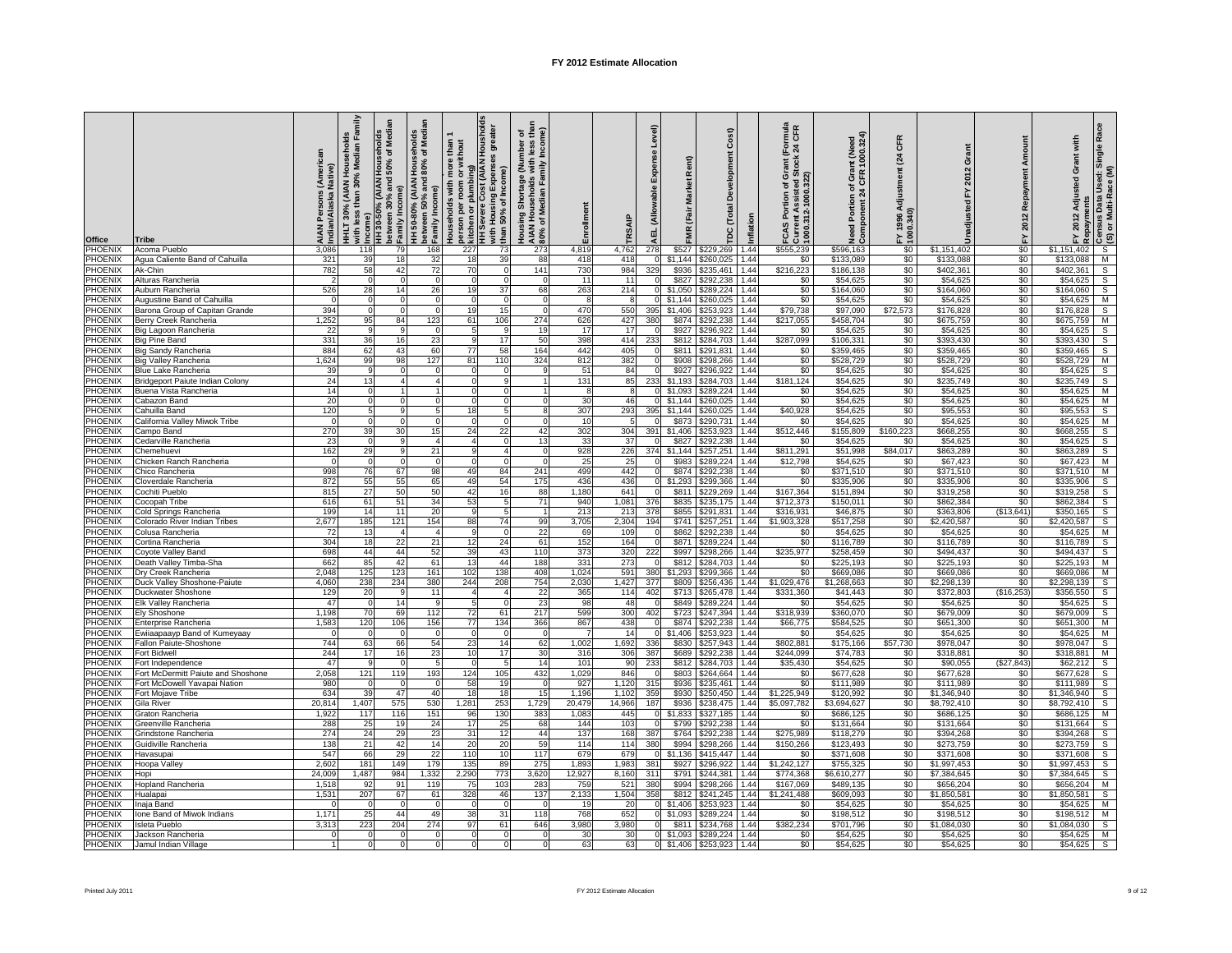| Office                           | <b>Tribe</b>                                                            | AIAN Persons (American<br>Indian/Alaska Native) | HHLT 30% (AIAN Households<br>with less than 30% Median Family | of Media<br>IH 30-50% (AIAN Househ<br>between 30% and 50%<br>Family Income) | HH 50-80% (AIAN Households<br>between 50% and 80% of Median<br>Family Income) | Households with more than 1<br>_ person per room or without<br>_ kitchen or plumbing)<br>HH Severe Cost (AIAN Housholds<br>_ with Housing Expenses greater | Income)<br>with Housing E<br>than 50% of In- | Housing Shortage (Number of<br>AIAN Households with less tha<br>80% of Median Family Income) | Enrollment     | TRSAIP         | Level)<br>Expense<br><b>AEL</b> (Allowable | Rent)<br><b>Market</b><br>FMR (Fair | Cost)<br>Development<br>Total<br>ě | Inflation    | ant (Formula<br>tock 24 CFR<br>FCAS Portion of Gra<br>Current Assisted Stc<br>1000.312-1000.322) | Need Portion of Grant (Need<br>Component 24 CFR 1000.324) | CFR<br>(24)<br>FY 1996 Adjustment<br>1000.340) | Grant<br>2012<br>È       | 2012 Repayment Amount<br>놊 | Adjusted Grant with<br>2012<br>놊 | Rac<br><sup>∑</sup> Repayments<br>  Census Data Used: Single R<br><i> </i> (S) or Multi-Race (M) |
|----------------------------------|-------------------------------------------------------------------------|-------------------------------------------------|---------------------------------------------------------------|-----------------------------------------------------------------------------|-------------------------------------------------------------------------------|------------------------------------------------------------------------------------------------------------------------------------------------------------|----------------------------------------------|----------------------------------------------------------------------------------------------|----------------|----------------|--------------------------------------------|-------------------------------------|------------------------------------|--------------|--------------------------------------------------------------------------------------------------|-----------------------------------------------------------|------------------------------------------------|--------------------------|----------------------------|----------------------------------|--------------------------------------------------------------------------------------------------|
| <b>PHOENIX</b>                   | Jemez Pueblo                                                            | 2,276                                           | 127                                                           | 82                                                                          | 131                                                                           | 174                                                                                                                                                        | 46                                           | 312                                                                                          | 3,628          | 3,776          |                                            | \$811                               | \$229,269                          | 1.44         | \$162,772                                                                                        | \$490,978                                                 | \$0                                            | \$653,750                | (\$43,949)                 | \$609,801                        | $\mathsf{s}$                                                                                     |
| <b>PHOENIX</b>                   | Jicarilla Reservation                                                   | 2,932                                           | 169                                                           | 79                                                                          | 161                                                                           | 141                                                                                                                                                        | 50                                           | 232                                                                                          | 3,578          | 3,578          | 225                                        | \$568                               | \$229,269                          | 1.44         | \$933,198                                                                                        | \$493,629                                                 | \$0                                            | \$1,426,828              | \$0                        | \$1,426,828                      | $\overline{s}$                                                                                   |
| PHOENIX<br><b>PHOENIX</b>        | Kaibab Band of Paiute<br>Karuk                                          | 377<br>7,132                                    | 23<br>487                                                     | 15<br>456                                                                   | 21<br>679                                                                     | 36<br>296                                                                                                                                                  | 12<br>499                                    | 10<br>1,446                                                                                  | 288<br>3,566   | 128<br>13,197  | 346<br>380                                 | \$762<br>\$813                      | \$244,381<br>\$296,922             | 1.44<br>1.44 | \$322,983<br>\$1,472,956                                                                         | \$91,571<br>\$2,355,824                                   | \$0<br>\$0                                     | \$414,553<br>\$3,828,780 | $(*33,522)$<br>\$0         | \$381,031<br>\$3,828,780         | $\overline{s}$<br>M                                                                              |
| PHOENIX                          | a Jolla Band.                                                           | 324                                             | 13                                                            | 1                                                                           | 32                                                                            | 24                                                                                                                                                         |                                              | 16                                                                                           | 604            | 293            | 395                                        | \$1,406                             | \$253,923                          | 1.44         | \$248,397                                                                                        | \$75,623                                                  | \$0                                            | \$324,020                | \$0                        | \$324,020                        | s                                                                                                |
| PHOENIX                          | .a Posta Band                                                           | 17                                              |                                                               |                                                                             |                                                                               |                                                                                                                                                            |                                              | 13                                                                                           | 16             | 34             |                                            | \$1,406                             | \$252,535                          | 1.44         | \$0                                                                                              | \$54,625                                                  | \$0                                            | \$54,625                 | \$0                        | \$54,625                         | s                                                                                                |
| PHOENIX                          | aguna Pueblo                                                            | 4,305                                           | 185                                                           | 282                                                                         | 427                                                                           | 501                                                                                                                                                        | 52                                           | 777                                                                                          | 8,092          | 4,289          | 203                                        | \$528                               | \$234,768                          | 1.44         | \$546,076                                                                                        | \$1,030,455                                               | \$0                                            | \$1,576,531              | \$0                        | \$1,576,531                      | M                                                                                                |
| PHOENIX                          | as Vegas Colony                                                         | 108                                             |                                                               |                                                                             |                                                                               |                                                                                                                                                            |                                              | 26                                                                                           | 54             | 1,810          |                                            | \$1,067                             | \$265,478                          | 144          | \$0                                                                                              | \$54,625                                                  | \$0                                            | \$54,625                 | \$0                        | \$54,625                         | s                                                                                                |
| PHOENIX<br>PHOENIX               | aytonville Rancheria<br>one Pine Paiute-Shoshone                        | 162<br>524                                      | 10<br>31                                                      | 10<br>33                                                                    | 12<br>25                                                                      |                                                                                                                                                            | 10<br>13                                     | 38                                                                                           | 81<br>295      | 293<br>350     | 380<br>233                                 | \$994<br>\$1,080                    | \$298.266<br>\$284,703             | 1.44<br>1.44 | \$276,073<br>\$393,625                                                                           | \$51,913<br>\$90,217                                      | \$0<br>\$0                                     | \$327,985<br>\$483,843   | \$0<br>\$0                 | \$327.985<br>\$483.843           | s<br>M                                                                                           |
| PHOENIX                          | os Coyotes Band of Cahuilla                                             | 62                                              | 13                                                            |                                                                             | $\boldsymbol{\Delta}$                                                         |                                                                                                                                                            | $\mathbf{A}$                                 | 22                                                                                           | 288            | 288            |                                            | \$1,406                             | \$253,923                          | 1.44         | \$0                                                                                              | \$54,625                                                  | \$0                                            | \$54,625                 | \$0                        | \$54,625                         | $\mathbf{s}$                                                                                     |
| PHOENIX                          | ovelock Colony_                                                         | 564                                             | 33                                                            | 33                                                                          | 53                                                                            | 34                                                                                                                                                         | 29                                           | 119                                                                                          | 282            | 268            |                                            | \$770                               | \$257,943                          | 1.44         | \$0                                                                                              | \$181,389                                                 | \$0                                            | \$181,389                | \$0                        | \$181,389                        | $\mathbf{s}$                                                                                     |
| PHOENIX                          | <sub>-</sub> ower Lake Rancheria                                        |                                                 | $\Omega$                                                      |                                                                             |                                                                               | - 0                                                                                                                                                        | $\Omega$                                     |                                                                                              | $\Omega$       | - 0            |                                            | \$1,293                             | \$304,090                          | 1.44         | \$0                                                                                              | \$54,625                                                  | \$0                                            | \$54,625                 | \$0                        | \$54,625                         | M                                                                                                |
| <b>PHOENIX</b>                   | vtton Rancheria of California.                                          | 546                                             | 35                                                            | 34                                                                          | 41                                                                            | 30                                                                                                                                                         | 34                                           | 110                                                                                          | 273            | 273            | $\Omega$                                   | \$1,293                             | \$299,366                          | 1.44         | \$0                                                                                              | \$210,530                                                 | \$0                                            | \$210,530                | \$0<br>\$0                 | \$210,530                        | $\overline{s}$                                                                                   |
| <b>PHOENIX</b><br><b>PHOENIX</b> | Manchester Point Arena Rancheria<br>Manzanita Band                      | 2,014<br>85                                     | 128<br>16                                                     | 127                                                                         | 150<br>8                                                                      | 112                                                                                                                                                        | 125<br>$\Omega$                              | 364<br>29                                                                                    | 1,074<br>105   | 923<br>105     | 380                                        | \$994<br>\$1,406                    | \$298,266<br>\$253,923             | 1.44<br>1.44 | \$330,926<br>$\frac{1}{2}$                                                                       | \$759,422<br>\$54,625                                     | \$0<br>\$0                                     | \$1,090,348<br>\$54,625  | \$0                        | \$1,090,348<br>\$54,625          | $\mathsf{s}$<br>M                                                                                |
| <b>PHOENIX</b>                   | Mesa Grande Band                                                        | 66                                              | 13                                                            |                                                                             | q                                                                             |                                                                                                                                                            | 4                                            | $\overline{4}$                                                                               | 690            | 117            |                                            | 391 \$1,406                         | \$253,923                          | 1.44         | \$202,320                                                                                        | \$31,002                                                  | \$0                                            | \$233,322                | \$0                        | \$233,322                        | $\overline{s}$                                                                                   |
| <b>PHOENIX</b>                   | Mescalero Reservation                                                   | 3,576                                           | 248                                                           | 114                                                                         | 184                                                                           | 202                                                                                                                                                        | 54                                           | 237                                                                                          | 4,309          | 4,447          | 287                                        | \$527                               | \$227,070                          | 1.44         | \$1,959,788                                                                                      | \$624,355                                                 | \$0                                            | \$2,584,142              | \$0                        | \$2,584,142                      | S                                                                                                |
| PHOENIX                          | Middletown Rancheria                                                    | 182                                             | 12                                                            | 11                                                                          | 14                                                                            | 10                                                                                                                                                         | 11                                           | 37                                                                                           | 91             | 163            |                                            | \$908                               | \$298,266                          | 1.44         | \$0                                                                                              | \$70,283                                                  | \$0                                            | \$70,283                 | \$0                        | \$70,283                         | s                                                                                                |
| PHOENIX                          | Moapa Band of Paiute                                                    | 209<br>2,282                                    | 25<br>173                                                     | 10<br>153                                                                   | 13                                                                            |                                                                                                                                                            | 10<br>193                                    | $\overline{7}$<br>511                                                                        | 311            | 313            | 388<br>380                                 | \$1,067                             | \$265,478<br>\$292,238             | 1.44<br>1.44 | \$323,233<br>\$331,457                                                                           | \$54,324<br>\$838,837                                     | \$0<br>\$0                                     | \$377,557<br>\$1,170,293 | (\$12,000)                 | \$365,557                        | s                                                                                                |
| PHOENIX<br><b>PHOENIX</b>        | Mooretown Rancheria<br>Morongo Band of Cahuilla                         | 616                                             |                                                               |                                                                             | 225<br>$\Omega$                                                               | 112<br>25                                                                                                                                                  | 27                                           | $\Omega$                                                                                     | 1,141<br>1,015 | 1,002<br>2,443 | 395                                        | \$874<br>\$1,144                    | \$257,387                          | 1.44         | \$268,134                                                                                        | \$91,222                                                  | \$0                                            | \$359,355                | \$0<br>\$0                 | \$1,170,293<br>\$359,355         | M<br>$\mathsf{s}$                                                                                |
| PHOENIX                          | Vambe Pueblo                                                            | 537                                             | 92                                                            | 51                                                                          | 55                                                                            | 28                                                                                                                                                         | 51                                           | 94                                                                                           | 643            | 448            | 300                                        | \$974                               | \$235,868                          | 1.44         | \$446,810                                                                                        | \$224,411                                                 | \$0                                            | \$671,222                | (\$33,235)                 | \$637,987                        | $\mathsf{s}$                                                                                     |
| PHOENIX                          | Vavajo Nation                                                           | 203,173                                         | 17,443                                                        | 8,901                                                                       | 9,357                                                                         | 31,607                                                                                                                                                     | 4,235                                        | 29,892                                                                                       | 277,840        | 192,067        | 293                                        | \$725                               | \$244,381                          | 1.44         | \$31,845,320                                                                                     | \$65,760,522                                              | \$0                                            | \$97,605,841             | \$0                        | \$97,605,841                     | S                                                                                                |
| PHOENIX                          | Vorth Fork Rancheria                                                    | 3,56                                            | 250                                                           | 172                                                                         | 240                                                                           | 309                                                                                                                                                        | 232                                          | 662                                                                                          | 1,780          | 1,377          |                                            | \$878                               | \$290,731                          | 1.44         | \$0                                                                                              | \$1,440,522                                               | \$0                                            | \$1,440,522              | \$0                        | \$1,440,522                      | S                                                                                                |
| <b>PHOENIX</b><br>PHOENIX        | Ohkay Owingeh (was San Juan Pueblo)<br>Paiute-Shoshone of Bishop Colony | 2,46<br>1,50                                    | 71<br>477                                                     | 122<br>224                                                                  | 92<br>253                                                                     | 102<br>138                                                                                                                                                 | 69<br>138                                    | 246<br>837                                                                                   | 2,791<br>1,760 | 2,721<br>1,651 | 233                                        | \$567<br>\$812                      | \$229,269<br>\$284,703             | 1.44<br>1.44 | \$386,411<br>\$760,472                                                                           | \$366,304<br>\$1,193,527                                  | \$0<br>\$0                                     | \$752,714<br>\$1,953,999 | \$0<br>\$0                 | \$752,714<br>\$1,953,999         | M<br>$\mathsf{s}$                                                                                |
| PHOENIX                          | Pala Band                                                               | 765                                             | 72                                                            | 25                                                                          | 57                                                                            | 43                                                                                                                                                         | 36                                           | 124                                                                                          | 906            | 1,049          | 395                                        | \$1,406                             | \$253,923                          | 1.44         | \$403,739                                                                                        | \$227,570                                                 | \$0                                            | \$631,308                | \$0                        | \$631,308                        | $\overline{s}$                                                                                   |
| PHOENIX                          | Pascua Yaqui Tribe                                                      | 8,508                                           | 580                                                           | 363                                                                         | 474                                                                           | 537                                                                                                                                                        | 380                                          | 1,018                                                                                        | 17,201         | 14,787         | 356                                        | \$882                               | 3234,361                           | 1.44         | \$2,813,274                                                                                      | \$1,827,798                                               | \$0                                            | \$4,641,072              | \$0                        | \$4,641,072                      | M                                                                                                |
| PHOENIX                          | Paskenta Band of Nomlaki Indian                                         | 540                                             | 47                                                            | 36                                                                          | 45                                                                            | 31                                                                                                                                                         | 47                                           | 128                                                                                          | 270            | 206            |                                            | \$798                               | 6290,731                           | 1.44         | \$0                                                                                              | \$245,125                                                 | \$0                                            | \$245,125                | \$0                        | \$245,125                        | s                                                                                                |
| PHOENIX<br>PHOENIX               | Pauma Band                                                              | 174<br>392                                      | 9<br>35                                                       | 18                                                                          | 11<br>16                                                                      | -9<br>34                                                                                                                                                   | $\overline{4}$<br>14                         | 23<br>69                                                                                     | 189<br>1,342   | 132<br>1,032   | 395                                        | \$1,406<br>\$1,144                  | \$253,923<br>\$260,025             | 1.44<br>1.44 | \$25,643<br>\$0                                                                                  | \$54,625<br>\$121,363                                     | \$0<br>\$0                                     | \$80,268<br>\$121,363    | \$0<br>\$0                 | \$80,268<br>\$121,363            | S<br>s                                                                                           |
| PHOENIX                          | Pechanga Band<br>Picayune Rancheria                                     | 2,468                                           | 173                                                           | 119                                                                         | 166                                                                           | 214                                                                                                                                                        | 161                                          | 444                                                                                          | 1,234          | 798            | 378                                        | \$863                               | \$290,731                          | 1.44         | \$137,956                                                                                        | \$994,415                                                 | \$0                                            | \$1,132,371              | \$0                        | \$1,132,371                      | S                                                                                                |
| PHOENIX                          | Picuris Pueblo                                                          | 191                                             | 18                                                            | 25                                                                          | 14                                                                            | 18                                                                                                                                                         | -9                                           | 58                                                                                           | 302            | 309            | $\Omega$                                   | \$754                               | \$229,269                          | 1.44         | \$0                                                                                              | \$83,947                                                  | \$11,589                                       | \$83,947                 | \$0                        | \$83,947                         | S                                                                                                |
| <b>PHOENIX</b>                   | Pinoleville Rancheria                                                   | 474                                             | 30                                                            | 30                                                                          | 35                                                                            | 26                                                                                                                                                         | 30                                           | 90                                                                                           | 237            | 237            | 380                                        | \$994                               | \$298,266                          | 1.44         | \$41,740                                                                                         | \$180,513                                                 | \$0                                            | \$222,253                | \$0                        | \$222,253                        | $\mathbf{s}$                                                                                     |
| PHOENIX<br><b>PHOENIX</b>        | Pit River Tribe                                                         | 4,762                                           | 295                                                           | 296                                                                         | 406                                                                           | 258<br>19                                                                                                                                                  | 340                                          | 996                                                                                          | 2,381<br>367   | 5,634<br>376   | $\Omega$                                   | \$828                               | \$292,930                          | 1.44         | \$0                                                                                              | \$1,600,666                                               | \$0 <sub>1</sub>                               | \$1,600,666              | \$0<br>\$0                 | \$1,600,666<br>\$199,514         | M<br>s                                                                                           |
| PHOENIX                          | Pojoaque Pueblo<br>Potter Valley Rancheria                              | 312<br>12                                       | 46                                                            | 32                                                                          | 34                                                                            |                                                                                                                                                            | 14<br>$\overline{1}$                         | 89                                                                                           |                |                | $\circ$<br>$\Omega$                        | \$974<br>\$994                      | \$235,868<br>\$298,266             | 1.44<br>1.44 | \$83,728<br>\$0                                                                                  | \$115,786<br>\$54,625                                     | \$0<br>\$0                                     | \$199,514<br>\$54,625    | \$0                        | \$54,625                         | S                                                                                                |
| PHOENIX                          | Pyramid Lake Paiute                                                     | 4,401                                           | 258                                                           | 254                                                                         | 412                                                                           | 264                                                                                                                                                        | 225                                          | 764                                                                                          | 2,263          | 1,054          | 379                                        | \$875                               | \$263,442                          | 1.44         | \$841,951                                                                                        | \$1,397,645                                               | \$0                                            | \$2,239,597              | \$0                        | \$2,239,597                      | S                                                                                                |
| PHOENIX                          | <b>Quartz Valley Reservation</b>                                        | -83                                             |                                                               |                                                                             |                                                                               |                                                                                                                                                            |                                              |                                                                                              | 267            | 104            | 387                                        | \$789                               | \$298,429                          | 1.44         | \$200,734                                                                                        | \$22,185                                                  | \$0                                            | \$222,919                | \$0                        | \$222,919                        | М                                                                                                |
| PHOENIX                          | Quechan Tribe                                                           | 4,807                                           | 280                                                           | 201                                                                         | 353                                                                           | 338                                                                                                                                                        | 194                                          | 668                                                                                          | 3,388          | 2,668          | 389                                        | \$846                               | \$253,506                          | 1.44         | \$1,064,827                                                                                      | \$1,139,492                                               | \$0                                            | \$2,204,319              | \$0                        | \$2,204,319                      | М                                                                                                |
| <b>PHOENIX</b><br>PHOENIX        | Ramona Band                                                             | 466                                             | $\Omega$<br>32                                                | 24                                                                          | $\Omega$<br>34                                                                | 28                                                                                                                                                         | $\Omega$<br>30                               | $\Omega$<br>91                                                                               | 233            | 5,689          |                                            | \$1,144<br>\$849                    | \$260,025<br>\$292,930             | 1.44<br>1.44 | \$0<br>\$0                                                                                       | \$54,625<br>\$178,299                                     | \$0<br>\$0                                     | \$54,625<br>\$178,299    | \$0<br>\$0                 | \$54,625<br>\$178,299            | M<br>S                                                                                           |
| PHOENIX                          | Redding Rancheria<br>Redwood Valley Rancheria                           | 324                                             | 21                                                            | -20                                                                         | 24                                                                            | 18                                                                                                                                                         | 20                                           | 56                                                                                           | 162            | 162            | 380                                        | \$996                               | \$298,266                          | 1.44         | \$75,294                                                                                         | \$121,971                                                 | \$0                                            | \$197,265                | \$0                        | \$197,265                        | s                                                                                                |
| PHOENIX                          | Reno-Sparks Colony                                                      | 996                                             | 51                                                            | 322                                                                         | 27                                                                            | 43                                                                                                                                                         | 29                                           | 222                                                                                          | 1,005          | 985            | 260                                        | \$875                               | \$263,442                          | 1.44         | \$921,884                                                                                        | \$356,776                                                 | \$0                                            | \$1,278,661              | (\$42,942)                 | \$1,235,719                      | S                                                                                                |
| PHOENIX                          | Resighini Rancheria                                                     | 42                                              |                                                               |                                                                             |                                                                               |                                                                                                                                                            | $\Omega$                                     | 11                                                                                           | 111            | 89             |                                            | \$849                               | \$289,224                          | 1.44         | \$0                                                                                              | \$54,625                                                  | \$0                                            | \$54,625                 | \$0                        | \$54,625                         | M                                                                                                |
| PHOENIX                          | Rincon Reservation                                                      | 45                                              | 60                                                            | 21                                                                          | 30                                                                            | 30                                                                                                                                                         | 15                                           | 63                                                                                           | 575            | 574            | 395                                        | \$1,406                             | \$253,923                          | 1.44         | \$275,026                                                                                        | \$136,277                                                 | \$0                                            | \$411,302<br>\$545,291   | \$0                        | \$411,302                        | $\overline{s}$<br>$\overline{s}$                                                                 |
| PHOENIX<br>PHOENIX               | Robinson Rancheria<br>Rohnerville Rancheria (Bear River Bd)             | 866<br>11'                                      | 55<br>25                                                      | 55                                                                          | 65                                                                            | 48<br>11                                                                                                                                                   | 54<br>10                                     | 133<br>42                                                                                    | 433<br>291     | 433<br>231     | 380                                        | \$908<br>\$927                      | ኔ298,266<br>296,922                | 1.44<br>1.44 | \$226,118<br>\$0                                                                                 | \$319,174<br>\$73,607                                     | \$0<br>\$0                                     | \$73,607                 | \$0<br>\$0                 | \$545,291<br>\$73,607            | s                                                                                                |
| PHOENIX                          | Round Valley Reservation                                                | 7,570                                           | 461                                                           | 455                                                                         | 594                                                                           | 376                                                                                                                                                        | 512                                          | 1,399                                                                                        | 3,785          | 2,777          | 222                                        | \$994                               | \$298,266                          | 1.44         | \$662,103                                                                                        | \$2,433,768                                               | \$0                                            | \$3,095,871              | \$0                        | \$3,095,871                      | M                                                                                                |
| PHOENIX                          | Rumsey Rancheria                                                        | -88                                             |                                                               |                                                                             |                                                                               |                                                                                                                                                            |                                              |                                                                                              | 44             | 44             | 380                                        | \$1,062                             | \$289,224                          | 1.44         | \$0                                                                                              | \$54,625                                                  | \$0                                            | \$54,625                 | \$0                        | \$54,625                         | s                                                                                                |
| PHOENIX                          | Salt River PIma-Maricopa                                                | 4,368                                           | 298                                                           | 205                                                                         | 199                                                                           | 301                                                                                                                                                        | 78                                           | 373                                                                                          | 9,220          | 7,313          | 333                                        | \$936                               | \$238,475                          | 1.44         | \$1,789,684                                                                                      | \$904,832                                                 | \$0                                            | \$2,694,516              | \$0                        | \$2,694,516                      | S                                                                                                |
| PHOENIX                          | San Carlos Apache                                                       | 11,913                                          | 871                                                           | 465                                                                         | 587                                                                           | 1,158                                                                                                                                                      | 331                                          | 1,251                                                                                        | 13,246         | 10,709         | 368                                        | \$807                               | \$229,433                          | 1.44         | \$4,027,367                                                                                      | \$2,920,056                                               | \$0                                            | \$6,947,423              | \$0                        | \$6,947,423                      | $\overline{s}$                                                                                   |
| <b>PHOENIX</b><br>PHOENIX        | San Felipe Pueblo<br>San Ildefonso Pueblo                               | 2,891<br>623                                    | 179<br>65                                                     | 115<br>50                                                                   | 69<br>55                                                                      | 264<br>19                                                                                                                                                  | 56<br>14                                     | 363<br>109                                                                                   | 3,377<br>672   | 3,377<br>773   | $\Omega$<br><sup>0</sup>                   | \$811<br>\$974                      | \$229,269<br>\$229,269             | 1.44<br>1.44 | \$16,083<br>\$286,131                                                                            | \$635,130<br>\$147,207                                    | \$0<br>\$0                                     | \$651,213<br>\$433,338   | \$0<br>\$0                 | \$651,213<br>\$433,338           | s<br>$\mathbf{s}$                                                                                |
| PHOENIX                          | San Juan Southern Paiute Tribe                                          | 416                                             | 26                                                            | 17                                                                          | 23                                                                            | 40                                                                                                                                                         | 13                                           | 66                                                                                           | 208            | 208            | $\Omega$                                   | \$1,136                             | \$244,381                          | 1.44         | $\frac{1}{2}$                                                                                    | \$115,848                                                 | \$0                                            | \$115,848                | \$0                        | \$115,848                        | $\mathsf{s}$                                                                                     |
| PHOENIX                          | San Manuel Band                                                         | 45                                              |                                                               |                                                                             | $\mathbf{A}$                                                                  | - 0                                                                                                                                                        | $\mathbf{A}$                                 | 13                                                                                           | 178            | 156            |                                            | \$1,144                             | \$257,251                          | 1.44         | S <sub>0</sub>                                                                                   | \$54,625                                                  | \$0                                            | \$54,625                 | \$0                        | \$54,625                         | $\mathsf{s}$                                                                                     |
| <b>PHOENIX</b>                   | San Pasqual Band                                                        | 376                                             | 34                                                            | 15                                                                          | 38                                                                            | 13                                                                                                                                                         | 11                                           | 19                                                                                           | 429            | 294            | 395                                        | \$1,406                             | \$253,923                          | 1.44         | \$393,706                                                                                        | \$84,244                                                  | S <sub>0</sub>                                 | \$477,949                | \$0                        | \$477,949                        | $\mathsf{s}$                                                                                     |
| PHOENIX<br><b>PHOENIX</b>        | San Rosa Band of Cahuilla                                               | 60<br>587                                       | 36                                                            |                                                                             | 61                                                                            | 19                                                                                                                                                         | $\Omega$                                     | 10<br>108                                                                                    | 141<br>487     | 141<br>413     | 395                                        | \$1,144<br>\$811                    | \$260.025<br>\$234.768             | 1.44<br>1.44 | \$16,371<br>\$152,235                                                                            | \$54,625<br>\$150,739                                     | \$0<br>\$0                                     | \$70,996<br>\$302,974    | \$0<br>\$0                 | \$70,996<br>\$302,974            | $\overline{s}$<br>$\mathsf{s}$                                                                   |
|                                  | Sandia Pueblo                                                           |                                                 |                                                               |                                                                             |                                                                               |                                                                                                                                                            |                                              |                                                                                              |                |                |                                            |                                     |                                    |              |                                                                                                  |                                                           |                                                |                          |                            |                                  |                                                                                                  |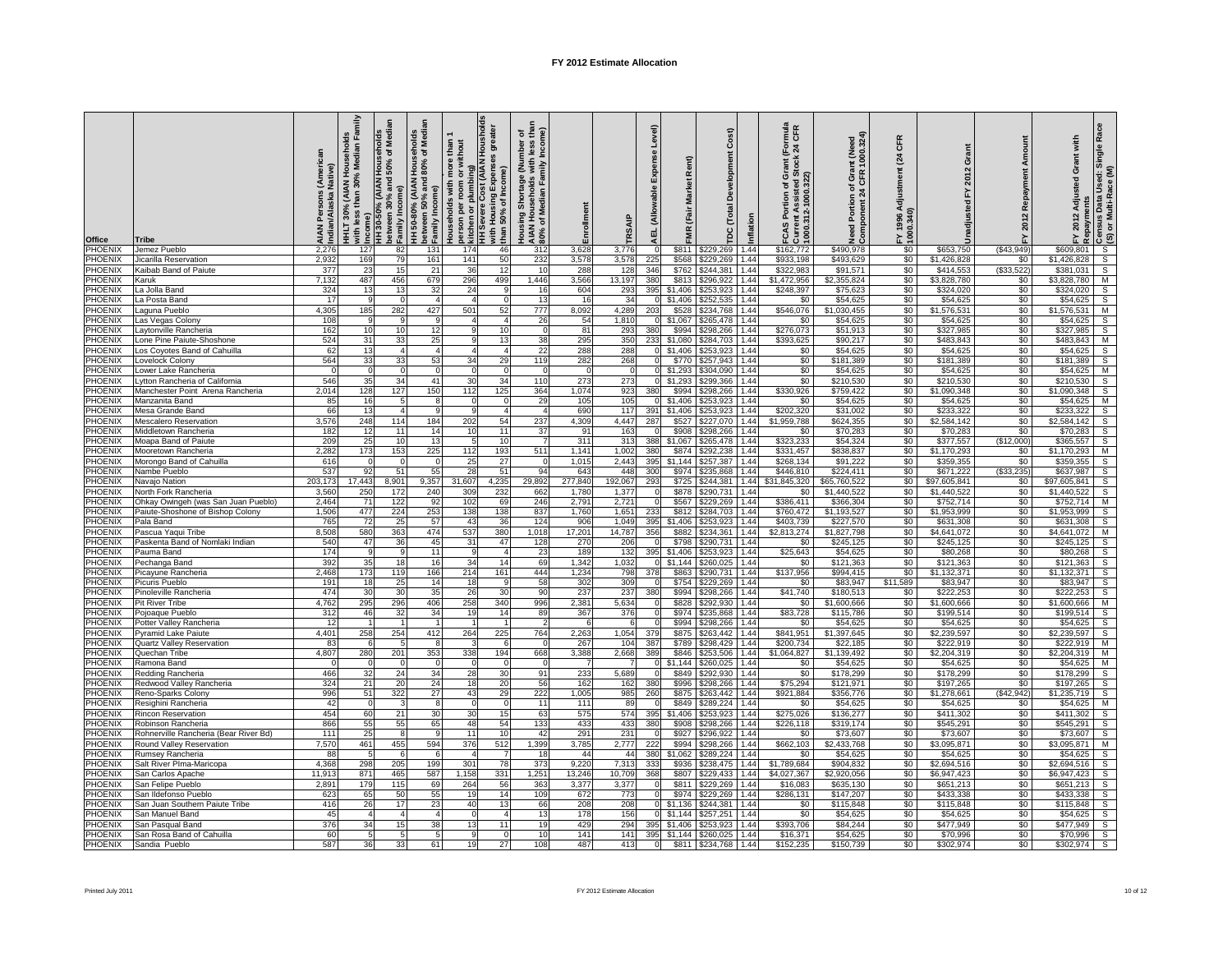| Office             | Tribe                                              | i (Ameri<br>Native)<br>AIAN Persons<br>Indian/Alaska N | $\frac{2}{\overline{E}}$<br>l Households<br>% Median Fan<br>with less than 30% Median<br>30% (AIAN<br>主 | Median<br>; <sup> </sup> income)<br> HH 30-50% (AIAN Household<br> HH 30-50% and 50% of Me<br>between 30% and<br>Family Income) | HH 50-80% (AIAN Households<br>between 50% and 80% of Median<br>Family Income) | Households with more than 1<br>  person per room or without<br>!> kitchen or plumbing)<br>  HI Severe Cost (AIAN Housholds<br>  with Housing Expenses greater | with Housing Expens<br>than 50% of Income) | $\frac{5}{10}$<br>Housing Shortage (Number of<br>AIAN Households with less tha<br>80% of Median Family Income) | Enrollment | TRSAIP     | Level)<br>8<br>Expens<br><b>AEL (Allowable</b> | Rent)<br>ket<br>Mar<br>FMR (Fair | Cost)<br>Developm<br>TDC (Total | Inflation    | Te<br>CFR<br>$\overline{5}$ $\overline{2}$<br>ock<br>FCAS Portion of Gra<br>Current Assisted Sto<br>1000.312-1000.322) | f Grant (Need<br>CFR 1000.324)<br>Need Portion of<br>Component 24 C | CFR<br>$\overline{a}$<br>FY 1996 Adjustment<br>1000.340) | Grant<br>2012<br>՟<br>Jnadjusted | Amount<br>Repayment<br>FY 2012 | with<br>¦ FY 2012 Adjusted Grant with<br>×්Repayments<br> Census Data Used: Single R<br> (S) or Multi-Race (M) | $\alpha$       |
|--------------------|----------------------------------------------------|--------------------------------------------------------|---------------------------------------------------------------------------------------------------------|---------------------------------------------------------------------------------------------------------------------------------|-------------------------------------------------------------------------------|---------------------------------------------------------------------------------------------------------------------------------------------------------------|--------------------------------------------|----------------------------------------------------------------------------------------------------------------|------------|------------|------------------------------------------------|----------------------------------|---------------------------------|--------------|------------------------------------------------------------------------------------------------------------------------|---------------------------------------------------------------------|----------------------------------------------------------|----------------------------------|--------------------------------|----------------------------------------------------------------------------------------------------------------|----------------|
| PHOENIX            | Santa Ana Pueblo                                   | 555                                                    | 19                                                                                                      |                                                                                                                                 | 39                                                                            | 43                                                                                                                                                            |                                            | 68                                                                                                             | 765        | 681        |                                                | \$811                            | \$229,269                       | 1.44         | \$105,263                                                                                                              | \$111,113                                                           | \$0                                                      | \$216,376                        | \$0                            | \$216,376                                                                                                      | S              |
| PHOENIX            | Santa Clara Pueblo                                 | 1,574                                                  | 121                                                                                                     | 89                                                                                                                              | 121                                                                           | 73                                                                                                                                                            | 58                                         | 227                                                                                                            | 2,200      | 2,764      | 300                                            | \$588                            | \$229,269                       | 1.44         | \$550,758                                                                                                              | \$376,287                                                           | \$0                                                      | \$927,045                        | \$0                            | \$927,045                                                                                                      | s              |
| PHOENIX            | Santa Rosa Rancheria                               | 513                                                    | 34                                                                                                      | 17                                                                                                                              | 23                                                                            | 43                                                                                                                                                            | 10                                         | 28                                                                                                             | 738        | 701        | 378                                            | \$810                            | \$275,498                       | 1.44         | \$355,386                                                                                                              | \$123,907                                                           | \$0                                                      | \$479,293                        | \$0                            | \$479,293                                                                                                      | $\mathsf{s}$   |
| PHOENIX            | Santa Ynez Band of Chumash                         | 89                                                     | $\Omega$                                                                                                |                                                                                                                                 | $\Omega$                                                                      |                                                                                                                                                               | $\mathbf{A}$                               | $\Omega$                                                                                                       | 154        | 400        | 395                                            | \$1,225                          | \$294,030                       | 1.44         | \$19,979                                                                                                               | \$239,518                                                           | \$200,316                                                | \$259,497                        | \$0                            | \$259,497                                                                                                      | $\overline{s}$ |
| PHOENIX            | Santa Ysabel Reservation                           | 248                                                    | 24                                                                                                      | 20                                                                                                                              | 31                                                                            | 29                                                                                                                                                            | 0                                          | 75                                                                                                             | 768        | 768        |                                                | \$1,406                          | \$253,923                       | 1.44         | \$0                                                                                                                    | \$87,159                                                            | \$0                                                      | \$87,159                         | \$0                            | \$87,159                                                                                                       | $\overline{s}$ |
| PHOENIX            | Santo Domingo Pueblo                               | 3,618                                                  | 192                                                                                                     | 151                                                                                                                             | 170                                                                           | 325                                                                                                                                                           | 22                                         | 441                                                                                                            | 4,492      | 4,807      | 278                                            | \$811                            | \$229,269                       | 1.44         | \$338,937                                                                                                              | \$724,690                                                           | \$0                                                      | \$1,063,626                      | \$0                            | \$1,063,626                                                                                                    | S              |
| PHOENIX            | Scotts Valley (Pomo                                | 456                                                    | 29                                                                                                      | 29                                                                                                                              | 34                                                                            | 25                                                                                                                                                            | 28                                         | 92                                                                                                             | 228        | 294        |                                                | \$1,325                          | \$298,266                       | 1.44         | \$0                                                                                                                    | \$175,273                                                           | \$0                                                      | \$175,273                        | \$0                            | \$175,273                                                                                                      | s              |
| PHOENIX            | Sherwood Valley Rancheria                          | 918                                                    | 58                                                                                                      | 58                                                                                                                              | 68                                                                            | 51                                                                                                                                                            | 57                                         | 160                                                                                                            | 459        | 644        | 380                                            | \$995                            | \$298,266                       | 1.44         | \$177,283                                                                                                              | \$344,761                                                           | \$0                                                      | \$522,044                        | \$0                            | \$522,044                                                                                                      | S              |
| PHOENIX            | Shingle Springs Rancheria                          | 898                                                    | 63                                                                                                      | 60                                                                                                                              | 91                                                                            | 36                                                                                                                                                            | 118                                        | 213                                                                                                            | 449        | 1,688      |                                                | \$1,050                          | \$289,224                       | 1.44         | \$0                                                                                                                    | \$459,155                                                           | \$0                                                      | \$459,155                        | \$0                            | \$459,155                                                                                                      | S              |
| PHOENIX            | Smith River Rancheria                              | 2,546                                                  | 174                                                                                                     | 163                                                                                                                             | 242                                                                           | 106                                                                                                                                                           | 178                                        | 579                                                                                                            | 1,415      | 3,191      |                                                | \$843                            | \$289,224                       | 1.44         | \$0                                                                                                                    | \$835,452                                                           | \$0                                                      | \$835,452                        | \$0                            | \$835,452                                                                                                      | М              |
| PHOENIX            | Soboba Band                                        | 491                                                    | 20                                                                                                      | 14                                                                                                                              | 17                                                                            | 16                                                                                                                                                            | 25                                         | 23                                                                                                             | 963        | 963        | 395                                            | \$1,144                          | \$260,025                       | 1.44         | \$197,336                                                                                                              | \$122,041                                                           | \$48,713                                                 | \$319,377                        | (\$101,309)                    | \$218,068                                                                                                      | S              |
| PHOENIX<br>PHOENIX | Stewarts Point Rancheria<br>Sulphur Bank Rancheria | 1,478<br>238                                           | 90<br>15                                                                                                | 89<br>15                                                                                                                        | 116<br>18                                                                     | 73<br>13                                                                                                                                                      | 100<br>15                                  | 295<br>48                                                                                                      | 739<br>119 | 565<br>246 | 380                                            | \$1,293<br>\$908                 | \$299,366<br>\$298,266          | 1.44<br>1.44 | \$0<br>\$0                                                                                                             | \$483,017<br>\$91,741                                               | \$0<br>\$0                                               | \$483,017<br>\$91,741            | \$0<br>\$0                     | \$483,017<br>\$91,741                                                                                          | M<br>S         |
| PHOENIX            |                                                    | 12                                                     |                                                                                                         |                                                                                                                                 | $\Omega$                                                                      |                                                                                                                                                               |                                            | -C                                                                                                             | 106        | 133        |                                                | \$802                            | \$257,943                       | 1.44         | \$0                                                                                                                    | \$54,625                                                            | \$0                                                      | \$54,625                         | \$0                            | \$54,625                                                                                                       | $\mathsf{s}$   |
| PHOENIX            | Summit Lake Paiute Tribe<br>Susanville Rancheria   | 1,362                                                  | 66                                                                                                      | 178                                                                                                                             | 105                                                                           | 49                                                                                                                                                            | 62                                         | 294                                                                                                            | 681        | 1,757      | 387                                            | \$889                            | \$292,238                       | 1.44         | \$471,753                                                                                                              | \$401,544                                                           | \$0                                                      | \$873,297                        | (\$36,337)                     | \$836,960                                                                                                      | М              |
| PHOENIX            | Sycuan Band of Kumeyaay Nation                     | 23                                                     |                                                                                                         |                                                                                                                                 | $\Omega$                                                                      |                                                                                                                                                               | $\overline{4}$                             |                                                                                                                | 73         | 153        | 395                                            | \$1,406                          | \$253,923                       | 1.44         | \$0                                                                                                                    | \$54.625                                                            | \$0                                                      | \$54.625                         | \$0                            | \$54.625                                                                                                       | S              |
| PHOENIX            | Table Bluff Rancheria, Wiyot Tribe                 | 81                                                     | 14                                                                                                      |                                                                                                                                 |                                                                               |                                                                                                                                                               |                                            | 28                                                                                                             | 526        | 96         |                                                | \$927                            | \$296,922                       | 1.44         | \$0                                                                                                                    | \$54,625                                                            | \$0                                                      | \$54.625                         | \$0                            | \$54.625                                                                                                       | S              |
| PHOENIX            | Fable Mountain Rancheria                           |                                                        | $\Omega$                                                                                                |                                                                                                                                 | $\Omega$                                                                      |                                                                                                                                                               | $\Omega$                                   | $\Omega$                                                                                                       | 115        | 115        |                                                | \$855                            | \$291,831                       | 1.44         | \$0                                                                                                                    | \$54,625                                                            | \$0                                                      | \$54,625                         | \$0                            | \$54,625                                                                                                       | $\mathsf{s}$   |
| PHOENIX            | Taos Pueblo                                        | 1,531                                                  | 131                                                                                                     | 90                                                                                                                              | 106                                                                           | 122                                                                                                                                                           | 38                                         | 270                                                                                                            | 2,505      | 2,410      |                                                | \$754                            | \$229,269                       | 1.44         | \$191,181                                                                                                              | \$400,764                                                           | \$0                                                      | \$591,946                        | (\$38,744)                     | \$553,202                                                                                                      | S              |
| PHOENIX            | Te-Moak                                            | 1,003                                                  | 103                                                                                                     | 81                                                                                                                              | 100                                                                           | 22                                                                                                                                                            | 36                                         | 85                                                                                                             | 2,597      | 2,597      | 418                                            | \$830                            | \$256,436                       | 1.44         | \$1,191,966                                                                                                            | \$255,947                                                           | \$0                                                      | \$1,447,914                      | \$0                            | \$1,447,914                                                                                                    | S              |
| PHOENIX            | <b>Fesuque Pueblo</b>                              | 419                                                    | 32                                                                                                      | 27                                                                                                                              | 41                                                                            | 26                                                                                                                                                            | 5                                          | 78                                                                                                             | 481        | 435        |                                                | \$974                            | \$235,868                       | 1.44         | \$80,097                                                                                                               | \$101,114                                                           | \$0                                                      | \$181,211                        | \$0                            | \$181,211                                                                                                      | $\mathsf{s}$   |
| PHOENIX            | Tohono O'Odham Nation                              | 14,649                                                 | 1,204                                                                                                   | 549                                                                                                                             | 462                                                                           | 1,481                                                                                                                                                         | 303                                        | 1,660                                                                                                          | 26,673     | 26,673     | 170                                            | \$857                            | \$238,475                       | 1.44         | \$2,339,491                                                                                                            | \$3,636,471                                                         | \$0                                                      | \$5,975,963                      | \$0                            | \$5,975,963                                                                                                    | s              |
| <b>PHOENIX</b>     | Fonto Apache of Arizona                            | 144                                                    | 10                                                                                                      |                                                                                                                                 | 15                                                                            | 20                                                                                                                                                            | $\overline{0}$                             | 30                                                                                                             | 125        | 131        |                                                | \$880                            | \$233,832                       | 1.44         | \$0                                                                                                                    | \$54,625                                                            | \$0                                                      | \$54,625                         | \$0                            | \$54,625                                                                                                       | S              |
| <b>PHOENIX</b>     | Torres-Martinez Band of Cahuilla                   | 221                                                    | 29                                                                                                      | 14                                                                                                                              | 33                                                                            | 34                                                                                                                                                            | 11                                         | 44                                                                                                             | 573        | 321        | 395                                            | \$1,141                          | \$257,387                       | 1.44         | \$174,118                                                                                                              | \$104,372                                                           | \$0                                                      | \$278,490                        | \$0                            | \$278,490                                                                                                      | S              |
| PHOENIX            | Frinidad Rancheria                                 | 69                                                     |                                                                                                         |                                                                                                                                 | <sub>9</sub>                                                                  |                                                                                                                                                               | 14                                         | 19                                                                                                             | 214        | 186        |                                                | \$927                            | \$296,922                       | 1.44         | \$0                                                                                                                    | \$54,625                                                            | \$0                                                      | \$54,625                         | \$0                            | \$54,625                                                                                                       | s              |
| PHOENIX            | Fule River Indian Tribe                            | 3,202                                                  | 193                                                                                                     | 158                                                                                                                             | 204                                                                           | 232                                                                                                                                                           | 205                                        | 464                                                                                                            | 1,601      | 1,205      | 373                                            | \$703                            | \$284,296                       | 1.44         | \$623,096                                                                                                              | \$1,149,900                                                         | \$0                                                      | \$1,772,996                      | \$0                            | \$1,772,996                                                                                                    | S              |
| PHOENIX            | <b>Tuolumne Band of Me-Wuk Indians</b>             | 726                                                    | 48                                                                                                      | 75                                                                                                                              | 54                                                                            | 41                                                                                                                                                            | 43                                         | 145                                                                                                            | 363        | 2,812      | 378                                            | \$983                            | \$289,224                       | 1.44         | \$178,092                                                                                                              | \$280,977                                                           | \$0                                                      | \$459,069                        | \$0                            | \$459,069                                                                                                      | S              |
| PHOENIX            | <b>Twenty Nine Palms Band</b>                      |                                                        |                                                                                                         |                                                                                                                                 | $\Omega$                                                                      |                                                                                                                                                               | $\Omega$                                   |                                                                                                                | 13         | 13         |                                                | \$1,144                          | \$257,251                       | 1.44         | \$0                                                                                                                    | \$54,625                                                            | \$0                                                      | \$54,625                         | \$0                            | \$54,625                                                                                                       | м              |
| PHOENIX            | Jpper Lake Rancheria (Habematolel Pomo)            | 428                                                    | 26                                                                                                      | 26                                                                                                                              | 34                                                                            | 21                                                                                                                                                            | 29                                         | 85                                                                                                             | 214        | 151        |                                                | \$908                            | \$298,266                       | 1.44         | \$0                                                                                                                    | \$139,746                                                           | \$0                                                      | \$139,746                        | \$0                            | \$139,746                                                                                                      | м              |
| <b>PHOENIX</b>     | Utu Utu Gwaiti Paiute                              | 42                                                     | 13                                                                                                      |                                                                                                                                 | $\overline{4}$                                                                |                                                                                                                                                               | $\overline{4}$                             | 26                                                                                                             | 136        | 67         |                                                | \$1,193                          | \$284,703                       | 1.44         | \$0                                                                                                                    | \$54.625                                                            | \$0                                                      | \$54,625                         | \$0                            | \$54,625                                                                                                       | S              |
| <b>PHOENIX</b>     | Viejas Group of Capitan Grande                     | 161                                                    | 13                                                                                                      |                                                                                                                                 | 20                                                                            | 24                                                                                                                                                            | $\overline{\phantom{0}}$                   | 31                                                                                                             | 268        | 224        | 395                                            | \$1,406                          | \$253,923                       | 1.44         | \$106,706                                                                                                              | \$81,138                                                            | \$52,722                                                 | \$187,844                        | \$0                            | \$187.844                                                                                                      | S              |
| PHOENIX            | Walker River Paiute Tribe                          | 6,016                                                  | 353                                                                                                     | 347                                                                                                                             | 564                                                                           | 361                                                                                                                                                           | 308                                        | 1,108                                                                                                          | 3,008      | 1,740      | 349                                            | \$764                            | \$257,943                       | 1.44         | \$854,564                                                                                                              | \$1,887,585                                                         | \$0                                                      | \$2,742,150                      | \$0                            | \$2,742,150                                                                                                    | s              |
| PHOENIX            | Washoe Tribe                                       | 3,164                                                  | 186                                                                                                     | 183                                                                                                                             | 296                                                                           | 190                                                                                                                                                           | 162                                        | 520                                                                                                            | 1,582      | 1,580      | 385                                            | \$992                            | \$257,943                       | 1.44         | \$898,699                                                                                                              | \$974,512                                                           | \$0                                                      | \$1,873,211                      | \$0                            | \$1,873,211                                                                                                    | S              |
| PHOENIX            | White Mountain Apache (Fort Apache)                | 13,838                                                 | 1,131                                                                                                   | 577                                                                                                                             | 635                                                                           | 1,555                                                                                                                                                         | 330                                        | 1,455                                                                                                          | 13,230     | 12,213     | 163                                            | \$765                            | \$230,940                       | 1.44         | \$4,461,278                                                                                                            | \$3,576,137                                                         | \$0                                                      | \$8,037,415                      | \$0                            | \$8,037,415                                                                                                    | s              |
| PHOENIX            | Nilton Rancheria                                   |                                                        |                                                                                                         |                                                                                                                                 | n                                                                             |                                                                                                                                                               | $\Omega$                                   |                                                                                                                |            |            |                                                | \$1,050                          |                                 | 1.44         | \$0                                                                                                                    | \$54,625                                                            | \$0                                                      | \$54,625                         | \$0                            | \$54,625                                                                                                       | M              |
| <b>PHOENIX</b>     | Winnemucca Colony                                  | 48                                                     |                                                                                                         |                                                                                                                                 |                                                                               |                                                                                                                                                               |                                            | 13                                                                                                             | 77         | 66         |                                                | \$802                            | \$257,943                       | 1.44         | \$0                                                                                                                    | \$54,625                                                            | \$0                                                      | \$54,625                         | \$0                            | \$54,625                                                                                                       | S              |
| PHOENIX            | Yavapai-Apache (Camp Verde)                        | 849                                                    | 100                                                                                                     | 43                                                                                                                              | 46                                                                            | 184                                                                                                                                                           | 43                                         | 91                                                                                                             | 2,134      | 2,011      | 356                                            | \$919                            | \$241,245                       | 1.44         | \$984,366                                                                                                              | \$369,204                                                           | \$0                                                      | \$1,353,570                      | \$0                            | \$1,353,570                                                                                                    | s              |
| PHOENIX            | Yavapai-Prescott                                   | 138                                                    | $\Omega$                                                                                                |                                                                                                                                 |                                                                               |                                                                                                                                                               | 5                                          |                                                                                                                | 167        | 272        |                                                | \$919                            | \$241,245                       | 1.44         | \$0                                                                                                                    | \$54,625                                                            | \$0                                                      | \$54,625                         | \$0                            | \$54,625                                                                                                       | $\mathsf{s}$   |
| PHOENIX            | Yerington Paiute Tribe                             | 1,950                                                  | 115                                                                                                     | 113                                                                                                                             | 183                                                                           | 117                                                                                                                                                           | 100                                        | 355                                                                                                            | 1,026      | 467        | 335                                            | \$809                            | \$257,943                       | 1.44         | \$322,271                                                                                                              | \$611,020                                                           | \$0                                                      | \$933,292                        | \$0                            | \$933,292                                                                                                      | S              |
| PHOENIX            | Yomba Shoshone Tribe                               | 378                                                    | 22                                                                                                      | 22                                                                                                                              | 35                                                                            | 23                                                                                                                                                            | 19                                         | 57                                                                                                             | 189        | 116        | 382                                            | \$728                            | \$265,478                       | 1.44         | \$176,072                                                                                                              | \$118.943                                                           | \$0                                                      | \$295,015                        | \$0                            | \$295,015                                                                                                      | $\mathbf{s}$   |
| <b>PHOENIX</b>     | rsleta Del Sur                                     | 3,288                                                  | 195                                                                                                     | 134                                                                                                                             | 221                                                                           | 239                                                                                                                                                           | 137                                        | 526                                                                                                            | 1,644      | 901        |                                                | \$623                            | \$212,000                       | 1.44         | \$450,288                                                                                                              | \$780,347                                                           | \$0                                                      | \$1,230,635                      | \$0                            | \$1,230,635                                                                                                    | S              |
| PHOENIX            | Yurok Tribe                                        | 11,208                                                 | 766                                                                                                     | 717                                                                                                                             | 1,066                                                                         | 466                                                                                                                                                           | 784                                        | 2,474                                                                                                          | 5,604      | 21,961     | 380                                            | \$916                            | \$296,922                       | 1.44         | \$504,409                                                                                                              | \$3,753,152                                                         | \$0                                                      | \$4,257,561                      | \$0                            | \$4,257,561                                                                                                    | М              |
| PHOENIX            | Zia Pueblo                                         | 756<br>8.540                                           | 23                                                                                                      | 35                                                                                                                              | 39                                                                            | 47                                                                                                                                                            |                                            | 64                                                                                                             | 832        | 865        |                                                | \$811                            | \$229,269                       | 1.44         | \$129,025                                                                                                              | \$120,720                                                           | \$0                                                      | \$249,745                        | \$0                            | \$249,745                                                                                                      | S              |
| PHOENIX            | Zuni Tribe                                         |                                                        | 437                                                                                                     | 380                                                                                                                             | 443                                                                           | 523                                                                                                                                                           | 206                                        | 1.005                                                                                                          | 10,258     | 10,369     | 278                                            | \$643                            | \$245,765                       | 1.44         | \$1,469,210                                                                                                            | \$1,857,316                                                         | \$0                                                      | \$3,326,526                      | (S16.535)                      | \$3,309,991                                                                                                    | S              |
| <b>PHOENIX</b>     | <b>TOTAL</b>                                       | 477,264                                                | 36,147                                                                                                  | 22,785                                                                                                                          | 26,920                                                                        | 51,011                                                                                                                                                        | 15,202                                     | 70,400                                                                                                         | 543,562    | 466,037    |                                                |                                  |                                 |              |                                                                                                                        | \$92,654,317 \$143,661,694                                          |                                                          | \$687,883 \$236,316,005          | (\$416,310)                    | \$235,899,695                                                                                                  |                |